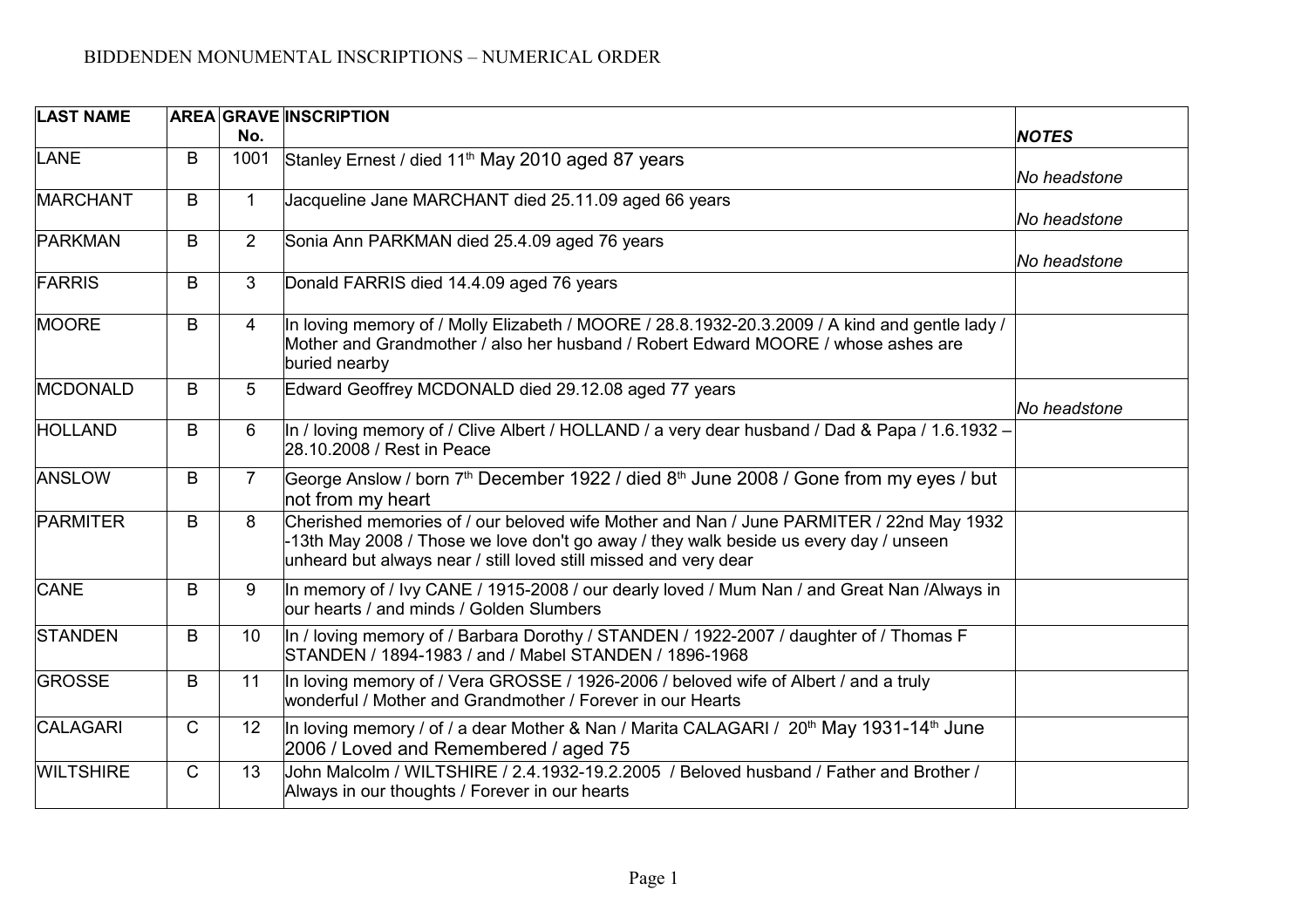| <b>BEANEY</b>   | $\mathsf{C}$ | 14 | In / ever / loving memory / of my dearest husband / Abram BEANEY / passed away 2nd January<br>2005 / aged 64 /A while ago I lost a treasure / someone I wanted to keep forever / This<br>heartache comes to others I know / but you are my husband & I love & miss you so / Forever<br>your beloved / Anne & Family / In loving memory of a dear husband Abraham from his wife<br>Annie xxx / (also other tributes) |              |
|-----------------|--------------|----|---------------------------------------------------------------------------------------------------------------------------------------------------------------------------------------------------------------------------------------------------------------------------------------------------------------------------------------------------------------------------------------------------------------------|--------------|
| <b>MCGARRY</b>  | $\mathsf{C}$ | 15 | In loving memory of / Henry James McGARRY / Bob/ A dear husband / Dad and Grandad /<br>29.6.1925-14.3.2004 / A Normandy Veteran                                                                                                                                                                                                                                                                                     |              |
| <b>SMITH</b>    | $\mathsf{C}$ | 16 | In loving memory of / Jackie SMITH / 12.1.1945-28.11.2004 / A loving wife Mum & Nanny /<br>Always lovingly remembered / Death cannot part / Two loves in one heart                                                                                                                                                                                                                                                  |              |
| <b>SUMMERS</b>  | $\mathsf{C}$ | 17 | Treasured / memories of / A loving husband / and Father / John Ellison SUMMERS / 8.12.1932-<br>27.4.2006 / aged 73 years / Love you always /                                                                                                                                                                                                                                                                        |              |
| <b>BROWN</b>    | $\mathsf{C}$ | 18 | Ronnie David BROWN / 25.6.54-14.01.04 / Memory is a golden chain / that binds us / till we<br>meet again                                                                                                                                                                                                                                                                                                            |              |
| <b>PHILLIPS</b> | $\mathsf{C}$ | 19 | In loving memory of / A dear wife Mother / and Grandmother / Christine PHILLIPS / 28.12.1935-<br>6.10.2003 / Goodnight and God Bless                                                                                                                                                                                                                                                                                | No headstone |
| <b>MATTHEWS</b> | $\mathsf{C}$ | 20 | Robert Henry Herbert / Matthews                                                                                                                                                                                                                                                                                                                                                                                     | No headstone |
| <b>STANFORD</b> | $\mathsf C$  | 21 | Treasured memories / of / John J STANFORD / 1931-2003 / Always in our thoughts / Forever in<br>lour hearts                                                                                                                                                                                                                                                                                                          |              |
| <b>VAUGHAN</b>  | C            | 22 | In / Loving Memory / of / Joan Dorothy / VAUGHAN / 20.3.1921-15.7.2002                                                                                                                                                                                                                                                                                                                                              |              |
| <b>MERCER</b>   | $\mathsf{C}$ | 23 | In / Loving Memory / of / Lois Sheila MERCER / 1925-2002 / Beloved Mother / and Grandmother<br>/ A great loss                                                                                                                                                                                                                                                                                                       |              |
| MILLEN          | $\mathsf{C}$ | 24 | In loving memory of / A special Lady / Joan Lillie MILLEN / 1920-2002 / We used to ofter hear<br>you say / Listen to the birds singing away / we so miss your loving caring way / more and more<br>each passing day / Sidney Cyril MILLEN / 1919-2006 / In loving memory of / a man who loved /<br>the countryside                                                                                                  |              |
| PRICE           | $\mathsf{C}$ | 25 | In ever loving memory of / Sylvia Joan PRICE / 1942-2002 / Beloved wife Mum and Nan / God<br>has you in his keeping / but deep in our heart / you will always stay / loved and remembered                                                                                                                                                                                                                           |              |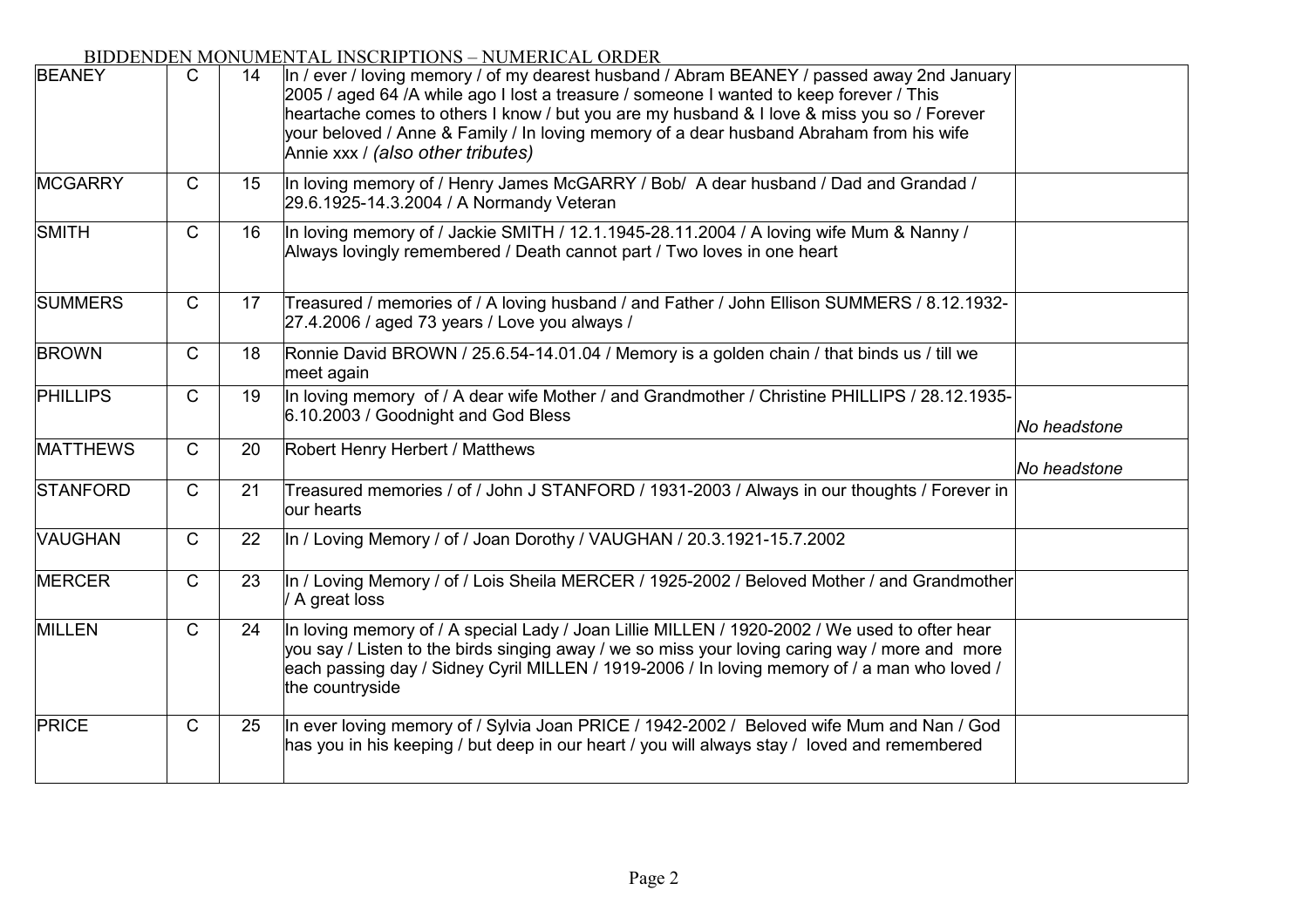| FARRIS            | C            | 26 | Treasured memories / of / Harold E FARRIS / 14th February 1919-18th May 2001 / At rest /<br>together again / beloved wife / Nora FARRIS / 29th June 1924-31st July 2002                                                                                                                                                                                                                               |                        |
|-------------------|--------------|----|-------------------------------------------------------------------------------------------------------------------------------------------------------------------------------------------------------------------------------------------------------------------------------------------------------------------------------------------------------------------------------------------------------|------------------------|
| <b>ANDERSON</b>   | $\mathsf{C}$ | 27 | Thomas Edward / ANDERSON / 25.12.1932-7.5.2001 / Remembered with love / Gratitude and<br>Joy                                                                                                                                                                                                                                                                                                          |                        |
| <b>CONWAY</b>     | $\mathsf{C}$ | 28 | In loving memory / of / Doris Love CONWAY / 1913-2000 / and / Walter O'Neil CONWAY /<br>1913-2001 / In whom I trusted ever / Michael                                                                                                                                                                                                                                                                  |                        |
| <b>BEANEY</b>     | $\mathsf{C}$ | 29 | In loving memory of / Amos BEANEY / passed away 18th April 2000 / aged 73 / God looked<br>around his garden / and saw an empty space / he looked down on earth below / and<br>saw a tired face / the golden heart stopped beating / two working hearts at rest / (also<br>other tributes)                                                                                                             |                        |
| HOAD              | C            | 30 | In / loving memory / of / Bertie HOAD / who passed away 25.8.99 / aged 91 years / Rest in<br>peace                                                                                                                                                                                                                                                                                                    |                        |
| <b>GROSE</b>      | $\mathsf{C}$ | 31 | In loving memory of / Elsie Alice GROSE / 1908-1982 / also Charles Frederick GROSE / Priest                                                                                                                                                                                                                                                                                                           | stone partially buried |
| VANE / CLARK      | $\mathsf{C}$ | 32 | In / Loving memory of / a dear husband and Father / Sidney George VANE / died 16th February<br>1974 / aged 70 years / also of / a devoted wife and Mother / Mabel VANE / died 5th May 1979 /<br>aged 74 years / Re-united / In loving memory of / Joyce CLARK / 1927-2006 / cherished /<br>daughter / and wife / In loving memory of / Bill CLARK / 1927-2004 / devoted / husband / and<br>son in law |                        |
| <b>DENCE</b>      | $\mathsf{C}$ | 33 | Elizabeth / Ellen / DENCE                                                                                                                                                                                                                                                                                                                                                                             | wooden cross           |
| FOWLER            | $\mathsf{C}$ | 34 | In/ Loving memory of / Bertram Joseph / Henry FOWLER / died / 23rd July 1974 / Aged 60<br>years / at rest                                                                                                                                                                                                                                                                                             |                        |
| SMITH             | $\mathsf{C}$ | 35 | In / Loving memory of / Arther Bob SMITH / 1900-1974 / and his wife / Mary Elizabeth / 1902-<br>1977                                                                                                                                                                                                                                                                                                  |                        |
| <b>WILCOCKSON</b> | $\mathsf{C}$ | 36 | In loving memory of / Tip / Frederick Walter / WILCOCKSON / who died / 22nd February 1975                                                                                                                                                                                                                                                                                                             |                        |
| <b>ELBOROUGH</b>  | $\mathsf{C}$ | 37 | In / Memory of / William John / ELBOROUGH 1880-1975                                                                                                                                                                                                                                                                                                                                                   |                        |
| <b>WICKENS</b>    | $\mathsf C$  | 38 | In / loving memory / of my dear Mother / Dorothy Daisy / WICKENS / died 7 <sup>th</sup> March 1975 /<br>Aged 83 years                                                                                                                                                                                                                                                                                 |                        |
| LUCKHURST         | C            | 39 | Treasured memories of / A dear husband Dad and Grandad / Jim LUCKHURST / 16.9.1917-<br>12.2.1991                                                                                                                                                                                                                                                                                                      |                        |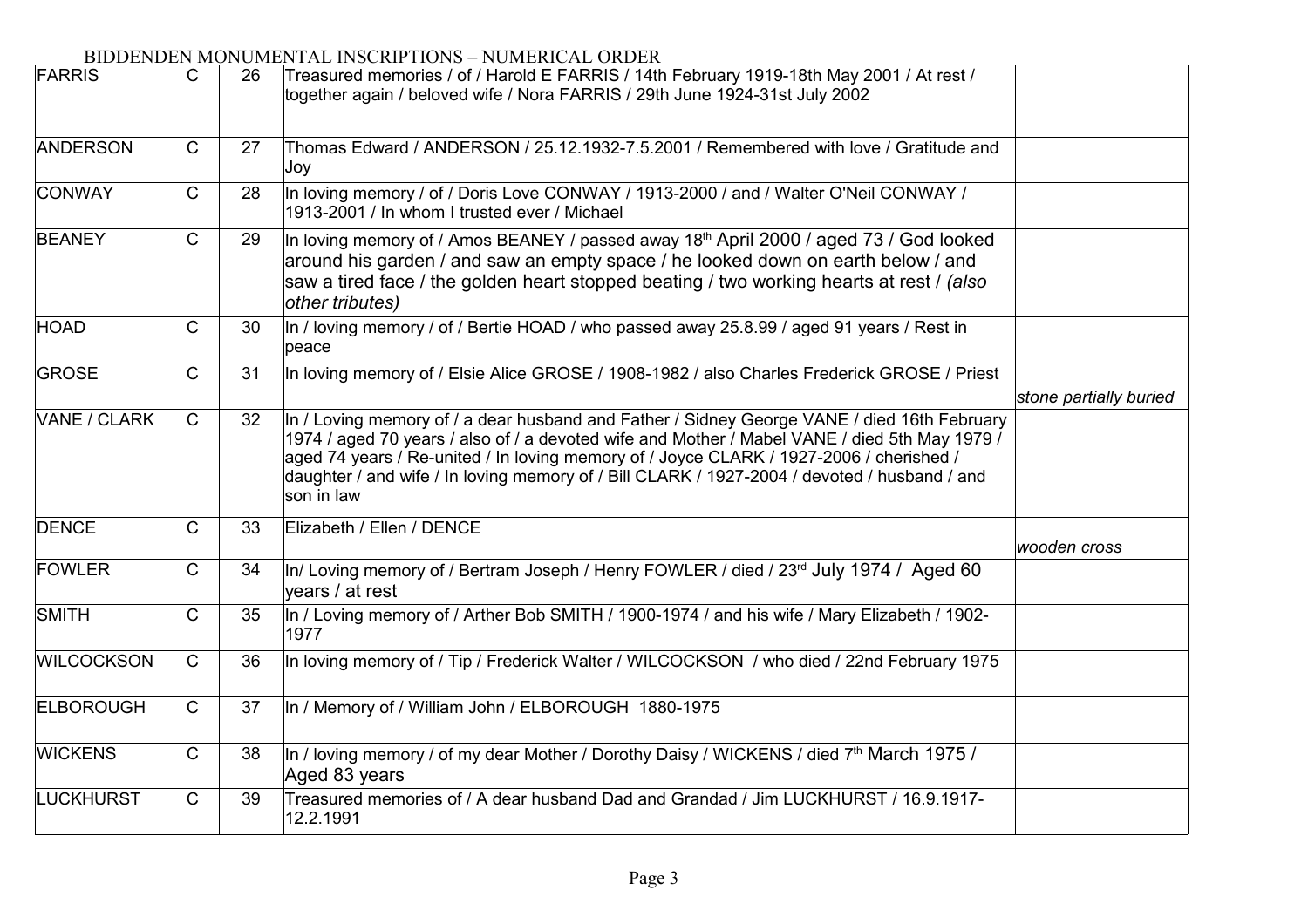| <b>ATKINS</b>    | C            | 40 | In loving memory / of / Charles W ATKINS / 1916-1982 / and his wife / Ida Wicken / 1920-2009                                                                                                                                                                      |                    |
|------------------|--------------|----|-------------------------------------------------------------------------------------------------------------------------------------------------------------------------------------------------------------------------------------------------------------------|--------------------|
| <b>REEVES</b>    | C            | 41 | In memory of / Stanley Raymond REEVES / 1924-1975 / Loving husband of / Marjorie / 1924-<br>2005                                                                                                                                                                  |                    |
| <b>HINKLEY</b>   | C            | 42 | William HINKLEY / 1894-1981 / Emma HINKLEY / 1892-1975                                                                                                                                                                                                            | wooden cross       |
| <b>MOORE</b>     | $\mathsf{C}$ | 43 | In memory of / Mary MOORE / born 12 <sup>th</sup> May 1895 / died 15 <sup>th</sup> February 1976 / and her<br>sister / Ivy / born 9 <sup>th</sup> October 1898 / died 2 <sup>nd</sup> July 1980                                                                   |                    |
| <b>NO NAME</b>   | $\mathsf{C}$ | 44 | No name                                                                                                                                                                                                                                                           | wooden cross       |
| <b>BLACKFORD</b> | B            | 45 | In loving memory of / Dulcie Evelyn BLACKFORD / passed away 12.11.1976 / aged 64 /also<br>George / passed away 4.2.1991 / aged 90 / If love could have saved you / You would never<br>have died / If tears could bring you back / You would be here by our side   |                    |
| <b>MANNING</b>   | B            | 46 | In memory of / our dear / Mummy and Nana / Mabel C / MANNING / born 18th November 1892<br>died 22 <sup>nd</sup> / March 1977 / Who loved us and was loved by us                                                                                                   |                    |
| <b>HYETT</b>     | B            | 47 | Irene Maud / HYETT / 1897-1977                                                                                                                                                                                                                                    |                    |
| <b>WATTS</b>     | B            | 48 | Charles R WATTS / 1897-1977 / Nellie K WATTS / 1897-1989 / In / loving memory                                                                                                                                                                                     | wooden cross       |
| <b>WISE</b>      | B            | 49 | Annie WISE / 1905-1977 / Algy WISE / 1905-1979                                                                                                                                                                                                                    | solid square stone |
| <b>REEVES</b>    | B            | 50 | Peace / In / Loving memory of / Elizabeth REEVES / died 22 <sup>nd</sup> June 1978 / aged 48 years /<br>Forever in our thoughts                                                                                                                                   |                    |
| <b>HAMPSHIRE</b> | B            | 51 | Sacred to the memory of / Vicki HAMPSHIRE / A loyal wife & devoted Mother / who died 21st<br>November 1978 / and Jack HAMPSHIRE / husband and Father / An amiable eccentric / who<br>died 4th August 1996 / RIP                                                   |                    |
| <b>RENDELL</b>   | B            | 52 | Valentine RENDELL / (Nobby) / died 3 <sup>rd</sup> May 1980 / aged 80 years                                                                                                                                                                                       |                    |
| <b>WARD</b>      | B            | 53 | In fondest memory of / Nellie Emily WARD / died 21.4.1984 aged 61 years / And / William<br>Charles WARD / died 17.11.1991 / aged 71 years / A wonderful Mum & Dad / and a great<br>Nanny & Pop / A very special couple / Deeply loved and missed / Together again |                    |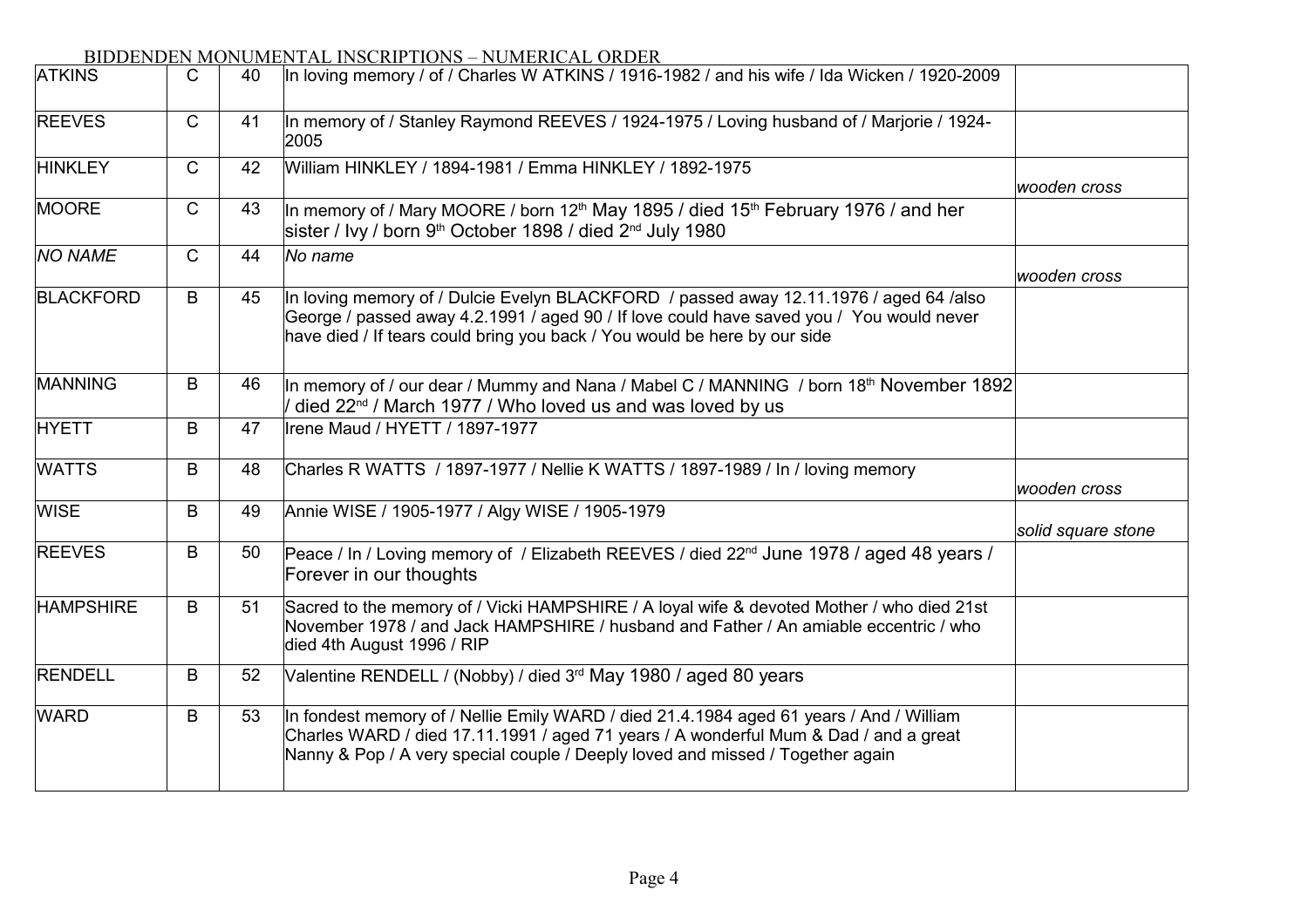| DIDDELIDELI INO<br><b>HOMEWOOD</b> | B | 54 | TOMERTIAL HYDONII TIONO TYÖMENICIAL ONDEN<br>In/ loving memory of / Leonard Vie HOMEWOOD / died 2nd May 1984 / aged 81 years / RIP /<br>also his wife / Ivy Mabel HOMEWOOD / died 28th August 1992 / aged 92 years                                                                                                                                                  |  |
|------------------------------------|---|----|---------------------------------------------------------------------------------------------------------------------------------------------------------------------------------------------------------------------------------------------------------------------------------------------------------------------------------------------------------------------|--|
| <b>WISE</b>                        | B | 55 | In loving memory of / A devoted husband and Father / Jim WISE / who died on 5th May 1984 /<br>aged 62 years / Jocelyn Mary WISE / Nee COX / who died on 11th January 2006 / Aged 83<br>years / "Remember the happy times"                                                                                                                                           |  |
| GRANT                              | B | 56 | In happy / memories of / a dear husband / & Daddy / Roy / McDonald / GRANT / passed away /<br>16th October / 1984 / aged 61 years                                                                                                                                                                                                                                   |  |
| <b>PALMER</b>                      | B | 57 | in loving memory of / Queenie PALMER / 1905-1984 / and / Arthur Herbert / PALMER / 1901-<br>1985 / re-united                                                                                                                                                                                                                                                        |  |
| MUNDAY                             | B | 58 | Precious memories / of / our dear Mum and Dad / Frederick MUNDAY / 1905-1984 / Ivy<br>MUNDAY / 1906-1991 / At rest                                                                                                                                                                                                                                                  |  |
| FOSTER                             | B | 59 | In/ Loving memory of / A dear husband son Dad / and Grandad (Grads) / Dennis William<br>FOSTER / passed away 24th February 1985 / aged 54 years / Sadly missed                                                                                                                                                                                                      |  |
| <b>ENGLISH</b>                     | B | 60 | In / Cherished memory of / Heather M ENGLISH / Who departed this life / 2 <sup>nd</sup> June 1985 /<br>Aged 49 years                                                                                                                                                                                                                                                |  |
| <b>BOURNE</b>                      | A | 61 | Frederick William / BOURNE / 1899-1985 / son of Frederick / and Sarah Jane / of this parish / at<br>peace                                                                                                                                                                                                                                                           |  |
| <b>BRIND</b>                       | A | 62 | In/ loving memory of / Violet Grace BRIND / died 28 <sup>th</sup> January 1986 / aged 77 years / And /<br>Charles William BRIND / died 27 <sup>th</sup> January 1987 / aged 77 years                                                                                                                                                                                |  |
| <b>RAWLINGS</b>                    | A | 63 | In loving memory of / Geoffrey Stuart RAWLINGS / died 30 <sup>th</sup> April 1986 / aged 37 years /<br>sadly missed and forever / in our thoughts                                                                                                                                                                                                                   |  |
| <b>HINKLEY</b>                     | A | 64 | Ever / Loving memory of William J HINKLEY / A dear husband & Father / who fell asleep / 26th<br>February 1987 / aged 72 years                                                                                                                                                                                                                                       |  |
| <b>ST CLAIR-</b><br><b>PEARCE</b>  | A | 65 | 18.4.1914-12.4.1987 / Leslie William / Frederick / ST CLAIR-PEARCE / Ppr. GDC / a master of<br>perfection / the quality of his life / was unique and for us – his family / has no alpha or omega /<br>Till we meet again / 29.3.1928-3.3.2007 / Pamela Queenie / ST CLAIR-PEARCE / Loving<br>Mother of / Stewart Christopher / Quentin Tracey / Francesca & Russell |  |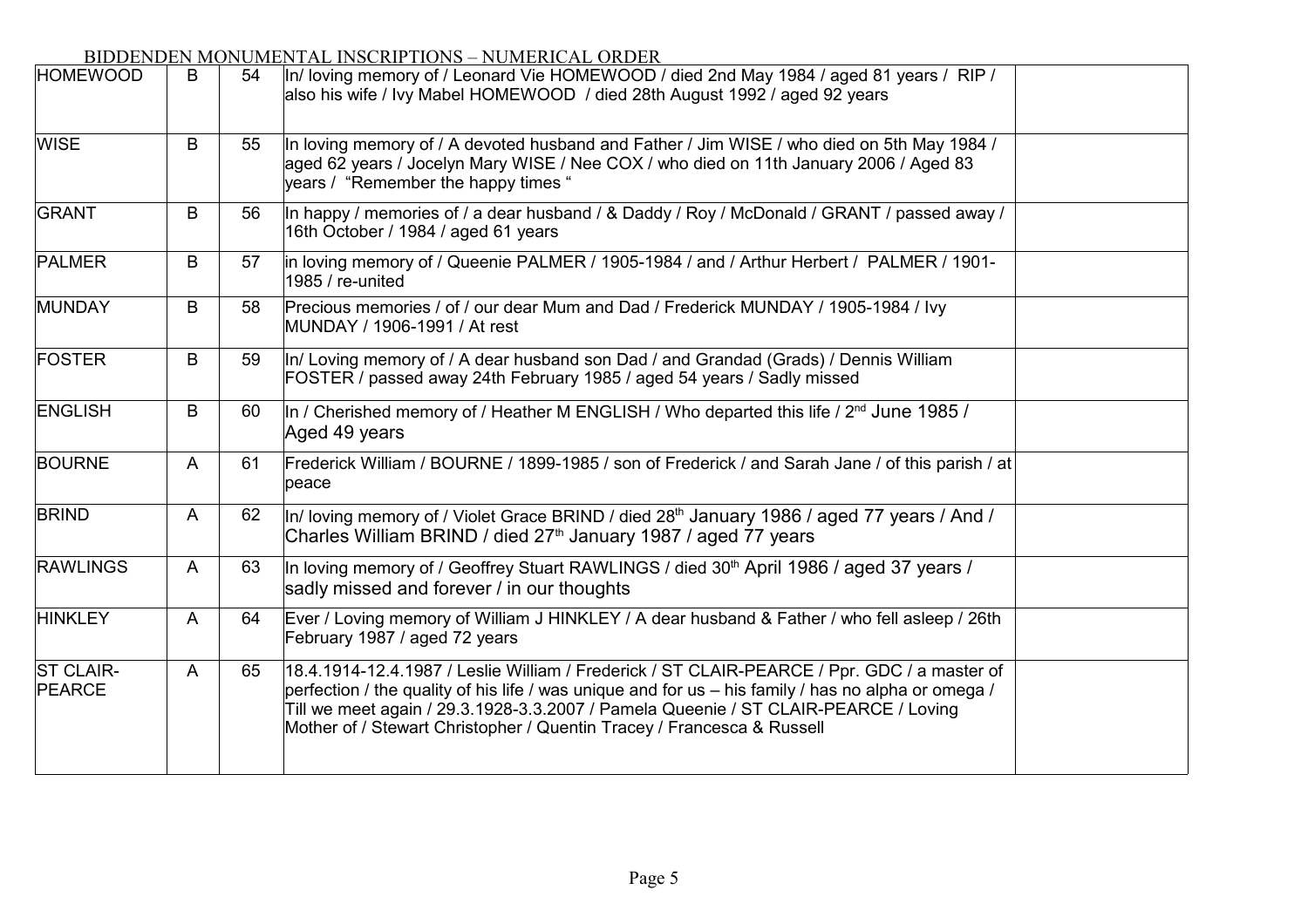| WILES /<br>PENRHYN-<br><b>ROBERTS</b> | A | 66 | Treasured / memories of / Stuart David WILES / formerly of Camberwell London / & of this<br>parish / 1917–1987 / & his life long friend / Norman Richard PENRHYN-ROBERTS / formerly of<br>Penrhyndevdraeth / North Wales / & this parish / 1920-2004 / Gods finger touched him & he<br>slept in everlasting peace |              |
|---------------------------------------|---|----|-------------------------------------------------------------------------------------------------------------------------------------------------------------------------------------------------------------------------------------------------------------------------------------------------------------------|--------------|
| <b>AUSTIN</b>                         | A | 67 | Ivy May AUSTIN / 1906-1987                                                                                                                                                                                                                                                                                        | wooden cross |
| <b>GILES</b>                          | A | 68 | In / loving memory of / Ivy Irene / GILES / wife Mother / & Nan / 1.9.13-29.8.87 / Rest in Peace /<br>In / loving memory of / Harry / GILES / husband and Father / & Grandfather / 27.2.04-23.8.83 /<br>Rest in Peace                                                                                             |              |
| <b>ELBOROUGH</b>                      | A | 69 | In memory of / my very dear husband / Percy Gordon / ELBOROUGH / 1925-1988 / May he rest<br>in peace                                                                                                                                                                                                              |              |
| <b>BIRCH</b>                          | A | 70 | In / loving memory of / Timothy Bernard BIRCH / who died on / December 19 <sup>th</sup> 1988 / aged 24<br>days                                                                                                                                                                                                    |              |
| <b>TESTER</b>                         | A | 71 | Treasured memories / of a dear wife Mum & Nanny / Georgina (Jean) TESTER / called to rest<br>4th January 1989 / aged 53 years / at peace / & Walter James (Jim) / husband of Jean / sadly<br>taken on 17th September 1998 / aged 64 years / a dear Dad & Grandad / missed by all                                  |              |
| <b>WATERS/</b><br><b>SHOREY</b>       | A | 72 | Loving memories of / My dear Mother / Dorothy May WATERS / died 17th November 1989 /<br>Aged 91 years / In Gods keeping / until we meet again / & her beloved daughter / Audrey Doris<br>Susan / SHOREY / died 9th January 2003                                                                                   |              |
| <b>FLOWERDAY</b>                      | A | 73 | Treasured / memories of / My dear wife / Winifred Elsie / FLOWERDAY / called to rest / 13 <sup>th</sup><br>January 1990 / aged 66 years / ever in / our thoughts / Treasured / memories of / my<br>dear husband / James / FLOWERDAY / called to rest / 22nd February 2005 / aged 83<br>years / together / again   |              |
| SMITH                                 | A | 74 | In memory of / a loving wife Mother / & Grandmother / Kittie (Pearce) SMITH / died 6th March<br>1990 / aged 74 years / rest in peace                                                                                                                                                                              |              |
| <b>PLANT</b>                          | A | 75 | In / loving memory of / Robert PLANT / husband / Father / Stepfather / & Grandfather /<br>3.1.1911-31.3.1990 / Rest in peace                                                                                                                                                                                      |              |
| <b>DENCH</b>                          | A | 76 | Sarah Jane DENCH / died 21 <sup>st</sup> April 1990 / aged 25 years / may the hooves of the horses<br>sound in her sleep                                                                                                                                                                                          |              |
| <b>FROST</b>                          | A | 77 | Cherished memories / of / Our beloved Father / Bill FROST / 1905-1990 / Forever in our<br>thoughts                                                                                                                                                                                                                |              |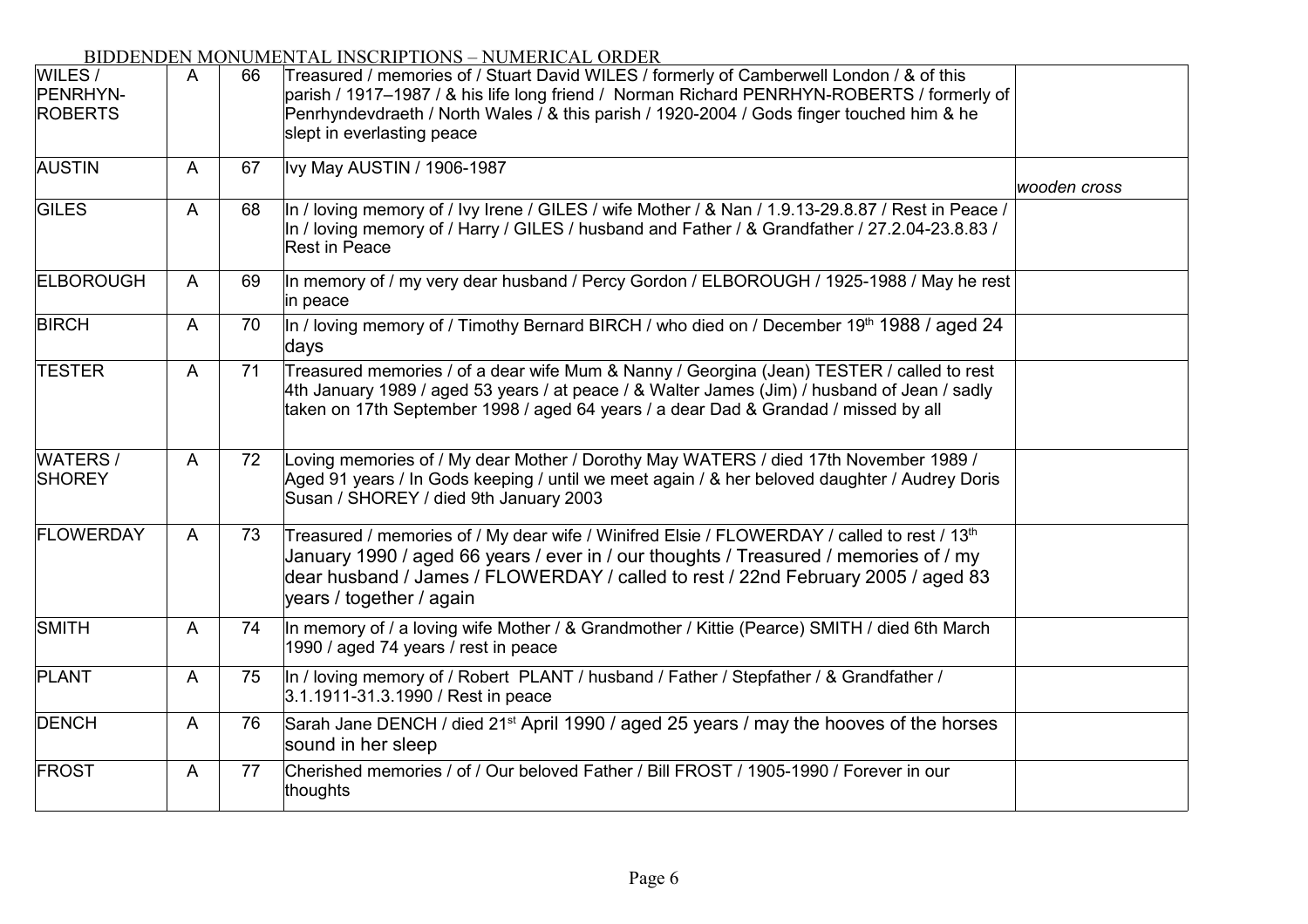#### O'HAGAN / A 78 In loving memory / of our Mum / Hilda O' HAGAN (FARR) / born 12.5.26 died 11.7.90 *wooden cross NO NAME* A 79 *No name No headstone*  $BUTTERSBY$   $A$   $B0$ WRIGHT A 81  $B$ FTTS  $A$   $82$  $FRIEND$   $A \mid 83$ THOMPSON A 84 HARRAS A 85  $RUSSEL$   $A | 86$ CURTIS A 87  $BABICZ$   $A \mid 88$  $GURR$   $A$   $89$  $WILLIAMS$   $A \mid 90$ (FARR) Betty / Kathleen Ada / BUTTERSBY / 13th July 1908-18th July 1999 / Grandaughter of / Lewis BEALE / & sister of / Edith CHERRETT / Peggy Joyce/ & Helen ANDERSON / much involved / in parish activities / and / the John Mayne Trust / & loved by family / and friends In / Loving memory of / Adam WRIGHT / 28.10.1978-5.12.1998 / Deep in our hearts / you will always stay / loved and remembered / every day In loving memory of / Arthur / Henry / BETTS / "Jim" /12.3.1933- / 1.9.1995 / a devoted husband / & Dad In loving memory / of William FRIEND / of Hareplain / 18<sup>th</sup> October 1914 / 16<sup>th</sup> July 1994 Gladys Rose / THOMPSON / 5.6.1924-14.10.1993 / Beloved are / the peacemakers / wife of / Robert Alexander / THOMPSON / 31.12.1921-10.10.2001 / Rev 21 verse 4 *RAF Wings* /Charles William HARRAS / 1911-1992 / eternal God is thy / refuge & underneath / are the everlasting arms In / loving memory / of / Grace RUSSELL / 11<sup>th</sup> June 1991 / aged 85 years / always remembered / Stan & Jean *RAF Wings* / Raymond CURTIS / aged 75 / Warrant officer RAF 1935-1972 / Beloved friend of Thelma / for 43 years / But see! / the rising moon of heaven again / looks for us sweetheart / through the quivering plane / how oft hereafter / rising will she look / among those leaves for one of us in vain / per ardu ad astra Frank BABICZ / died 15th October 1993 / aged 67 / a / loving husband & Father / a man with a kind heart / Jay BABICZ / 3rd June 1923-3rd November 2003 / back in the arms of her beloved Frank / loving you both always In loving memory / of / Doris Eva GURR / 29.7.1910-12.10.1997 / beloved daughter / of / Annie & Charles Edgar / GURR / At peace Jack Williams / born 27<sup>th</sup> September 1905 / died 26<sup>th</sup> July 1993 / loved and missed by / all the Family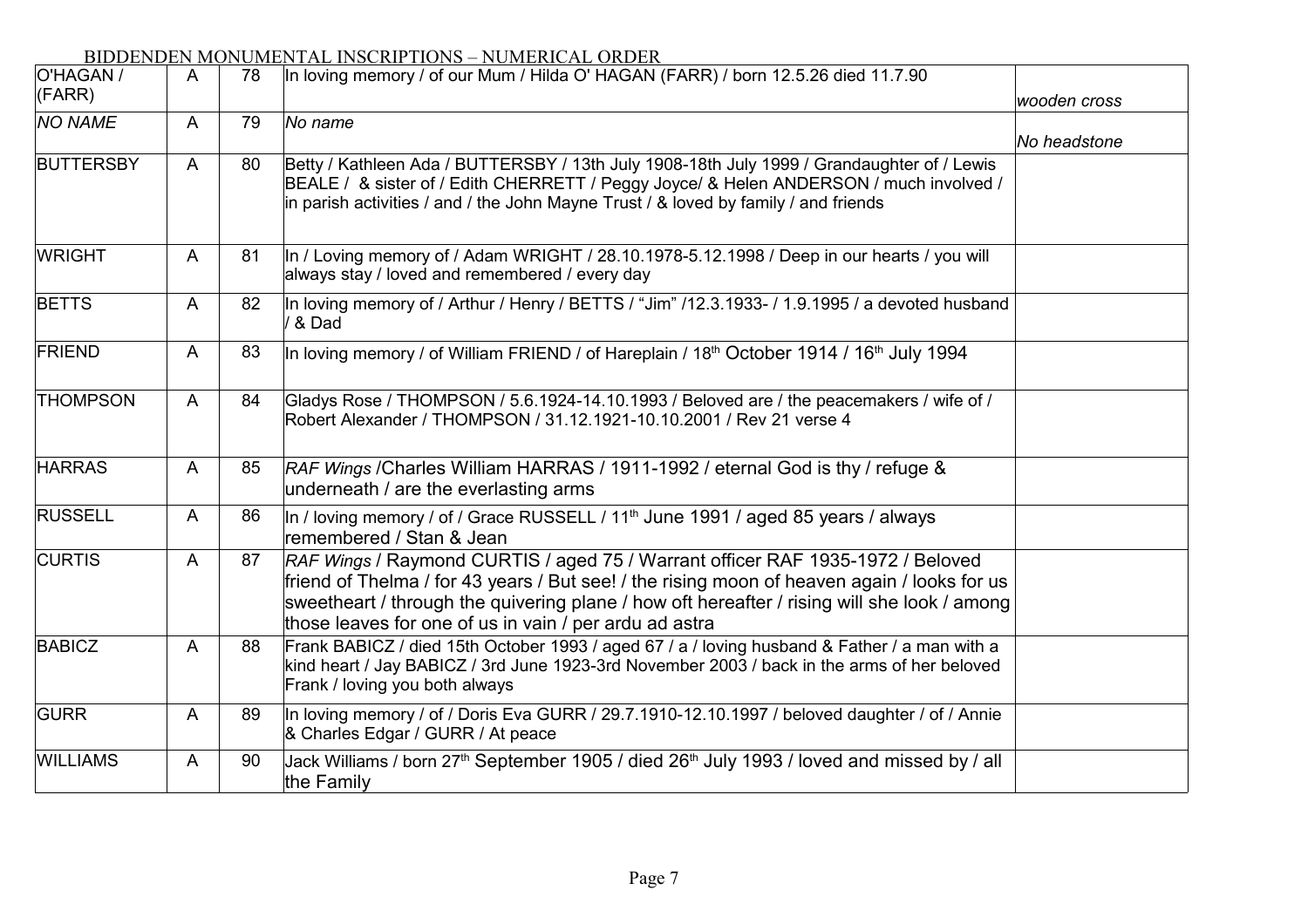| <b>LOCKE</b>     | A | 91  | In loving memory / Edgar LOCKE / a dear husband and Father / who fell asleep / May 18th aged<br>87 / 1905-1993 / also Annie LOCKE / a dear wife and Mother / re-united with Dad / July 1st aged<br>90 / 1907-1998                                                          |                     |
|------------------|---|-----|----------------------------------------------------------------------------------------------------------------------------------------------------------------------------------------------------------------------------------------------------------------------------|---------------------|
| <b>HUGHES</b>    | A | 92  | Precious memories of / my darling husband William (Bill) J HUGHES / died 22nd July 1992 /<br>aged 54 years / "a very special man " / loving memories of / our dear sister / Maureen HUGHES<br>died 14th April 2008 / aged 67 years / a very special lady                   |                     |
| <b>CLAYDON</b>   | A | 93  | In loving memory / of / a dear husband and Father / Anthony CLAYDON / "Tony" / 1936-1992 /<br>In loving memory / of a dear wife / and Mother / Claire CLAYDON / 1932-1993 / Together again                                                                                 |                     |
| <b>GOBLE</b>     | A | 94  | In loving memory of / Eric Stanley GOBLE / 8.4.1916-20.6.1989 / Rose Louisa Maud GOBLE /<br>11.12.1920-15.9.2001 / re-united                                                                                                                                               | wooden cross        |
| <b>BIRD</b>      | A | 95  | In loving memory of / a dear husband / Bill BIRD / died 25th October 1985 / aged 63 years / He<br>is gone but not forgotten / never shall our memories fade / sweet thoughts shall ever linger /<br>round the spot where he lays                                           |                     |
| LEVETT           | A | 96  | In / loving memory / of / a dear husband / and Father / Ivan LEVETT / died 14th March 1985 /<br>Aged 65 / re-united with / his dear wife / Joyce LEVETT / died 14th June 2008 / Aged 82 years /<br>a loving wife / and Mother / sadly missed / $\&$ always in our thoughts |                     |
| <b>BURT</b>      | A | 97  | In / loving memory of / our dear Mother / Ada M BURT / died 27 <sup>th</sup> July 1984 / aged 90                                                                                                                                                                           |                     |
| <b>MILLS</b>     | A | 98  | In loving memory of / Gloria Mary MILLS / nee FAGG / March 1927-August 1982 / The Lord is<br>my shepherd                                                                                                                                                                   |                     |
| <b>SCHERMULY</b> | A | 99  | In loving memory of / a dear husband and Father / John Arthur / SCHERMULY / Taken from us<br>suddenly / 25th October 1980 / aged 48                                                                                                                                        |                     |
| <b>AUSTIN</b>    | B | 100 | In / loving memory of / a devoted son & Brother / Clive Neil AUSTIN / born 6th April 1959 / killed<br>on the roads of this parish / 15th October 1979                                                                                                                      |                     |
| PERCIVAL         | B | 101 | In loving memory of / Ethel Mary PERCIVAL / born 9 <sup>th</sup> May 1893 / died 4 <sup>th</sup> July 1979 / Sidney<br>Thomas / PERCIVAL / born 7 <sup>th</sup> January 1901 / died 1 <sup>st</sup> March 1990                                                             |                     |
| <b>ILLEGIBLE</b> | B | 102 | <b>Illegible stone</b>                                                                                                                                                                                                                                                     |                     |
| <b>WATERMAN</b>  | B | 103 | In / loving memory of / Victor WATERMAN / died 28 <sup>th</sup> January 1979 / aged 49 years / RIP                                                                                                                                                                         | partially illegible |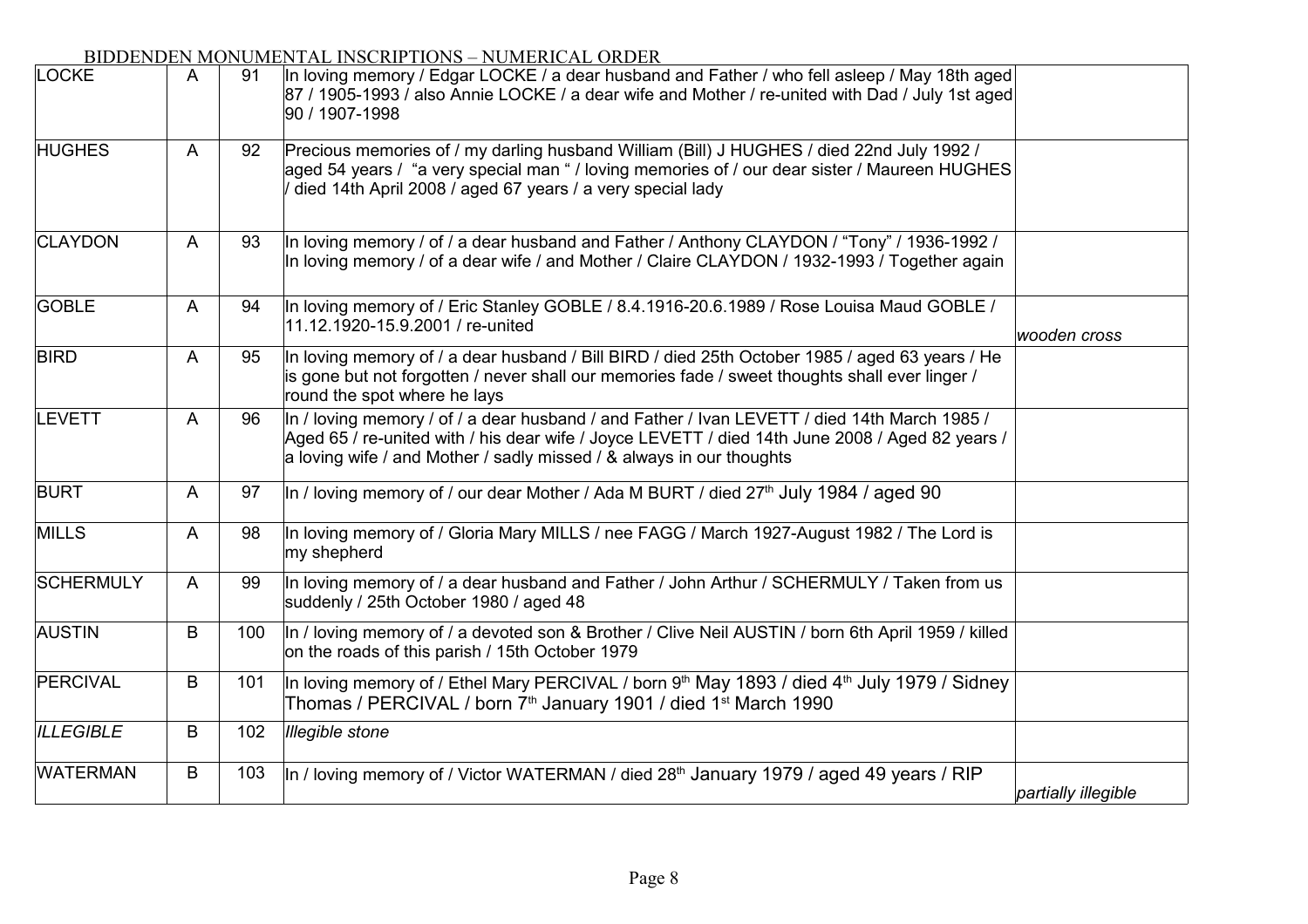| <b>MAYLAM</b>              | B            | 104 | In loving memory of / Sidney George / MAYLAM / born 31 <sup>st</sup> May 1896 / died 20 <sup>th</sup> November<br>1978 / and of his sister / Mary MAYLAM / born 8th June 1900 / died 23rd January 1984                                                                     |              |
|----------------------------|--------------|-----|----------------------------------------------------------------------------------------------------------------------------------------------------------------------------------------------------------------------------------------------------------------------------|--------------|
| FARR                       | B            | 105 | In / loving memory of / a devoted husband Father / and Grandfather / Alfred G FARR / died 16th<br>June 1976 / aged 70 years                                                                                                                                                |              |
| STILL                      | B            | 106 | In / loving memory / of / Frederick William / Charles STILL / born 10 <sup>th</sup> February 1904 / died<br>12 <sup>th</sup> May 1978 / Dorothy Ivy May STILL / nee DUNK / born 9 <sup>th</sup> November 1912 / died 23 <sup>rd</sup><br>August 1985 / united for eternity |              |
| SMITH-<br><b>BOSANQUET</b> | B            | 107 | Ethelind Minnie - SMITH-BOSANQUET / nee TYLDEN-PATTENSON / died 21st February 1978<br>/ in her 86 year / dearest Mother to / Michael Keith & George                                                                                                                        |              |
| <b>SHERWOOD</b>            | B            | 108 | In loving memory / of / a dear husband and Father / Desmond Ridley / SHERWOOD / died 4th<br>July 1980 / aged 55 / also wife and Mother / Stella Violet SHERWOOD / died 19th July 2009 /<br>aged 84 / together again                                                        |              |
| <b>SHERWOOD</b>            | B            | 109 | Resting / in ever loving memory of / a dear Mother / Eveline Mary SHERWOOD / born 5th<br>November 1893 / entered into eternal rest / 8 <sup>th</sup> July 1977 / her life a beautiful memory /<br>her absence a silent grief                                               |              |
| <b>CHAPLIN</b>             | B            | 110 | In loving memory of / Maud Emily CHAPLIN / 1890-1974 / aged 84                                                                                                                                                                                                             | wooden cross |
| <b>BATEMAN</b>             | B            | 111 | In memory of / Frank and Vera / BATEMAN / 1893-1973? 1906-1980 / RIP                                                                                                                                                                                                       |              |
| <b>MATTHEWS</b>            | B            | 112 | In / loving memory of / Marjorie MATTHEWS / died 18 <sup>th</sup> June 1973 / aged 79 years                                                                                                                                                                                |              |
| <b>ALLEN</b>               | B            | 113 | Douglas Steen / ALLEN / 1912-1973 / Mary Mildred / ALLEN / 1917-1989 / God bless                                                                                                                                                                                           |              |
| <b>WILLSON</b>             | $\mathsf{C}$ | 114 | Robert / Townshend WILLSON / 29 <sup>th</sup> December 1972 / aged 57 / In affectionate<br>remembrance                                                                                                                                                                     |              |
| <b>WOODRUFFE</b>           | $\mathsf{C}$ | 115 | E D S WOODRUFFE / 1902-1972                                                                                                                                                                                                                                                |              |
| FARRIS                     | $\mathsf{C}$ | 116 | In loving memory / of / Kenneth FARRIS / passed away $30th$ January 1972 / aged 58 years /<br>at rest                                                                                                                                                                      |              |
| SMALL                      | $\mathsf{C}$ | 117 | In loving memory / of / James Thomas SMALL / died 29 <sup>th</sup> November 1971 / aged 71 years                                                                                                                                                                           |              |
| <b>HILLS</b>               | $\mathsf{C}$ | 118 | In loving memory of / our dear son / Matthew HILLS / September 12th 1971 - September 13th<br>1971                                                                                                                                                                          | wooden cross |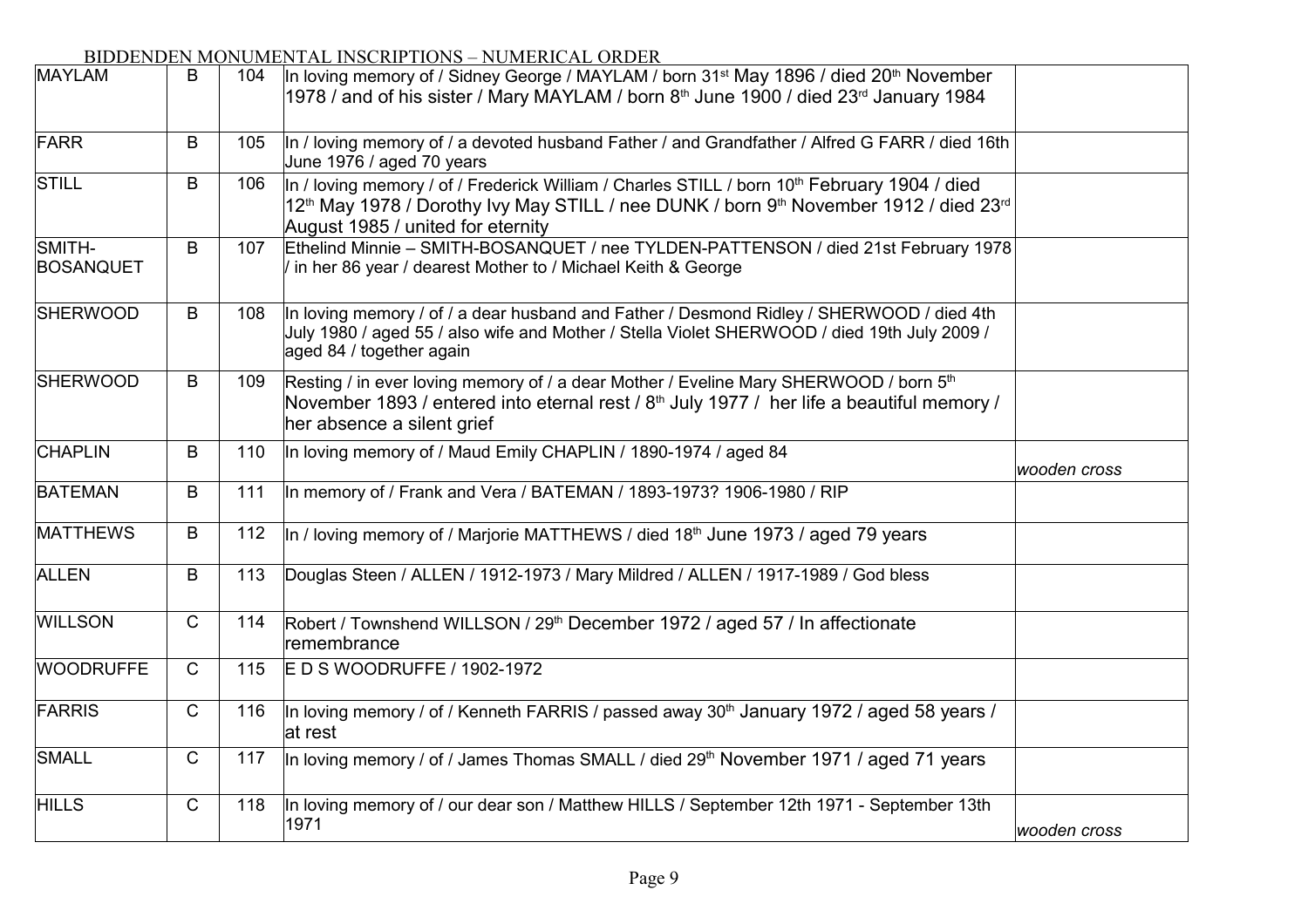| <b>NO SURNAME</b> | $\mathsf{C}$ |     | 1002 Mark G 1971                                                                                                                                                                                                                                                                               | wooden stake     |
|-------------------|--------------|-----|------------------------------------------------------------------------------------------------------------------------------------------------------------------------------------------------------------------------------------------------------------------------------------------------|------------------|
| <b>ROSE</b>       | C            | 119 | In loving memory of / Sidney ROSE / killed 18th May 1971 / aged 22 years / from your ever<br>loving wife / & two children / living on in memory                                                                                                                                                | stone cross      |
| <b>FUMINGER</b>   | $\mathsf{C}$ | 120 | In loving memory of / Margery FUMINGER / who died 14th May 1971 / and / of her husband /<br>Charles / who died 27th February1972                                                                                                                                                               |                  |
| <b>DAVIES</b>     | C            | 121 | In / memory of / John Norman DAVIES / died 10 <sup>th</sup> February 1971 / aged 72 years                                                                                                                                                                                                      |                  |
| <b>MORPHETT</b>   | $\mathsf{C}$ | 122 | In memory of / Evelyn Alice / MORPHETT / died 15 <sup>th</sup> June 1970 / aged 88 years / at rest                                                                                                                                                                                             |                  |
| <b>GLENIE</b>     | C            | 123 | Vera (Peggy) GLENIE / born 8.2.1917 / died 4.4.1970 / Frederick Guy GLENIE / born 5.11.1904<br>died 17.2.1971 / reunited                                                                                                                                                                       |                  |
| <b>CUTTING</b>    | C            | 124 | In / loving memory / of / Robert Henry / CUTTING / died 3 <sup>rd</sup> March / 1970 / also / Emily<br>Louisa / CUTTING / 20 <sup>th</sup> March 1976 / aged 75 years / reunited                                                                                                               |                  |
| <b>ILLEGIBLE</b>  | $\mathsf{C}$ | 125 | Illegible George?                                                                                                                                                                                                                                                                              |                  |
| <b>CRITCHELL</b>  | $\mathsf{C}$ | 126 | In memory of / Edward Ernest / CRITCHELL / a beloved husband and Father / who died 26th<br>January 1969 / aged 47 years / Rosalind CRITCHELL / beloved wife and Mother / 1924-1994                                                                                                             |                  |
| <b>ATKINS</b>     | C            | 127 | In / loving memory / of / Edith Jane ATKINS / died 5 <sup>th</sup> January 1969                                                                                                                                                                                                                |                  |
| <b>RUSHTON</b>    | C            | 128 | In loving memory of / Dorothy Eileen RUSHTON / died 18 <sup>th</sup> April 1964 / aged 42                                                                                                                                                                                                      |                  |
| <b>CLARK</b>      | C            | 129 | In loving memory of / Amelia CLARK / illegible                                                                                                                                                                                                                                                 | fallen headstone |
| <b>BATT</b>       | C            | 130 | In / loving memory / of / Mabel / Anne BATT / died 3rd February 1966 / aged 76 / and / her<br>husband / Albert BATT / died / 19th June 1966 / aged 78 / reunited                                                                                                                               |                  |
| <b>HOLLINGTON</b> | $\mathsf{C}$ | 131 | In loving memory of / Elizabeth Sarah HOLLINGTON / died 24 <sup>th</sup> September 1978 / Aged 88<br>vears                                                                                                                                                                                     |                  |
| <b>GILES</b>      | $\mathsf{C}$ | 132 | In loving memory of / Frank W GILES / born 6 <sup>th</sup> September 1898 / died 10 <sup>th</sup> May 1965 /<br>Ethel May GILES / born 29 <sup>th</sup> July 1902 / died 27 <sup>th</sup> April 1985 / now together / they were<br>an example to us all / we will remember them / the Children |                  |
| <b>NO NAME</b>    | C            | 133 | No name                                                                                                                                                                                                                                                                                        | wooden cross     |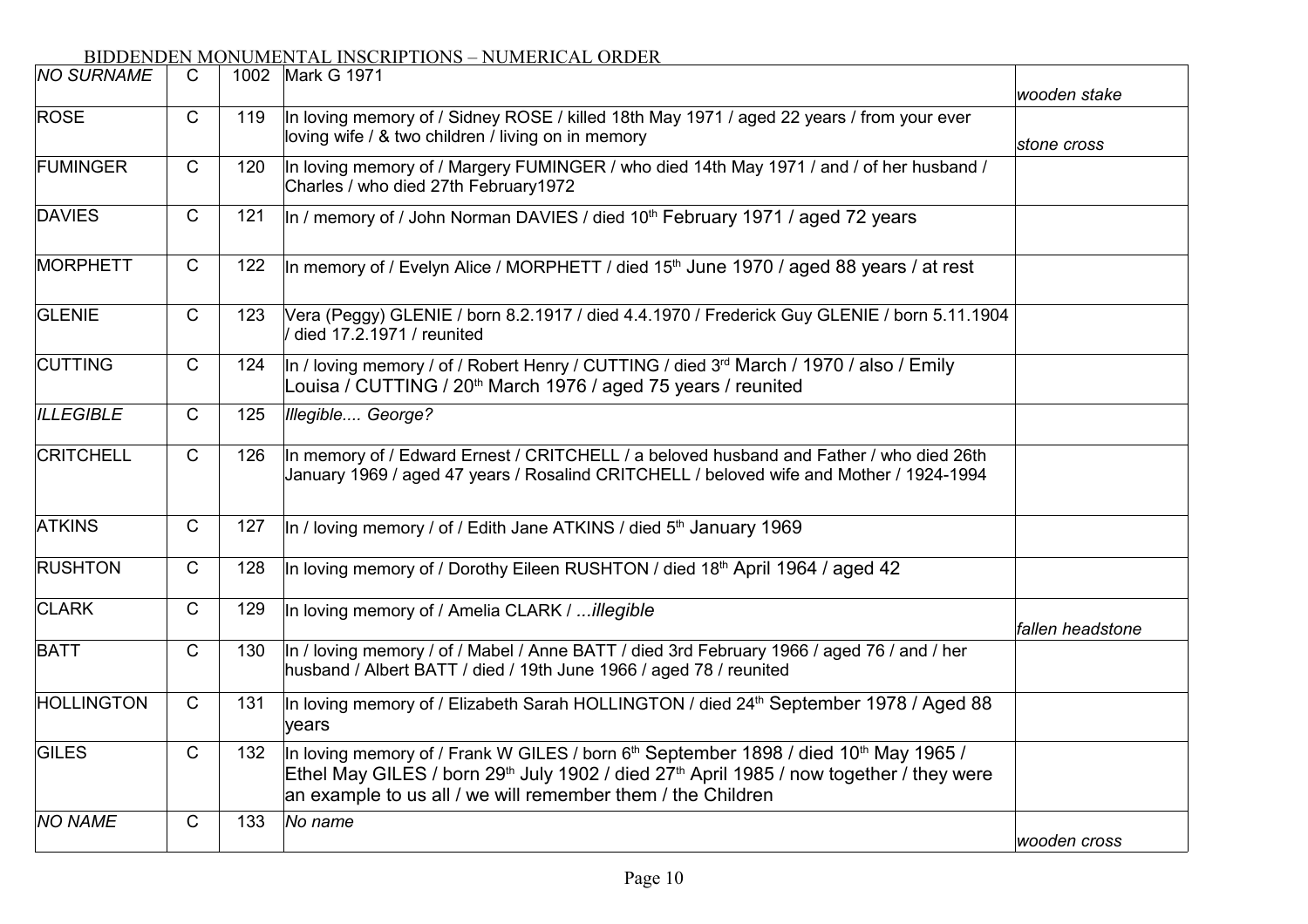| <b>DIPNALL</b>    | C | 134 | In / loving memory / of / Julia Sophia / DIPNALL / born 24 <sup>th</sup> July 1881 / died 25 <sup>th</sup> September<br>1985                                                                                                                                                                                                 |              |
|-------------------|---|-----|------------------------------------------------------------------------------------------------------------------------------------------------------------------------------------------------------------------------------------------------------------------------------------------------------------------------------|--------------|
| <b>GOBLE</b>      | C | 135 | John F GOBLE / also / Emily M GOBLE                                                                                                                                                                                                                                                                                          | wooden cross |
| <b>WALDRON</b>    | C | 136 | In / loving memory / of / Rowland Everitt WALDRON / died 6th April 1967 / aged 61 years                                                                                                                                                                                                                                      |              |
| GREGORY           | B | 137 | To the / memory of / Abel GREGORY / who died / 27th March 1968 / and / his beloved / wife /<br>Harriet / who died / 11th December 1967 / RIP                                                                                                                                                                                 |              |
| <b>BROWN</b>      | B | 138 | In / loving memory of / Walter Ernest BROWN / 17 <sup>th</sup> June 1907 / 13 <sup>th</sup> January 1968 / and /<br>Phyllis Gertrude BROWN / 4 <sup>th</sup> May 1907 / 10 <sup>th</sup> November 1987                                                                                                                       |              |
| <b>MASTERS</b>    | B | 139 | In / loving / memory of / Norman / James MASTERS / a beloved husband / & Daddy / who<br>passed away / 29th April 1968 / aged 30 years                                                                                                                                                                                        |              |
| <b>HODGKINSON</b> | B | 140 | In loving memory of / Ralph Livesey HODGKINSON / died 25th July 1968 / aged 66 years / Mary<br>Louise HODGKINSON / died 13th February 1991 / aged 83 years                                                                                                                                                                   |              |
| MOUAT             | B | 141 | In / loving memory / of / Edith Lilian MOUAT / died 28 <sup>th</sup> July 1968 / aged 80 years                                                                                                                                                                                                                               |              |
| ROCHE             | B | 142 | In memory of / Phyllis Aileen / ROCHE / departed this life / 28th September 1966 / aged 56<br>years / also her husband / William J ROCHE / died 16th March 1972 / aged 60 years / sadly<br>missed by / his loving Mother and Family / RIP                                                                                    |              |
| <b>AMOS</b>       | B | 143 | In / loving memory of / Thomas William AMOS / passed away 16th August 1966 / aged 89 years<br>also his wife / Fanny Jane AMOS / died 30th July 1976 / aged 91 years                                                                                                                                                          |              |
| <b>STAPLEY</b>    | B | 144 | In loving memory of / my dear husband / John Percy Noel / STAPLEY / died 10th April 1983<br>aged 57 / behind my smile / there's many a tear / for one I lost / and loved so dear / my thoughts<br>of you / will always keep / they cannot fade / they go too deep / sadly missed by / his wife Susan<br>& sons John & Reuban |              |
| <b>HOUSE</b>      | B | 145 | In / loving memory / of our Mother / Mary A HOUSE / 1906-1983 / for ever in our thoughts                                                                                                                                                                                                                                     |              |
| <b>VANE</b>       | B | 146 | In / loving memory / of my dear wife / Dorothy VANE / died March 1986 / aged 78 years / also of<br>her husband / Gerald Roy / died September 1987 / aged 78 years                                                                                                                                                            |              |
| <b>HOMEWOOD</b>   | A | 147 | In / memory of / Cyril Robert / HOMEWOOD / killed tragically / by the hurricane / October $16th$<br>1987 / aged 59 years / RIP                                                                                                                                                                                               |              |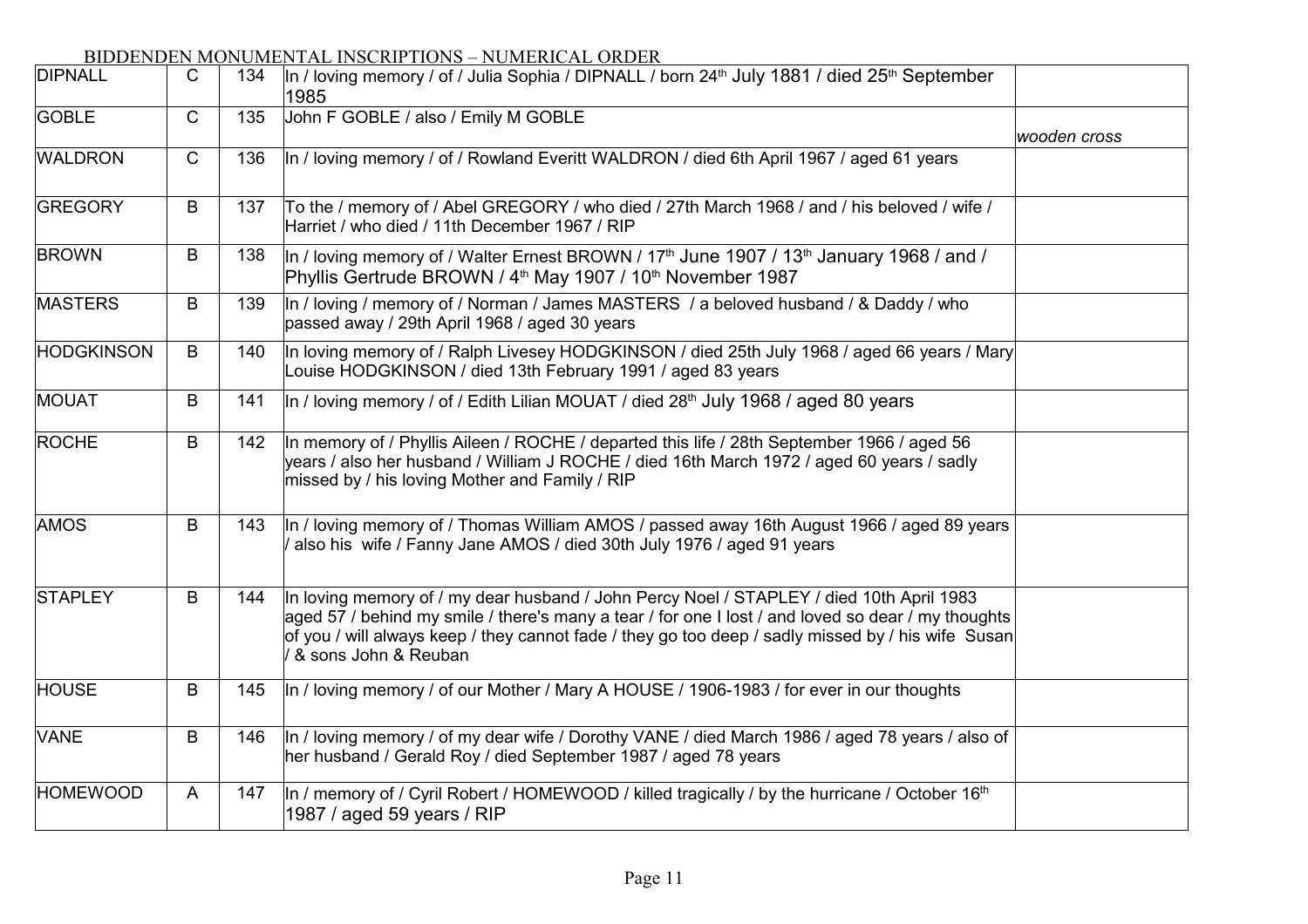| <b>STONES</b>    | A            | 148 | In memory of / Bess STONES / 17th June 1919-24th June 1985 / beloved wife of / Tom / Mother<br>of Anthea / and of / Tom STONES 25th July 1920-23rd October 2002                 |            |
|------------------|--------------|-----|---------------------------------------------------------------------------------------------------------------------------------------------------------------------------------|------------|
| <b>WEAVER</b>    | A            | 149 | In loving memory / of / William Ronald Gerrard / WEAVER / 3.3.1908-3.6.1985                                                                                                     |            |
| FAGG             | $\mathsf{A}$ | 150 | In / loving memory of / Olive Mabel Chapman / FAGG / 1888-1985 / rest in peace                                                                                                  |            |
| <b>CURTIS</b>    | A            | 151 | Here lies / James CURTIS / gone but not forgotten / RIP / also his wife / Ruby CURTIS / God<br>bless                                                                            |            |
| <b>BATES</b>     | A            | 152 | Kenneth Arthur BATES / 1910-1987                                                                                                                                                |            |
| <b>TYLER</b>     | A            | 153 | In loving memory of / "Alex" / May Alexandra TYLER / died 25th February 1988 / aged 93<br>years                                                                                 |            |
| <b>BLOOM</b>     | $\mathsf{A}$ | 154 | In / loving memory of / Barbara BLOOM / (nee FRIER) / who died 29 <sup>th</sup> December 1988 / aged<br>90 years                                                                |            |
| <b>DOW</b>       | A            | 155 | Maria DOW / 1925-1989                                                                                                                                                           |            |
| <b>SHARPE</b>    | A            | 156 | In / loving memory of / Sidney SHARPE / 1919-1990 / also / Edith SHARPE / 1925-2001 /<br>always in our hearts                                                                   |            |
| <b>OSBORN</b>    | A            | 157 | In affectionate remembrance of / a dear Sister / Mabel OSBORN / passed away 24.3.90 / aged<br>66 years                                                                          |            |
| <b>SCHOFIELD</b> | A            | 158 | In memory of / Mrs Nan SCHOFIELD / died 26 <sup>th</sup> March 1990 / aged 90 / loved and missed                                                                                |            |
| MUNDAY           | A            | 159 | Herbert A MUNDAY / "Bunny" / 1907-1999 / remembered with love                                                                                                                   | flat stone |
| <b>CHEESEMAN</b> | A            | 160 | In loving memory of / a dear wife / Mum & Nan / Mary May CHEESEMAN / died 2nd October<br>1995 / aged 56 years / always in our thoughts                                          |            |
| KNIGHT           | A            | 161 | Jamie' / James Barrett / KNIGHT / 1971-1996 / forever young - forever loved                                                                                                     |            |
| <b>BERTRAM</b>   | A            | 162 | In loving memory / of / a dear husband and Father / Graham Benjamin John / BERTRAM / who<br>fell asleep 27th April 1997 / aged 61 / gone from our home but not / from our hears |            |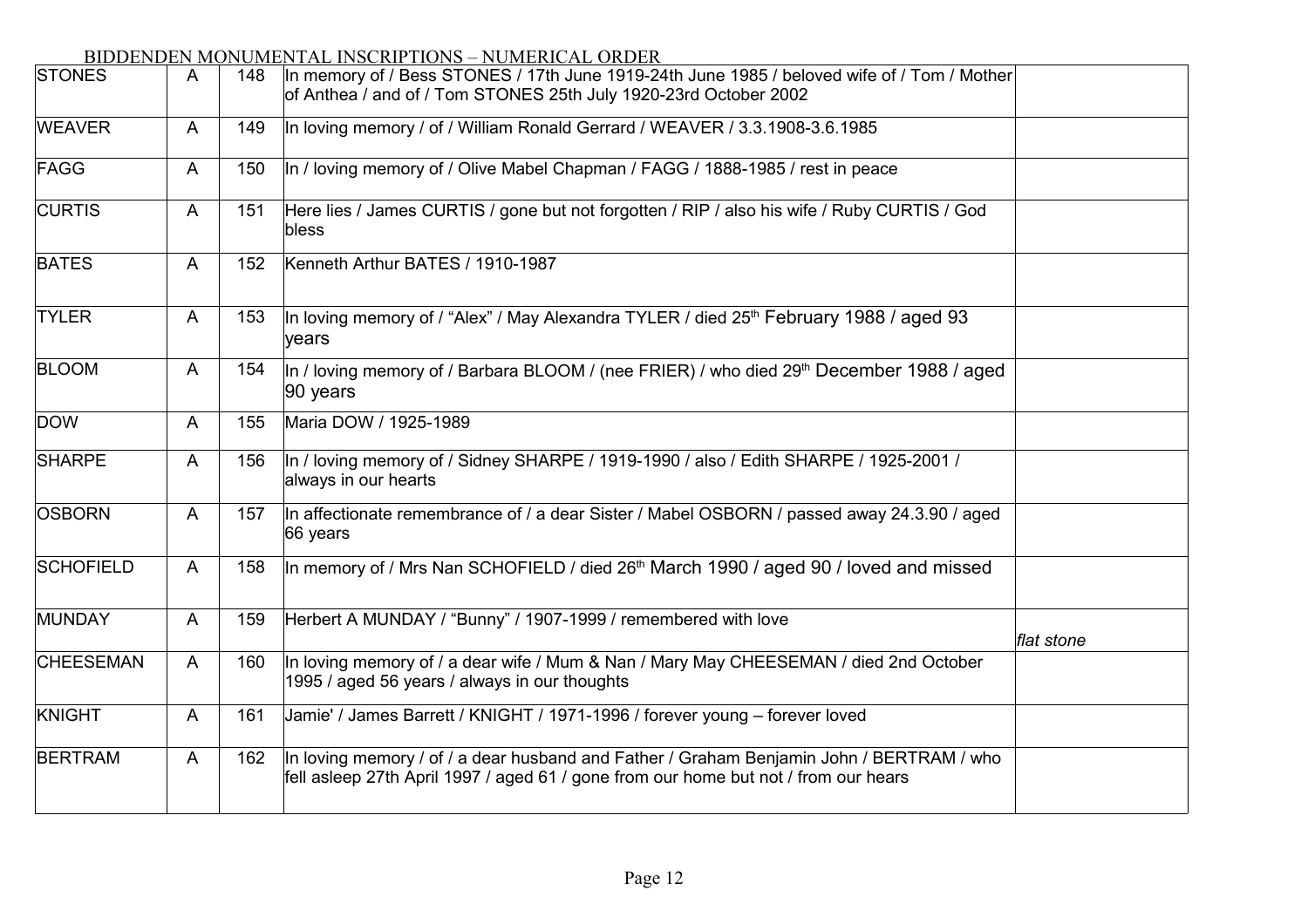| <b>CHANTLER</b>          | A | 163 | Always in our thoughts / Don CHANTLER / 1925-1998                                                                                                                                                                                                                                                                                                                   |              |
|--------------------------|---|-----|---------------------------------------------------------------------------------------------------------------------------------------------------------------------------------------------------------------------------------------------------------------------------------------------------------------------------------------------------------------------|--------------|
| CARLTON                  | A | 164 | In / loving memory of / Alan CARLTON / 1958-1999 / devoted son father & brother / in our<br>thoughts forever                                                                                                                                                                                                                                                        | wooden cross |
| <b>BROWN</b>             | A | 165 | In / loving memory of / a dear husband and Dad / Charles Lewis / BROWN / 8.10.1913-<br>19.5.2000 / also / a dear wife and Mum / Jean May BROWN / 4.5.1919-20.3.2007 / forever in<br>our thoughts                                                                                                                                                                    |              |
| LEE                      | A | 166 | Celia LEE / died 7 <sup>th</sup> March 2001                                                                                                                                                                                                                                                                                                                         |              |
| <b>JENNINGS</b>          | A | 167 | Ellen / Mary / JENNINGS / 9.1.1913-15.1.2000 / loving and kind / in all her ways / upright and<br>just / to the end / of her days / sincere and true / in heart and mind / a beautiful memory / left<br>behind / Frederick / William / JENNINGS / 6.9.1909-9.4.2004 / till we meet again / we lived<br>together / in happiness / we will / rest together / in peace |              |
| LLOYD-<br><b>ANDREWS</b> | A | 168 | Derek / LLOYD-ANDREWS / 10.5.1933-5.7.1999 / God has you in his keeping / we have you in<br>our hearts                                                                                                                                                                                                                                                              |              |
| PANKHURST                | A | 169 | In loving / memory of / Margaret W / PANKHURST / aged 29 / also her / children / Susan / aged<br>9 / Nicholas / aged 6 / Sarah / aged 5 / Aubrey / aged 3 / Garry / aged 2 / died June 1971                                                                                                                                                                         |              |
| <b>NO NAME</b>           | A | 170 | No name                                                                                                                                                                                                                                                                                                                                                             | wooden cross |
| PREBBLE                  | A | 171 | Samuel Lewis / PREBBLE                                                                                                                                                                                                                                                                                                                                              | wooden cross |
| PENNINGTON               | A | 172 | Devon Nicole / PENNINGTON                                                                                                                                                                                                                                                                                                                                           | wooden stake |
| GREEN                    | A | 173 | Treasured memories / of / a darling / daughter and Sister / Courtney Louise / GREEN / aged 12<br>days                                                                                                                                                                                                                                                               |              |
| <b>COSIER</b>            | A | 174 | Kaylee Jayne / COSIER / 15 <sup>th</sup> July 2005 / a tiny flower / lent not given / to bud on earth /<br>and bloom in heaven / forever in our hearts / Mummy Daddy and Leo                                                                                                                                                                                        |              |
| <b>ROGERS</b>            | A | 175 | In loving memory / of / Stanley Kenneth ROGERS / Farmer of this parish / died 9th December<br>1994 / aged 87 years / dear husband of Lydia / remembered with affection by his friends and<br>family                                                                                                                                                                 |              |
| <b>LISSENDEN</b>         | A | 176 | LISSENDEN / William Arthur / 1912-1995 / Clare Margaret / nee STAMP / 1914-1997<br>remembered with affection / by his Family and friends                                                                                                                                                                                                                            |              |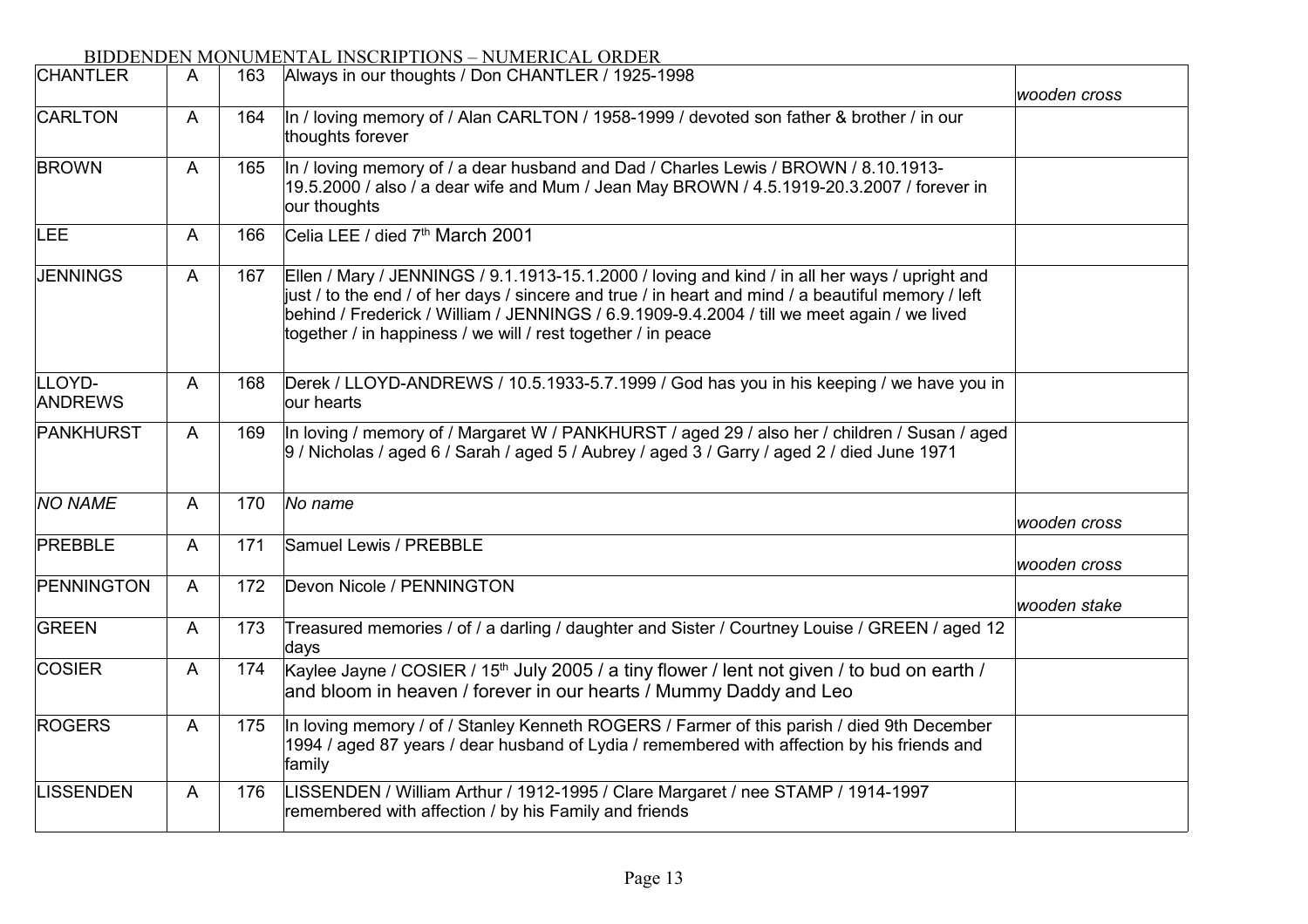| <b>BOORMAN</b>                    | A            | 177 | In loving memory of / a dear Mum and Nan / Audrey Irene BOORMAN / died 11th December<br>1995 / aged 77 years / sadly missed                                                                                                   |                                |
|-----------------------------------|--------------|-----|-------------------------------------------------------------------------------------------------------------------------------------------------------------------------------------------------------------------------------|--------------------------------|
| <b>HARPER</b>                     | A            | 178 | In / everlasting memory / of / a dear Mum and Nanny / Marjorie Doreen / HARPER / died $9th$<br>September 1997 / aged 85 years / loved and missed / by all the Family                                                          |                                |
| <b>GILES</b>                      | A            | 179 | In loving memory of / Betty May GILES / who died 27 <sup>th</sup> May 1996 / aged 70 years                                                                                                                                    |                                |
| <b>BRISTOW</b>                    | $\mathsf{A}$ | 180 | In loving memory of / our son / Johnny BRISTOW / 6.6.1994-1.4.1996 / gone are / days we /<br>used to / share / but in our / hearts you / are always / there / love Mummy / Daddy / & Paul Boy /<br><b>XXX</b>                 |                                |
| LOCKWOOD                          | A            | 181 | Cherished memories / of a special son / Darren James / LOCKWOOD / born 4th February<br>1974 / died 20th August 1995 / aged 21 / His life / a beautiful memory / his absence / a silent<br>grief                               |                                |
| <b>SHARP</b>                      | A            | 182 | Treasured / memories of / a dear husband / Dad / & Grandad / Charlie A / SHARP / Died / 31st<br>January 1995 / aged 67 years / RIP                                                                                            |                                |
| KING /<br>MENDOZA                 | A            | 183 | In / loving memory of / Kathleen Isabel / KING / died April 8th 1963 / & her Sister / Edith<br>MENDOZA / died May 9th 1963                                                                                                    |                                |
| <b>DRURY</b>                      | $\mathsf{A}$ | 184 | In ever loving memory of / Violet Grace / dearly loved wife of / Thomas DRURY / and Mother of /<br>Gwen David and Donald / 1912-1963                                                                                          |                                |
| <b>WITHERDEN</b>                  | A            | 185 | In memory of / my dear husband / Frank WITHERDEN / of Hoads Brook / who passed away /<br>25th June 1963 / aged 77 / also his wife / Violet May / who passed away / 11th September<br>1969 / aged 77                           |                                |
| <b>BASSETT /</b><br><b>BEANEY</b> | B            | 186 | In / loving memory of / Phoebe Edith BASSETT / died 19 <sup>th</sup> October 1961 / aged 33 years / at<br>rest / In / loving memory of / Sam BEANEY / died 27 <sup>th</sup> February 2011 / aged 87 years /<br>Together again |                                |
| <b>ILLEGIBLE</b>                  | B            | 187 | <b>Illegible</b>                                                                                                                                                                                                              | Covered by tree -<br>illegible |
| LEE                               | B            | 188 | In memory of / our beloved Parents / Albert & Lucy / LEE / 1886-1962 / 1891-1973                                                                                                                                              |                                |
| <b>PALMER</b>                     | B            | 189 | Charlotte Helen / PALMER / born 19 <sup>th</sup> July 1878 / died 24th January 1962 / vice admiral<br>Alexander / Robinson PALMER / born 23rd May 1879 / died 14th December 1963                                              |                                |
| <b>SHEEPWASH</b>                  | B            | 190 | In loving memory / of / Doreen Phyllis / SHEEPWASH / died July 18 <sup>th</sup> 1961 / aged 26 years /<br>rest in peace                                                                                                       |                                |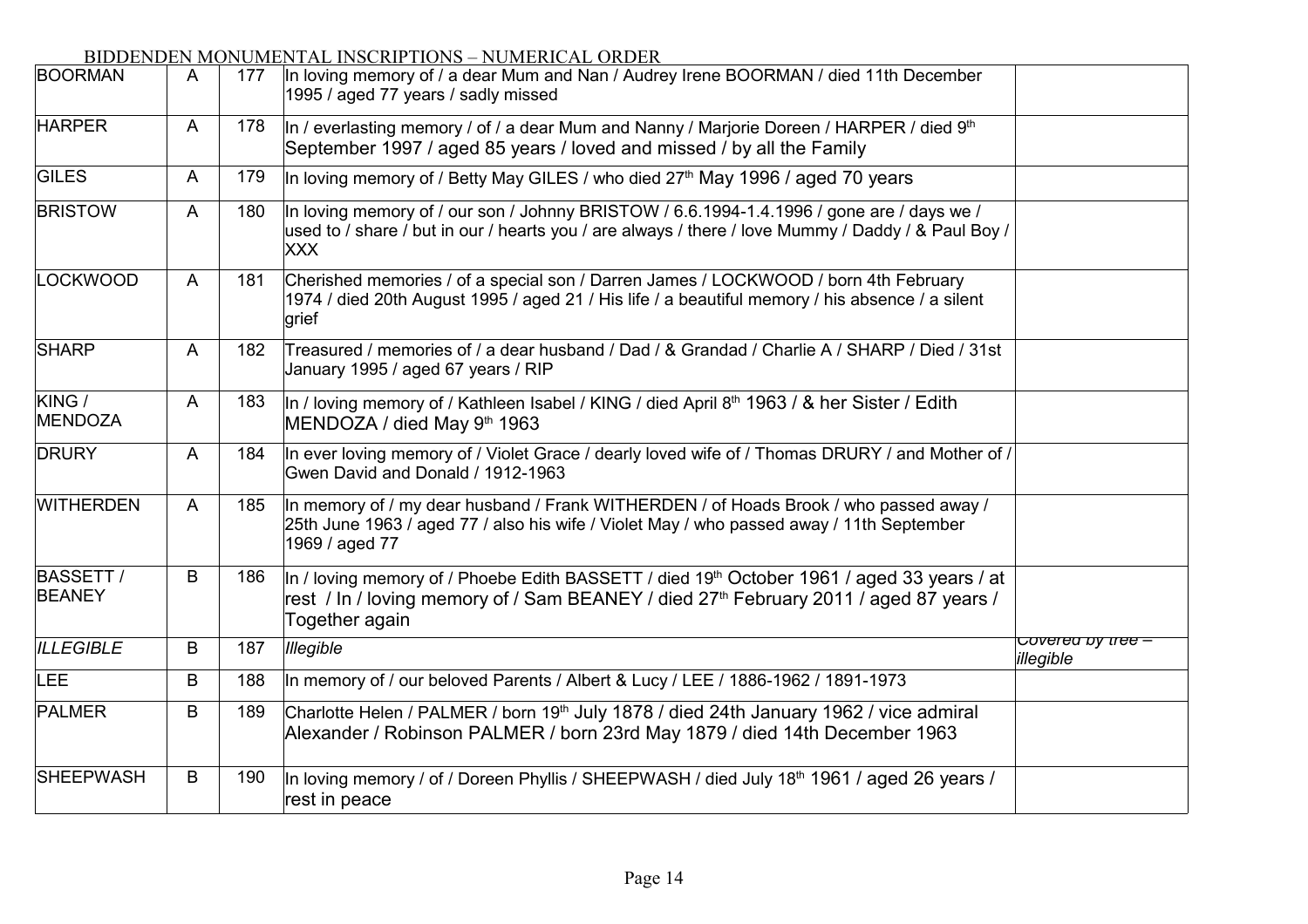| <b>HODGES</b>    | B            | 191 | In loving memory of / Alice Emma HODGES / and / John Charles HODGES /                                                                                                                                                                                                                     |              |
|------------------|--------------|-----|-------------------------------------------------------------------------------------------------------------------------------------------------------------------------------------------------------------------------------------------------------------------------------------------|--------------|
|                  |              |     |                                                                                                                                                                                                                                                                                           | wooden cross |
| <b>CHAPLIN</b>   | $\mathsf{C}$ | 192 | In loving memory of / Horace William CHAPLIN / 1872-1960 / aged 88                                                                                                                                                                                                                        | wooden cross |
| <b>DUNSTER</b>   | $\mathsf{C}$ | 193 | Alice DUNSTER / 1893-1960 / Ernest DUNSTER / 1893-1965                                                                                                                                                                                                                                    | wooden cross |
| GILBERT          | $\mathsf{C}$ | 193 | A T GILBERT / 1920-1990                                                                                                                                                                                                                                                                   |              |
| <b>JAMES</b>     | $\mathsf{C}$ | 194 | Cyril JAMES 1888-1960 / Annie JAMES / 1893-1972                                                                                                                                                                                                                                           | wooden cross |
| WELLER           | $\mathsf{C}$ | 195 | In loving memory of / Frank WELLER / died 14th January 1960 aged 70 / & his beloved wife /<br>Amelia / died 4th December 1968 aged 86 / at rest                                                                                                                                           |              |
| <b>MILLS</b>     | $\mathsf{C}$ | 196 | In memory of / Emma MILLS / died 18th December 1959 aged 86                                                                                                                                                                                                                               |              |
|                  |              |     |                                                                                                                                                                                                                                                                                           | wooden cross |
| <b>SHEFFIELD</b> | $\mathsf{C}$ | 197 | Major / James Edward / SHEFFIELD / R.WAFF / died 9th November 1959 / aged 55 years /<br>God has you in / his keeping / we have you in / our hearts                                                                                                                                        |              |
| SMITH            | $\mathsf{C}$ | 198 | To the / beloved and precious memory of / Grace SMITH / who died 26th August 1959 / and her<br>husband / Harold Thomas SMITH / reunited 22nd September 1962 / my presence shall go with<br>thee / and I will give thee rest                                                               |              |
| SCOTT            | $\mathsf{C}$ | 199 | In loving memory / of / Peter SCOTT / died 5th December 1958 / aged 83 years / and of his wife<br>Elsie Mary / who died 9th May 1973 / aged 86 years / our times are in thy hand / and of the<br>youngest daughter / Elsie Marion / SCOTT / died 7 <sup>th</sup> May 2003 / aged 79 years |              |
| MORPHETT         | $\mathsf{C}$ | 200 | In / loving memory of / Annie MORPHETT / died 25th December 1957 aged 71 years / also her<br>beloved husband / Sydney H MORPHETT / died 27th December 1960 / Aged 74 years / out of<br>sight but always in / our thoughts                                                                 |              |
| <b>CREWDSON</b>  | $\mathsf{C}$ | 201 | In loving memory of / John William Francis CREWDSON / born 12th June 1902 / died 10th<br>September 1957 / "go thy way in safety" / Betty Patricia CREWDSON / 29.3.12-7.9.67 / death is<br>only a sadness / tragedy lies in waste                                                          |              |
| PALMER           | $\mathsf C$  | 202 | In abiding / remembrance / of / Ethel Dalton PALMER / eldest daughter of the late / Mr & Mrs<br>Edmund PALMER / of Ford Park / Compton Gifford Devon / devoted Sister of / Elizabeth A<br>RISDON-BROWN / at rest 23rd July 1951 / mors janua vitae                                        |              |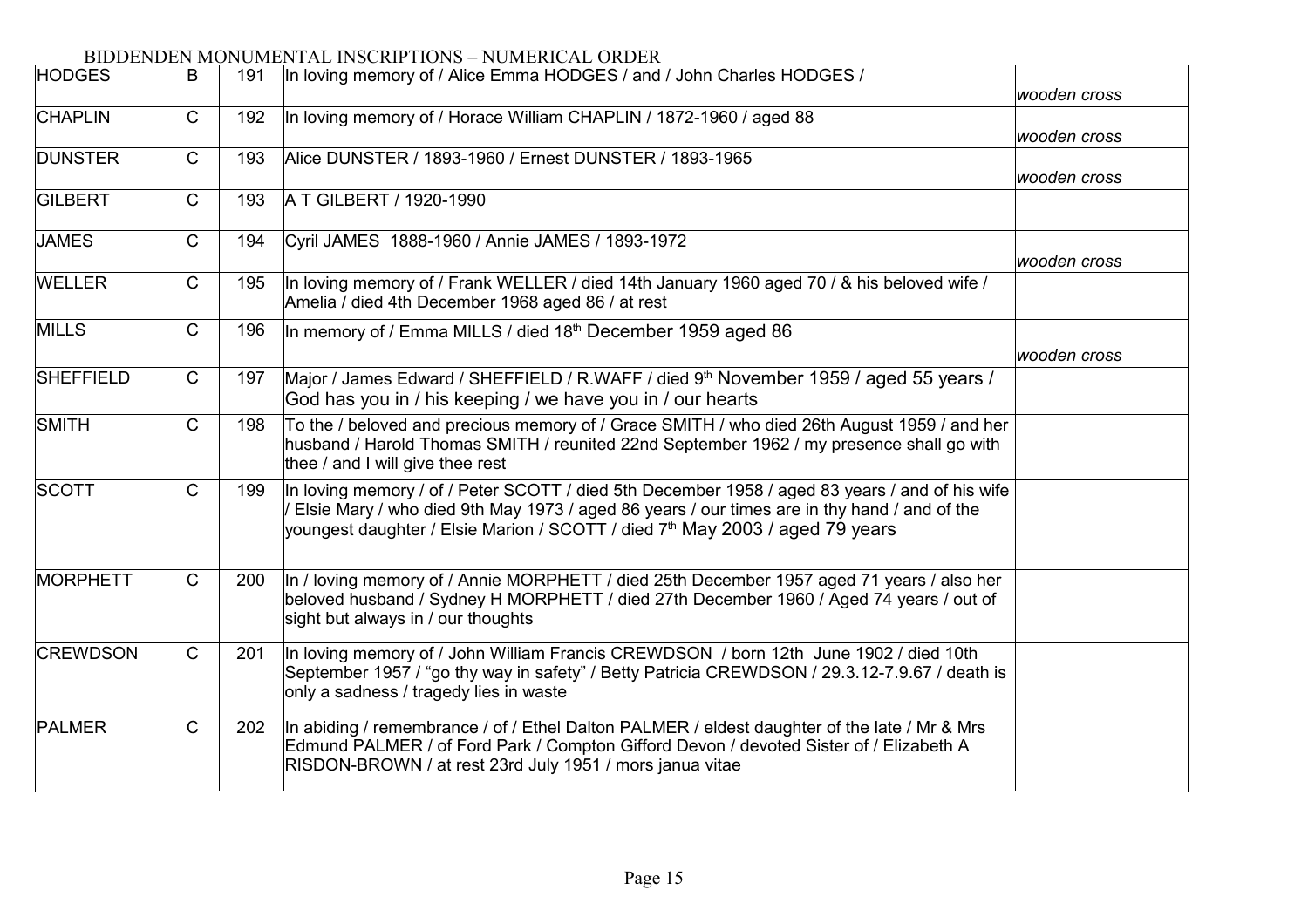| <b>TURNER</b>                   | B            | 214 | Rose TURNER 1954                                                                                                                                                                                                                                                                                                                                                                           | wooden cross     |
|---------------------------------|--------------|-----|--------------------------------------------------------------------------------------------------------------------------------------------------------------------------------------------------------------------------------------------------------------------------------------------------------------------------------------------------------------------------------------------|------------------|
| <b>BALLARD</b>                  | $\mathsf{C}$ | 213 | In loving memory of / Albert BALLARD / died 22 <sup>nd</sup> July 1954 / aged 55 / also / George<br>William BALLARD / died 18 <sup>th</sup> April 1958 aged 61 / only asleep                                                                                                                                                                                                               |                  |
| <b>BOULDING</b>                 | $\mathsf{C}$ | 212 | In memory of / my beloved husband / James Henry George BOULDING / who died 12th June<br>1954 / aged 50 years                                                                                                                                                                                                                                                                               |                  |
| <b>POTTER</b>                   | $\mathsf{C}$ |     | In loving memory / of / Annie Irene POTTER / died 1.8.78 / aged 72 years / wife of / John Alfred<br>POTTER / died 8.1.90 / aged 75 years                                                                                                                                                                                                                                                   |                  |
| FRIEND                          | $\mathsf{C}$ | 211 | In / loving memory of / William James FRIEND / died 31st December 1953 / aged 77 years / and<br>of his wife / Kate FRIEND / died 3rd October 1963 / aged 86 years / reunited /                                                                                                                                                                                                             |                  |
| <b>DENCE</b>                    | $\mathsf{C}$ | 210 | Beatrice Alice DENCE / who passed away / 20.12.1985 / much loved wife / & Mother / rest in<br>peace / Herbert Henry / DENCE / Bert / joined his beloved / wife Beatrice / 28.7.1997 / aged 74 /<br>sadly missed                                                                                                                                                                            |                  |
| <b>LUCKHURST</b>                | $\mathsf C$  | 209 | In / loving memory of / Frank William LUCKHURST / died 28 <sup>th</sup> April 1956 aged 72 years / also<br>his brother / John Charles / died 24 <sup>th</sup> October 1957 aged 76 years                                                                                                                                                                                                   |                  |
| <b>HOWARD</b>                   | $\mathsf{C}$ | 208 | John HOWARD                                                                                                                                                                                                                                                                                                                                                                                | wooden cross     |
| <b>BENNETT /</b><br><b>KEMP</b> | $\mathsf{C}$ | 207 | To / the dear memory / of my only son / Clive BENNETT / who at the age of 17 years / was killed<br>on the roads in this parish / on December 7th 1954 / and of my husband / who at the age of 32<br>years / was lost on active service in the / Adriatic with H M Submarine / Triton on December 6th<br>1940 / also of my Mother / Annie KEMP / 1886-1967 / Irene Gladys BENNETT 1906-2004 |                  |
| <b>DENCE</b>                    | $\mathsf{C}$ | 206 | In loving memory of / Herbert John DENCE / died $5th$ March 1955 / aged 71 / & his wife /<br>Anne / died 21st September 1960 aged 67                                                                                                                                                                                                                                                       | fallen headstone |
| <b>JUDD</b>                     | $\mathsf{C}$ | 205 | Elizabeth Sophie / JUDD / April 5 <sup>th</sup> 1865 / December 8 <sup>th</sup> 1954 / thou wilt keep them in /<br>perfect peace, whose minds / are stayed on thee                                                                                                                                                                                                                         |                  |
| <b>CARLEY</b>                   | $\mathsf{C}$ | 204 | In loving memory of / Robert Ernest CARLEY / died 25.5.1973 / aged 89 years / and his loving<br>wife / Daisy May CARLEY / Died 28.5.1952 / aged 66 years / in God's keeping                                                                                                                                                                                                                | wooden cross     |
| <b>GURR</b>                     | $\mathsf{C}$ | 203 | в нуски поло – повышено но окреж<br>In loving memory / of / Annie GURR / who died 27th February 1956 aged 68 / abide with me /<br>also her husband / Charles Edgar GURR / died 31st July 1972 aged 89                                                                                                                                                                                      |                  |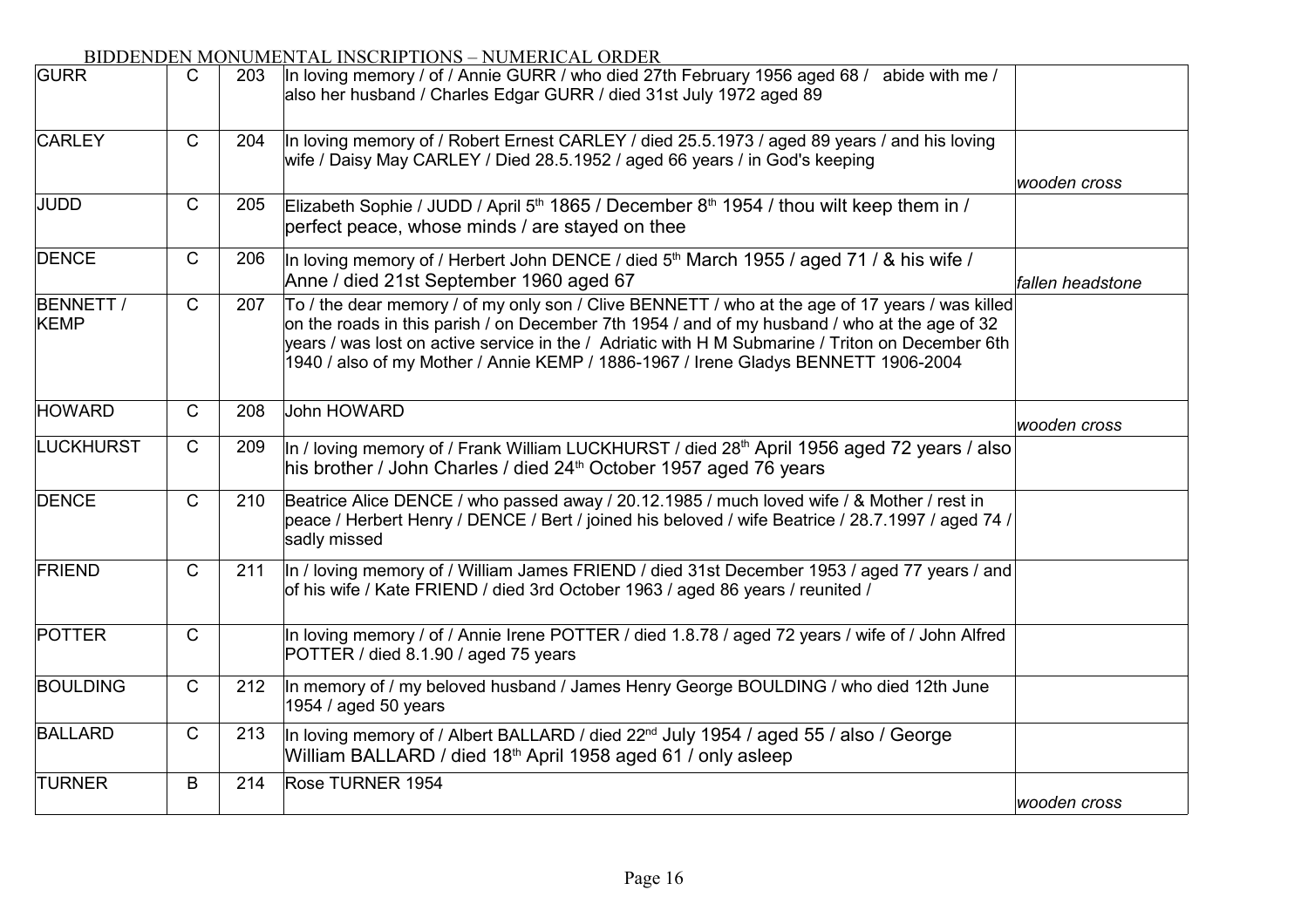| <b>TURNER</b>                     | B | 215  | <b>F M TURNER</b>                                                                                                                                                                                                                                                                                                                                                                       |                             |
|-----------------------------------|---|------|-----------------------------------------------------------------------------------------------------------------------------------------------------------------------------------------------------------------------------------------------------------------------------------------------------------------------------------------------------------------------------------------|-----------------------------|
|                                   |   |      |                                                                                                                                                                                                                                                                                                                                                                                         | wooden cross                |
| <b>WATTS</b>                      | B | 216  | In / loving memory of / Mildred Mabel WATTS / died 30 <sup>th</sup> September 1972 / aged 80 /<br>Winifred Alice WATTS / died 23rd February 1985 / aged 89                                                                                                                                                                                                                              |                             |
| <b>WATTS</b>                      | B | 217  | In loving memory of / Henry WATTS / died 9th July 1917 / aged 52 / also of Frances his wife /<br>died 15th February 1953 / aged 87 / Thy will be done / also Henry Charles / only son of the<br>above / a dearly loved husband of Edith WATTS / died 20th January 1963 / Aged 69 / also in<br>memory of Edith / died 1st June 1993 / aged 97 / greatly missed by her / nephews & nieces |                             |
| <b>DOUST</b>                      | B | 218  | Victor W DOUST / 1897-1959 / also his wife / Queenie 1915-1993 / remembered with love                                                                                                                                                                                                                                                                                                   |                             |
|                                   |   |      |                                                                                                                                                                                                                                                                                                                                                                                         | wooden cross                |
| <b>PILE</b>                       | B | 219  | In memory of Emily PILE / born / September 6 <sup>th</sup> 1873 / died / May 3 <sup>rd</sup> 1956 / at rest                                                                                                                                                                                                                                                                             |                             |
| <b>KNOWLES /</b><br><b>HAWKES</b> | B | 220  | In loving memory of / George Douglas / Stephenson KNOWLES / born June 1904 / died June<br>1957 / In loving memory of / our dear Mother / Doris Marion Ivna / HAWKES / 1900-1989 / also<br>sadly missed / by her dear friend / Jaques Frey / Mountrichard France                                                                                                                         |                             |
|                                   |   |      |                                                                                                                                                                                                                                                                                                                                                                                         | flat stone                  |
| <b>BEANEY</b>                     | B | 221  | In loving / memory of / Bill BEANEY / aged 32 / in our / hearts / forever / In loving / memory of /<br>my Nephew / Billy / aged 41                                                                                                                                                                                                                                                      |                             |
| <b>RANSOME</b>                    | A | 222  | S RANSOME 1956                                                                                                                                                                                                                                                                                                                                                                          | wooden cross                |
| <b>EATON</b>                      | A | 223  | Nancy EATON / 1902-1956 / this mortal must put / on immortality                                                                                                                                                                                                                                                                                                                         |                             |
| <b>NO NAME</b>                    | A | 224  | No name                                                                                                                                                                                                                                                                                                                                                                                 | wooden cross                |
| FARRIS                            | A | 225  | In loving memory / of / Stanley Frank / FARRIS / died 25 <sup>th</sup> May 1955 / aged 55 years / at rest                                                                                                                                                                                                                                                                               |                             |
| <b>COMMERFORD</b>                 | A | 226  | In loving memory / of / Charles COMMERFORD / died 17 <sup>th</sup> April 1955 / <i>illegible /</i> and of<br>Olive                                                                                                                                                                                                                                                                      |                             |
| <b>NO NAME</b>                    | A | 227  | No name                                                                                                                                                                                                                                                                                                                                                                                 | Large plot, no<br>headstone |
| <b>WATTS</b>                      | D | 228  | Illegible  Owen WATTS                                                                                                                                                                                                                                                                                                                                                                   | flat stone - double<br>plot |
| <b>NO SURNAME</b>                 | D | 1003 | J K 1865 - 1960                                                                                                                                                                                                                                                                                                                                                                         | broken flat stone           |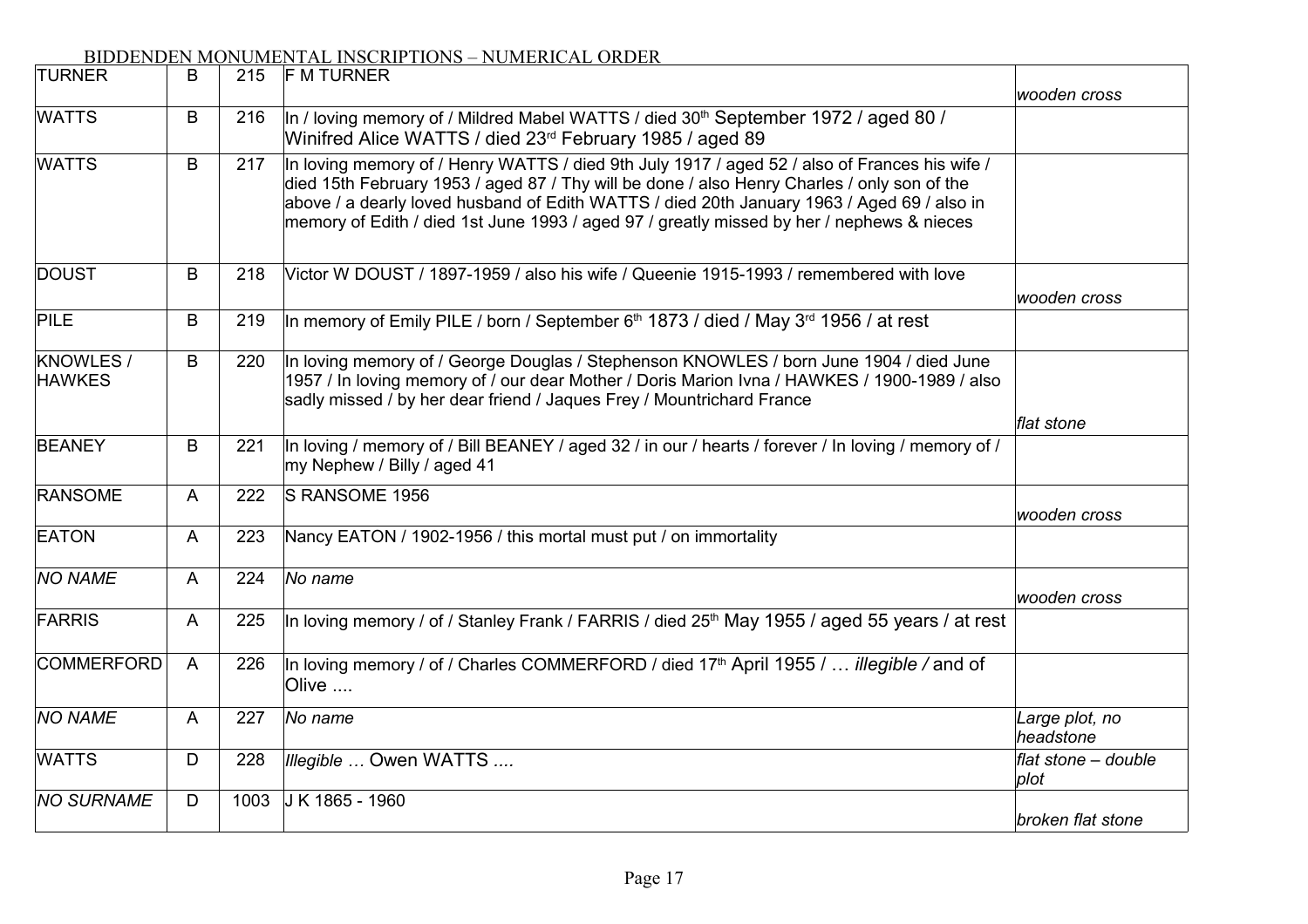| <b>BIRD</b>                | D | 229 | In loving / memory of / Henry BIRD / died / May 11th 1956 / aged 60 years / in peace I lived / in<br>peace I died / I wanted to live / but the Lord / denied / also his wife Mary BIRD died 11th March<br>1981 aged 83 years / we loved her then we lost her still, forget her, no we never will |              |
|----------------------------|---|-----|--------------------------------------------------------------------------------------------------------------------------------------------------------------------------------------------------------------------------------------------------------------------------------------------------|--------------|
| <b>REEVES</b>              | D | 230 | In loving memory of / James REEVES / who passed away / ? May 1955 / aged 78 years / also<br>Lily REEVES / who passed away / ? April 1968 / aged 69 years / from their loving family / though<br>lost to sight / to memory ever dear                                                              |              |
| <b>PAGE</b>                | D | 231 | In loving / memory of / William PAGE / died 31st December 1949 / aged 77 years / also of his<br>wife / Harriet Florence / interred at Sidmouth, Devon / who died 21st May 1957                                                                                                                   |              |
| <b>BEKEN</b>               | D | 232 | Fritz BEKEN / born 17th January 1879 – died 24th February 1976 devoted husband of Ada<br>Elizabeth BEKEN / Ada Elizabeth / wife of Fritz BEKEN / born 20th April 1881 - died 3rd<br>January 1957 / beloved of all who knew her                                                                   |              |
| <b>BEANEY</b>              | Е | 233 | In loving memory / Bill & Susie / BEANEY / Mum & Dad / love Billy & Martha / Granny &<br>Grandfather / love Grandchildren / & great / Grandchildren                                                                                                                                              |              |
| <b>FUGGLE</b>              | Е | 234 | R FUGGLE 60                                                                                                                                                                                                                                                                                      | wooden cross |
| <b>FUGGLE</b>              | E | 235 | L FUGGLE 93                                                                                                                                                                                                                                                                                      | wooden cross |
| FARR                       | Е | 236 | In ever / loving memory of / Edith Mary FARR / who fell asleep 4 <sup>th</sup> June 1955 / aged 60<br>years / at rest / also / William Edward FARR / died 25 <sup>th</sup> July 1967 / aged 75 years                                                                                             |              |
| <b>WESTON</b>              | Е | 237 | In / loving memory of / John Henry WESTON / died 24 <sup>th</sup> December 1949 / aged 64 / at rest                                                                                                                                                                                              |              |
| JAEKEL /<br><b>JACKSON</b> | Е | 238 | Here rest / Marguerite JAEKEL / died 10th May 1953 / & Marguerite Louise Morton JACKSON /<br>died 27th November 1967                                                                                                                                                                             |              |
| <b>LUCKHURST</b>           | F | 239 | In loving memory of / Caroline Louisa LUCKHURST / passed away 9 <sup>th</sup> July 1951 aged 71<br>years / Her end was peace / also of Thomas Edward LUCKHURST died 1 <sup>st</sup> April 1957<br>aged 71 years / reunited                                                                       |              |
| <b>JEFFERIES</b>           | F | 240 | In loving / memory of / Alfred / JEFFERIES / died 27 <sup>th</sup> December 1950                                                                                                                                                                                                                 |              |
| COURT                      | F | 241 | In / loving memory of / my dear husband / William Henry / COURT / born 10th December 1880 /<br>died 27th August 1950                                                                                                                                                                             |              |
| <b>KEATCH</b>              | F | 242 | E KEATCH / May 17 <sup>th</sup> 1950 / aged 69 years / also / C J KEATCH / 2 <sup>nd</sup> July 1955 / aged 80                                                                                                                                                                                   |              |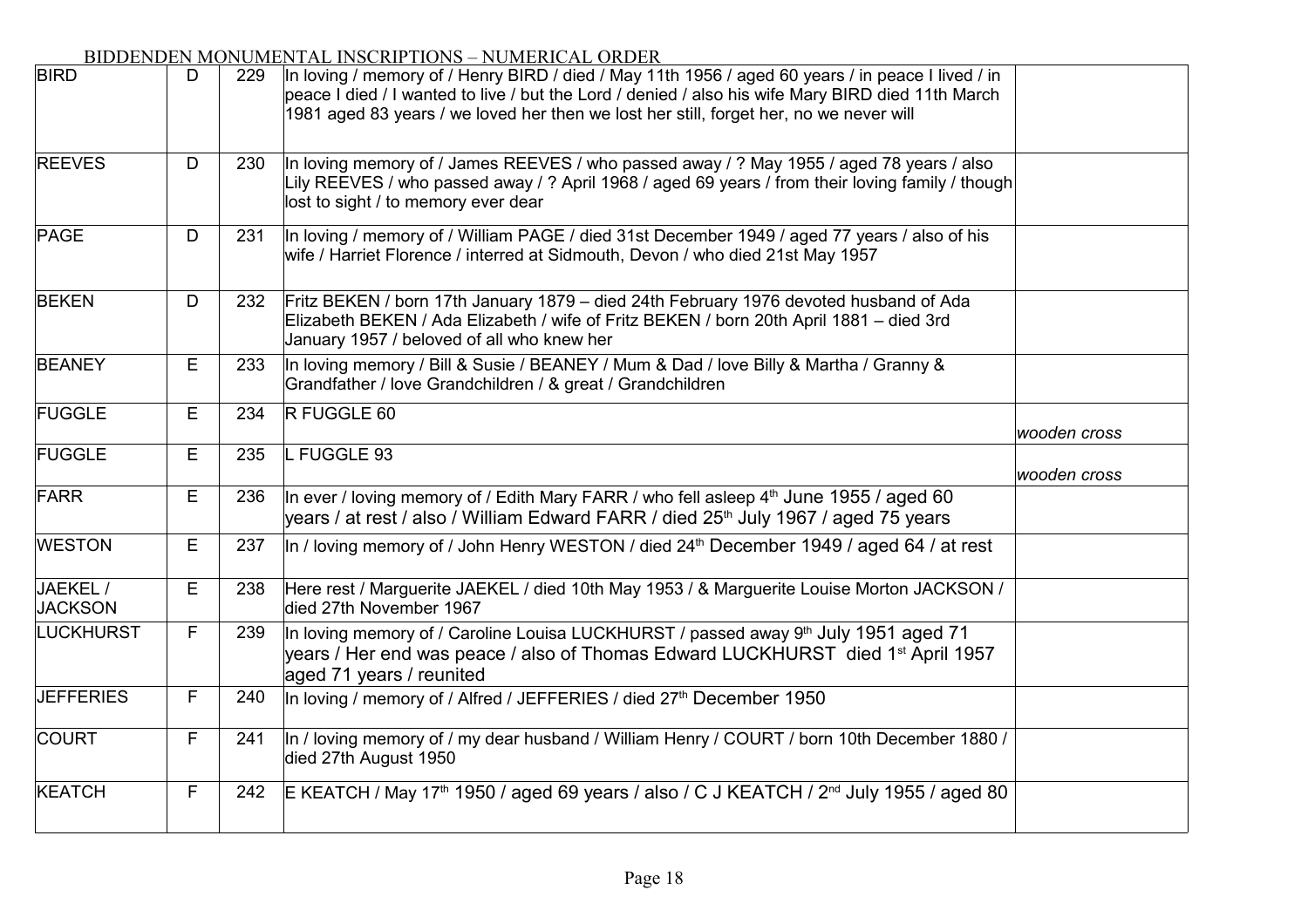| DENCE /<br><b>TALBOT</b>                        | F | 243 | In / loving memory of / Alexander Henry / DENCE JP / died May 13th 1949 / and his wife / Mary<br>Gwendaline / TALBOT / died August 13th 1948                                                                    |              |
|-------------------------------------------------|---|-----|-----------------------------------------------------------------------------------------------------------------------------------------------------------------------------------------------------------------|--------------|
| <b>TOY</b>                                      | F | 244 | In / loving memory of / my dear husband / William J Toy / killed September 26th 1949 aged 34 /<br>only asleep                                                                                                   |              |
| LAKE                                            | F | 245 | In loving memory of / Robert / William / Nicholas / LAKE / who passed away / ? 1968 / aged 69<br>vears                                                                                                          |              |
| <b>RELF</b>                                     | F | 246 | In loving memory / of a dear husband and Father / Albert RELF / died 9th August 1946 aged<br>57 / sleeping till we meet / also his wife / Annie Jeannette / died 19th May 1975 aged 85 years /<br>a dear Mother |              |
| <b>GURR</b>                                     | F | 247 | In loving memory of / Emily GURR / died 18 <sup>th</sup> September 1942 / aged 81 years / only asleep<br>also of / Edgar GURR / died 14 <sup>th</sup> June 1944 / aged 85 years / reunited                      |              |
| <b>WARD</b>                                     | F | 248 | In remembrance of / Robert Frank WARD / born 21 <sup>st</sup> May 1887 / died 15 <sup>th</sup> April 1944                                                                                                       |              |
| <b>STROUTS</b>                                  | F | 249 | In loving memory of / Edward Murton STROUTS / born 2nd January 1869 / died 16th January<br>1954 / and of Milicent his wife / born 9th July 1875 / died 21st September 1953                                      |              |
| <b>FIELD</b>                                    | F | 250 | Dorothy Agnes FIELD / died July 28 <sup>th</sup> 1943 / In loving memory                                                                                                                                        |              |
| <b>NO NAME</b>                                  | F | 251 | No name                                                                                                                                                                                                         | wooden stake |
| <b>CRANFIELD</b>                                | F | 252 | In memory of / Elizabeth CRANFIELD / died 18 <sup>th</sup> April 1944 / aged 69 years / also / Henry<br>James CRANFIELD / died 9 <sup>th</sup> November 1949 / aged 78 years                                    |              |
| <b>STANLEY</b>                                  | F | 253 | To the / dear memory of / Edmund Hamilton Blake / STANLEY / Lieut colonel IMS / died 7 <sup>th</sup><br>February 1945 / aged 69 years / illegible                                                               |              |
| <b>PAYNE</b>                                    | F | 254 | In / loving memory of / a dear husband and Father / Alfred Thomas PAYNE / at rest 26th<br>December 1947 / also his wife / Emma Edith PAYNE / at rest 20th February 1971 / In memory's<br>garden we meet again   |              |
| YOUNG /<br><b>BRUNGER /</b><br><b>STEVENSON</b> | F | 255 | In loving memory / Ada YOUNG / 1880-1949 / Celia Ada BRUNGER 6.1.1900-22.2.1994 /<br>Renee Mary STEVENSON / 4.9.1913-11.8.1994                                                                                  |              |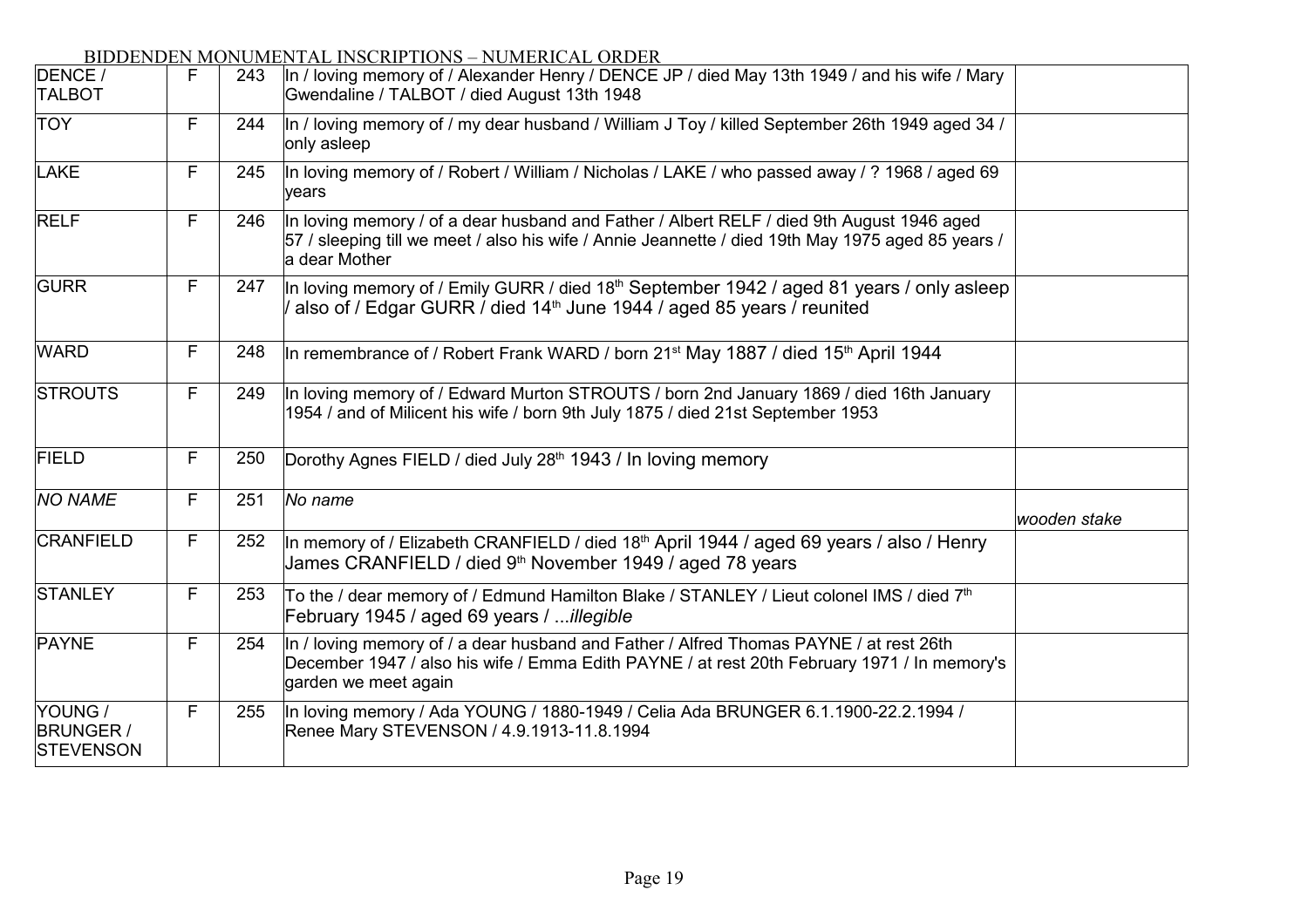| <b>BODY</b>      | F. | 256 | John Stanley BODY / of Little Randolphs / in this parish / beloved husband of / Florence BODY<br>and eldest son of / John George and Mary Ann BODY / born 4th January 1881 died 5th January<br>1945 / Florence / Mother of Joan, Brenda and John / born19th October 1889 died 16th October<br>1974 / In loving memory of / John Stanley BODY / died 27th January 1984 / aged 61 years /<br>ever in our thoughts |                         |
|------------------|----|-----|-----------------------------------------------------------------------------------------------------------------------------------------------------------------------------------------------------------------------------------------------------------------------------------------------------------------------------------------------------------------------------------------------------------------|-------------------------|
|                  |    |     |                                                                                                                                                                                                                                                                                                                                                                                                                 | large plot, stone cross |
| BODY             | E  | 257 | To the / dear memory / of / Maud Manwaring BODY / born 5th July 1879 / died 29th January<br>1947 / at rest                                                                                                                                                                                                                                                                                                      | stone cross             |
| GOBLE            | E  | 258 | Raymond P GOBLE                                                                                                                                                                                                                                                                                                                                                                                                 | wooden cross            |
| <b>BARTON</b>    | E  | 259 | Dorothy May / BARTON / 1923-1996 / at rest / R.A.O.B. / GMB / In loving memory of a dear<br>husband and Father James Richard Turk Barton died 3rd August 1948 aged 58 years / also<br>his wife and our dear Mother May Blacklocks BARTON died 8th November 1964 aged<br>74 years                                                                                                                                |                         |
| <b>BURGESS</b>   | Е  | 260 | To / the dear memory of / John BURGESS / who fell asleep / February 26th 1945 / aged 83<br>years / and his wife / Ada Dudley / June 16th 1968 / aged 94 years                                                                                                                                                                                                                                                   |                         |
| <b>MAYLAM</b>    | E  | 261 | In / loving memory of / our dear Parents / Isaac MAYLAM / who died 4 <sup>th</sup> June 1945 aged 77<br>years / Annie A MAYLAM / who died 8 <sup>th</sup> May 1951 / aged 83 years / reunited                                                                                                                                                                                                                   |                         |
| <b>LANCASTER</b> | E  | 262 | In / loving memory of / a dear wife and Mother / Louise Harriett LANCASTER / died 11th<br>January 1952 / aged 70 years / silent thoughts bring many a tear / of one we loved and lost so<br>dear                                                                                                                                                                                                                |                         |
| <b>LANCASTER</b> | Е  | 263 | CYMRU AM BYTH / 27388116 L.CPL / F W H LANCASTER / Welsh Guards / 25 <sup>th</sup> December<br>1946 aged 22 / sleep on beloved / sleep, & take thy rest                                                                                                                                                                                                                                                         |                         |
| <b>AVERY</b>     | D  | 264 | In memory of our dear Parents / Ada Mary AVERY / died 22 <sup>nd</sup> September 1956 aged 59 / and<br>Nasey Griffon AVERY / died 14 <sup>th</sup> January 1961 aged 81 / reunited                                                                                                                                                                                                                              |                         |
| <b>BARNARD</b>   | D  | 265 | In / loving memory / of Edward Percy / BARNARD / died June 29 <sup>th</sup> / 1946 / aged 64 years /                                                                                                                                                                                                                                                                                                            | small square urn only   |
| <b>BALDOCK</b>   | D  | 266 | To the dear memory of / Edith BALDOCK / died December 28th 1951 aged 44 / daughter of A &<br>J Marshall / links of love death cannot sever / treasured memories mine forever                                                                                                                                                                                                                                    | celtic stone cross      |
| <b>REEVES</b>    | D  | 267 | In loving / memory / of our dear Mother / Sarah Jane / REEVES / at rest 24th illegible                                                                                                                                                                                                                                                                                                                          | small square urn        |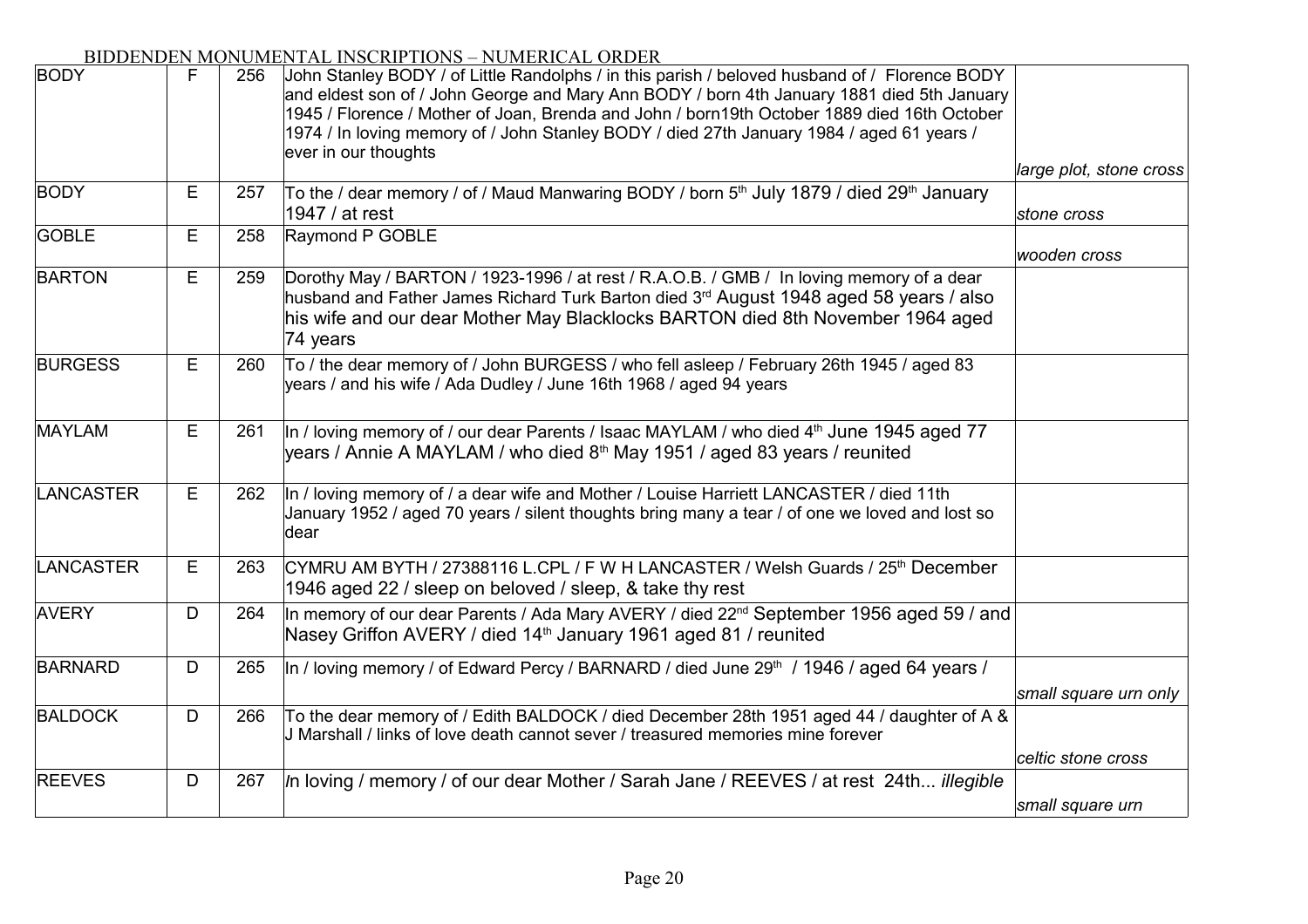| O'BRIEN           | D | 268 | In loving / memory of / Robin O'BRIEN / 1932-1959 / also his Father / Brigadier / Brian Palliser /<br>Tiegue O'BRIEN / CSI OBE MC / 1898-1966 / Elinor Laura / O'BRIEN / 1906-2002                                                                                                                                               |                                           |
|-------------------|---|-----|----------------------------------------------------------------------------------------------------------------------------------------------------------------------------------------------------------------------------------------------------------------------------------------------------------------------------------|-------------------------------------------|
|                   |   |     |                                                                                                                                                                                                                                                                                                                                  | flat stone                                |
| <b>GOODSELL</b>   | D | 269 | In loving memory of / my dear husband / James GOODSELL / who passed away / $2^{nd}$<br>December 1958 aged 75 / at rest                                                                                                                                                                                                           |                                           |
| <b>DRAPER</b>     | D | 270 | In loving memory of / Christopher Robert Burroughs / DRAPER / who died January 25 <sup>th</sup> 1958 /<br>aged 79                                                                                                                                                                                                                |                                           |
| <b>CHITTENDEN</b> | D | 271 | In loving memory of / William Richard CHITTENDEN / who left us April 22nd 1954 / aged 72<br>years / "God grant him thine eternal rest" / also of Emily Jane his wife / at rest / October 22nd<br>1964 / aged 67 years                                                                                                            |                                           |
| <b>MARSHALL</b>   | D | 272 | In loving memory / of our dear / Florence Ann / died June 7th 1951 aged 49 / daughter of A & J<br>MARSHALL / silent thoughts bring many a tear / for one we miss and love so dear / a beautiful<br>memory left behind / also of her Mother Alice Louisa / wife of John MARSHALL / died November<br>24th 1959                     | celtic stone cross                        |
| KEMP              | D | 273 | In / loving memory of / Jesse KEMP / at rest 19th October 1948 / aged 73 years / also his wife /<br>Louisa KEMP / died 3rd February 1962 / aged 90 years / also of their daughter / Ella KEMP /<br>who died 27th August 1969 / aged 64 years / also of their son / Aubrey John KEMP / died 25th<br>November 1989 / aged 89 years | large double plot,<br>stone cross         |
| <b>MATTHEWS</b>   | D | 274 | In / loving memory of / our dear Mother / who has gone from us / but is not forgotten / Ann<br>MATTHEWS / died 3 <sup>rd</sup> September 1940 / aged 67 years / sweetest thoughts will / always<br>stay around the / spot where / your heart lies                                                                                | also an illegible small<br>cross on grave |
| <b>AVERY</b>      | D | 275 | In loving memory of / John Henry AVERY / of this parish / who died May 14 <sup>th</sup> 1940 / <i>illegible -</i><br>covered by earth                                                                                                                                                                                            |                                           |
| PRICE             | D | 276 | Peace / In / loving memory / Mum & Dad / Elizabeth PRICE / who died 8 <sup>th</sup> July 1941 / aged 75<br>years / William PRICE / who died 10 <sup>th</sup> September 1949 / aged 81 years / though lost to<br>sight? / to memory ever dear                                                                                     |                                           |
| <b>CROSS</b>      | Е | 277 | In loving memory of / George CROSS / born ? / died ? 1945 / illegible /  wife of the above<br>/ illegible                                                                                                                                                                                                                        | covered by earth                          |
| <b>WILES</b>      | Е | 278 | In / loving memory of / Margaret Ethel WILES / died 29 <sup>th</sup> April 1940 / aged 44 years /<br>peacefully sleeping                                                                                                                                                                                                         |                                           |
| <b>STANDEN</b>    | Е | 279 | In loving memory of / our dear Father & Mother /James Thomas STANDEN who died 15 <sup>th</sup> April<br>1941 aged 76 years / also / Rosetta Ellen STANDEN who died 28 <sup>th</sup> March 1941 aged 73<br>years                                                                                                                  |                                           |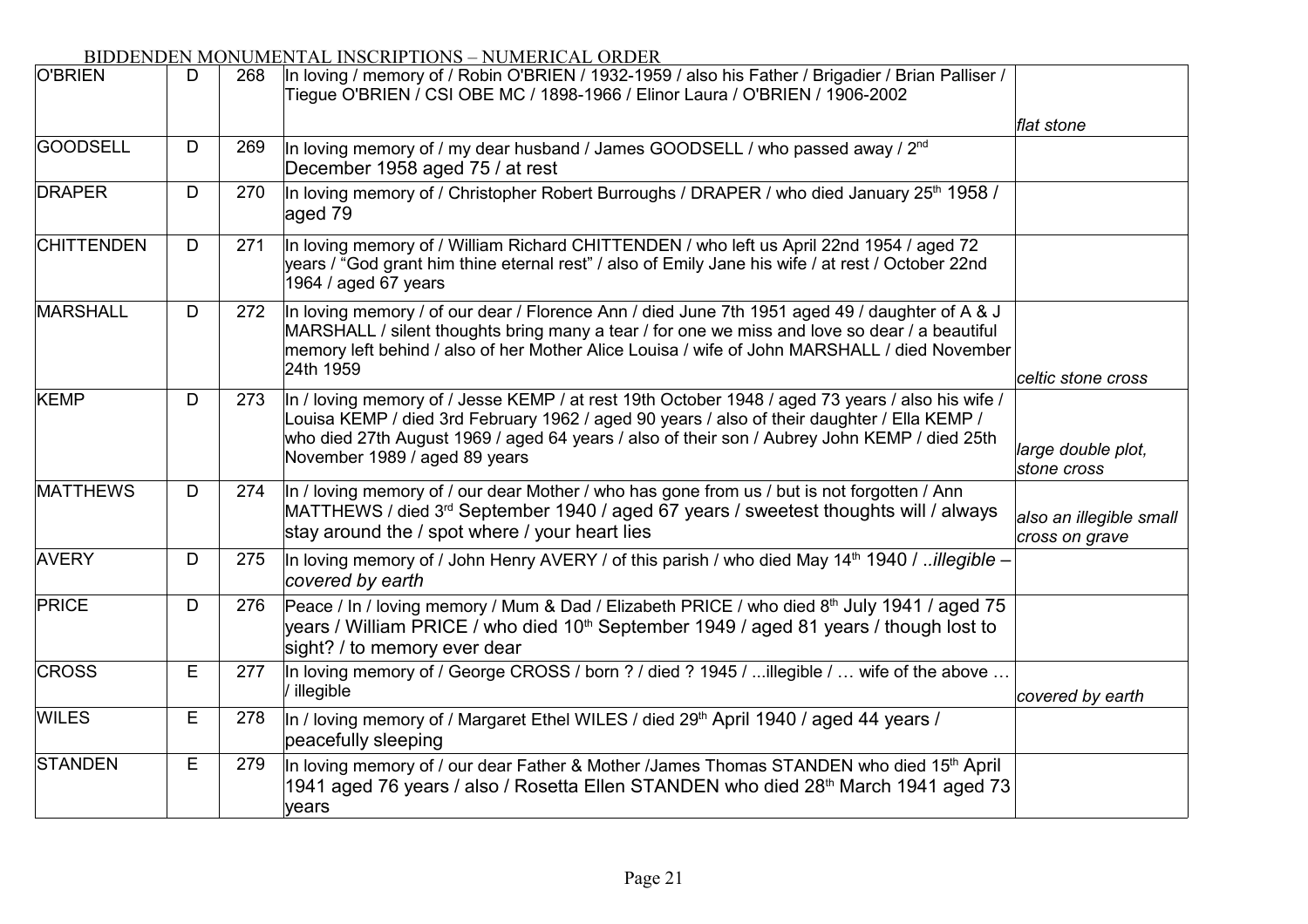| <b>ILLEGIBLE</b>                    | F | 280 | Illegible cHe?                                                                                                                                                                                                                                    |                                                       |
|-------------------------------------|---|-----|---------------------------------------------------------------------------------------------------------------------------------------------------------------------------------------------------------------------------------------------------|-------------------------------------------------------|
| <b>WISE</b>                         | F | 281 | In loving memory of / Ada Wickens WISE / died 15 <sup>th</sup> June 1943 aged 57 years / Thomas<br>Joseph WISE / died ?5 March 1958 aged 74 years                                                                                                 | broken wooden cross<br>no headstone, stone<br>border, |
| FRIER                               | F | 282 | In / loving memory of / Sarah Louisa FRIER / died 11 <sup>th</sup> March 1941 / aged 81 years / a<br>devoted and beloved Mother                                                                                                                   |                                                       |
| <b>WITHERDEN /</b><br><b>ROGERS</b> | F | 283 | In / affectionate remembrance of / Mary Ann WITHERDEN / died at Nimrod Hall Farm /<br>Biddenden Kent / January 8th 1949 aged 76 years / and her daughter / Lydia Blanche ROGERS<br>aged 79 / died October 2nd 1989                                |                                                       |
| <b>CHAPLIN</b>                      | F | 284 | In loving memory of / Alice CHAPLIN / 1925-1942 / aged 17                                                                                                                                                                                         | white wooden cross                                    |
| <b>CHAPLIN</b>                      | F | 285 | In loving memory of / George Horace CHAPLIN / 1927-1942 / aged 15                                                                                                                                                                                 | white wooden cross                                    |
| SMITH                               | F | 286 | In / loving memory of / Lilian SMITH / who died April 14th 1944 / daughter of the late / Henry and<br>Ellen SMITH                                                                                                                                 | stone cross                                           |
| KEATTCH                             | F | 287 | In / loving memory / of a dear son / Charlie KEATTCH / of Slate Cottage Biddenden / who was<br>accidentally killed / on the 8 <sup>th</sup> September 1942 / aged 17 years / gone but not forgotten /<br>from all the family                      |                                                       |
| <b>AVERY</b>                        | F | 288 | In loving memory of / Edward Henry AVERY / died 4th September 1940 / aged 36 years / also<br>beloved wife / Gertrude Jessie / 1908-2003                                                                                                           |                                                       |
| <b>NO NAME</b>                      | F | 289 | Dear Mum and Dad                                                                                                                                                                                                                                  | space, stone<br>surround, single urn                  |
| <b>HODGKINSON</b>                   | F | 290 | Margaret / HODGKINSON / born April 6th 1868 / died November 21st 1938 / dearly beloved wife<br>and Mother / also William Edwin HODGKINSON / born October 12th 1864 - died February 19th<br>1942 / devoted husband and Father / they rest in peace | partly broken<br>headstone                            |
| <b>EATON</b>                        | F | 291 | Sacred / to the memory of / Thomas S H EATON / died October 3rd 1938                                                                                                                                                                              | stone cross                                           |
| <b>PAINE</b>                        | F | 292 | In loving memory of / our dear Mother / Minnie Eliza PAINE / died November 18 <sup>th</sup> 1922 / aged<br>43                                                                                                                                     | under tree                                            |
| FARRIS                              | F | 293 | In / loving memory of / Ann FARRIS / died 23 <sup>rd</sup> August 1936 / and / George FARRIS / died<br>6 <sup>th</sup> December 1939 / at rest                                                                                                    |                                                       |
| MOORE                               | F | 294 | In loving memory of / our dear Mother / Eliza Ann MOORE / died 16 <sup>th</sup> October 1936 aged<br>$ 79/$ at rest                                                                                                                               |                                                       |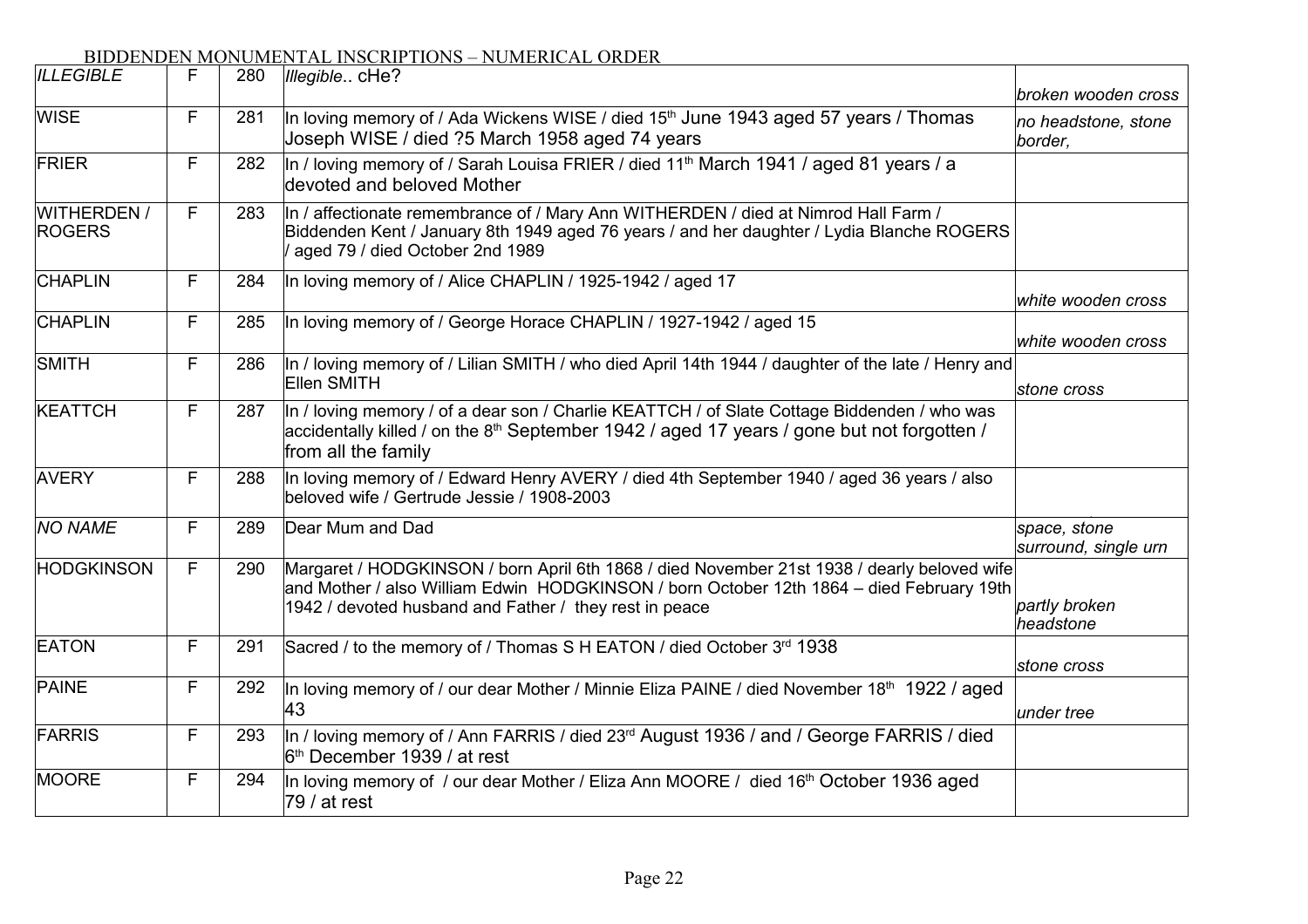| <b>UNDERDOWN</b>                   | F. | 295 | Resting / in / loving memory / of / Ada Kate UNDERDOWN / who died 11 <sup>th</sup> January 1938 /<br>aged 44 years                                                                                                                                                                                                                                                                                                                                                         |                             |
|------------------------------------|----|-----|----------------------------------------------------------------------------------------------------------------------------------------------------------------------------------------------------------------------------------------------------------------------------------------------------------------------------------------------------------------------------------------------------------------------------------------------------------------------------|-----------------------------|
| <b>UNDERDOWN</b>                   | F  | 296 | Beatrice Sarah / UNDERDOWN / died 22 <sup>nd</sup> March 1954 / aged 65 / at rest                                                                                                                                                                                                                                                                                                                                                                                          | fallen headstone            |
| <b>WOTTON</b>                      | F  | 297 | Mary WOTTON / Widow / the beloved cousin of / Ambrose W COLLARD / of "Mockbeggar" in<br>this parish / died October 17 <sup>th</sup> 1938 / aged 84 years / at rest                                                                                                                                                                                                                                                                                                         |                             |
| <b>ILLEGIBLE</b>                   | Е  | 298 | In loving memory of / <i>illegible</i> Ann?                                                                                                                                                                                                                                                                                                                                                                                                                                |                             |
| <b>HOMEWOOD</b>                    | Е  | 299 | In / loving memory of / my dear husband / George HOMEWOOD / died October 10th 1937 /<br>aged 51 years / in God's keeping                                                                                                                                                                                                                                                                                                                                                   |                             |
| <b>DRURY</b>                       | Е  | 300 | In / loving memory / of / my dear husband / Thomas DRURY / died / July 6th 1936 / aged 63<br>years / at rest / also / Minnie his wife / died / February 11th 1957 / aged 80 years / reunited                                                                                                                                                                                                                                                                               |                             |
| <b>BYERS</b>                       | E  | 301 | David John BYERS aged 81 years<br>illegible                                                                                                                                                                                                                                                                                                                                                                                                                                |                             |
| <b>WILLSON</b>                     | E  | 302 | In affectionate remembrance of / Robert Willson / born February 13th 1867 / died May 4th<br>1952 / a devoted husband and Father / also of his wife / Lizzie / who died March 7th 1974 / aged<br>90 years                                                                                                                                                                                                                                                                   | stone celtic cross          |
| <b>HILDER</b>                      | Е  | 303 | To / the dear memory of / Kate HILDER / born at Tenterden / on 1 <sup>st</sup> August 1868 / died 17 <sup>th</sup><br>October 1936                                                                                                                                                                                                                                                                                                                                         |                             |
| <b>DRURY</b>                       | E  | 304 | In affectionate remembrance of / my dear husband / Ernest Edward DRURY / who was<br>accidentally killed / 12th? January 1935 / aged 23 years                                                                                                                                                                                                                                                                                                                               |                             |
| <b>VANE</b>                        | D  | 305 | In loving memory of / John VANE / died August 5th 1938 / aged 65 years / also his wife / Grace /<br>died April 3rd 1951 / aged 77 years                                                                                                                                                                                                                                                                                                                                    |                             |
| <b>JACKSON</b>                     | D  | 306 | W JACKSON aged 21                                                                                                                                                                                                                                                                                                                                                                                                                                                          | wooden cross, single<br>urn |
| MOREY                              | D  | 307 | In / loving memory / of / Ethel Sarah / MOREY / died 22nd March / 1947 / aged 64 years / just a<br>memory / fond and true / we who thought / so much of you / Albert / Frederick / MOREY / died<br>10th September / 1949 / aged 69 years / there is a link / death cannot / sever love and /<br>remembrance / liveth forever / also their son / Eric Albert Frederick / MOREY / born 27 <sup>th</sup> Feb<br>1905 /died 23rd January 1994 / cremated at Charing / reunited | kerbed grave, single<br>urn |
| <b>FRIEND</b> /<br><b>HOMEWOOD</b> | D  | 308 | In loving memory of / our dear Parents / James FRIEND / 1910-1943 / also / Pearl<br>HOMEWOOD / "Rene" / widow of James / 1904-1992 / together again                                                                                                                                                                                                                                                                                                                        |                             |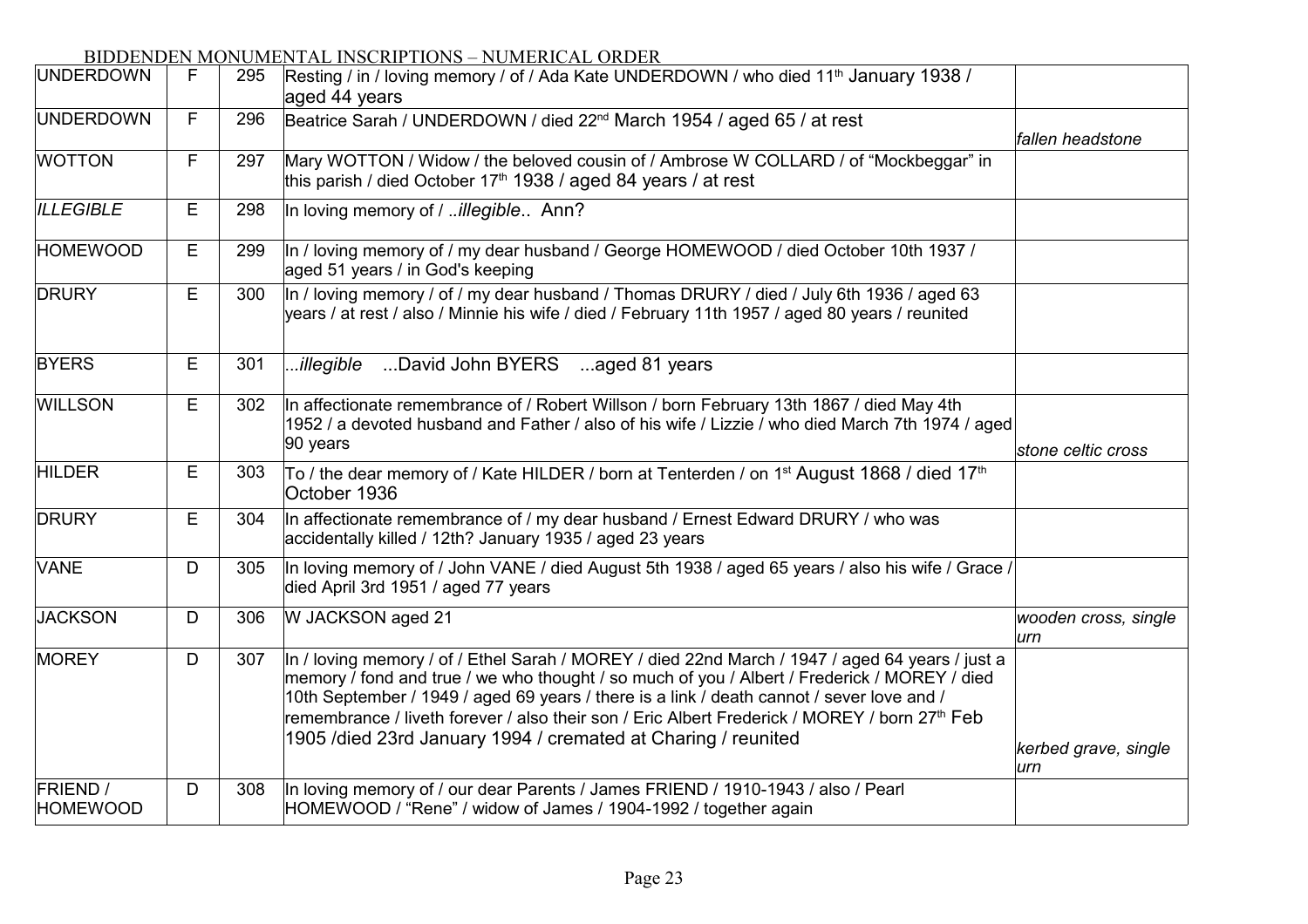| MARSHALL        | D | 309 | In loving memory of / John MARSHALL / died 3 <sup>rd</sup> August 1944 / aged 82 years / also of<br>Ernest MARSHALL / killed in action / 12 <sup>th</sup> October 1917 / aged 23 years / Forever with<br>the Lord' | Kerbed grave, stone<br>cross     |
|-----------------|---|-----|--------------------------------------------------------------------------------------------------------------------------------------------------------------------------------------------------------------------|----------------------------------|
| <b>BARK</b>     | D | 310 | In loving memory / of / William Turner BARK / of Tenterden / died July 15th 1949 aged 88 / also<br>of Isabella wife of the above / died July 6th 1950 aged 86 / a dear wife and devoted Mother                     |                                  |
| <b>BUCKLAND</b> | D | 311 | In loving memory / of / Harry BUCKLAND / died 13th April 1953 / and his wife / Emmeline Irene<br>Esther / BUCKLAND / died 28th January 1982 / together again                                                       | flat slab                        |
| <b>BUCKLAND</b> | D | 312 | In loving memory of Anthony dearly loved son of Maureen & Phillip BUCKLAND died 6.1.1954                                                                                                                           | flat slab, inscription<br>stolen |
| <b>HARRIS</b>   | D | 313 | In loving memory of / Joice Vincent HARRIS / who died 25th May 1960 / also of Cyril Carodoc /<br>husband of the above / who died 11th April 1962                                                                   | fallen headstone                 |
| <b>REEVES</b>   | D | 314 | In loving / memory of / our dear Father / Albert Ernest / REEVES / at rest 24 <sup>th</sup> / Jun 1939 /<br>aged 56? years                                                                                         | stone urn                        |
| <b>DRURY</b>    | D | 315 | In ever loving memory of / my dear husband / Alfred George DRURY / died October 23rd 1934<br>aged 33 / love is immortal                                                                                            |                                  |
| <b>STEELE</b>   | D | 316 | In / loving memory / of / Edith Mary / beloved wife of / James Edward STEELE / who passed<br>away December 30th 1933 / aged 51 years / thy will be done / reunited August 20th 1940 / RIP                          | kerbed grave, single<br>urn      |
| <b>NO NAME</b>  | Е | 317 | No name                                                                                                                                                                                                            | stone cross                      |
| <b>BUTLER</b>   | Е | 318 | In loving memory / of / Harry Henham BUTLER / died September 8 <sup>th</sup> 1932 / aged 64 years /<br>love is immortal                                                                                            |                                  |
| <b>HODGES</b>   | E | 319 | In loving memory of / my dear Wife / Eliza HODGES / who passed away June 17th? 1932<br><i>illegible</i> Owen HODGES February 19 <sup>th</sup> 1937 aged 71 at rest together                                        |                                  |
| MARSHALL        | E | 320 | In / loving memory / of / my dear wife / Lily MARSHALL / died February 12th 1934 aged 34 / In<br>the midst of life we are in death                                                                                 |                                  |
| <b>WATTS</b>    | Е | 321 | George WATTS / died 25th February 1933 / also his wife / Florence May / died 28th November<br>1958 / aged 70                                                                                                       |                                  |
| VAUGHAN         | E | 322 | In loving / memory of / T J VAUGHAN / who died 9 <sup>th</sup> / August 1929 / aged 28 years / at rest                                                                                                             | celtic stone cross               |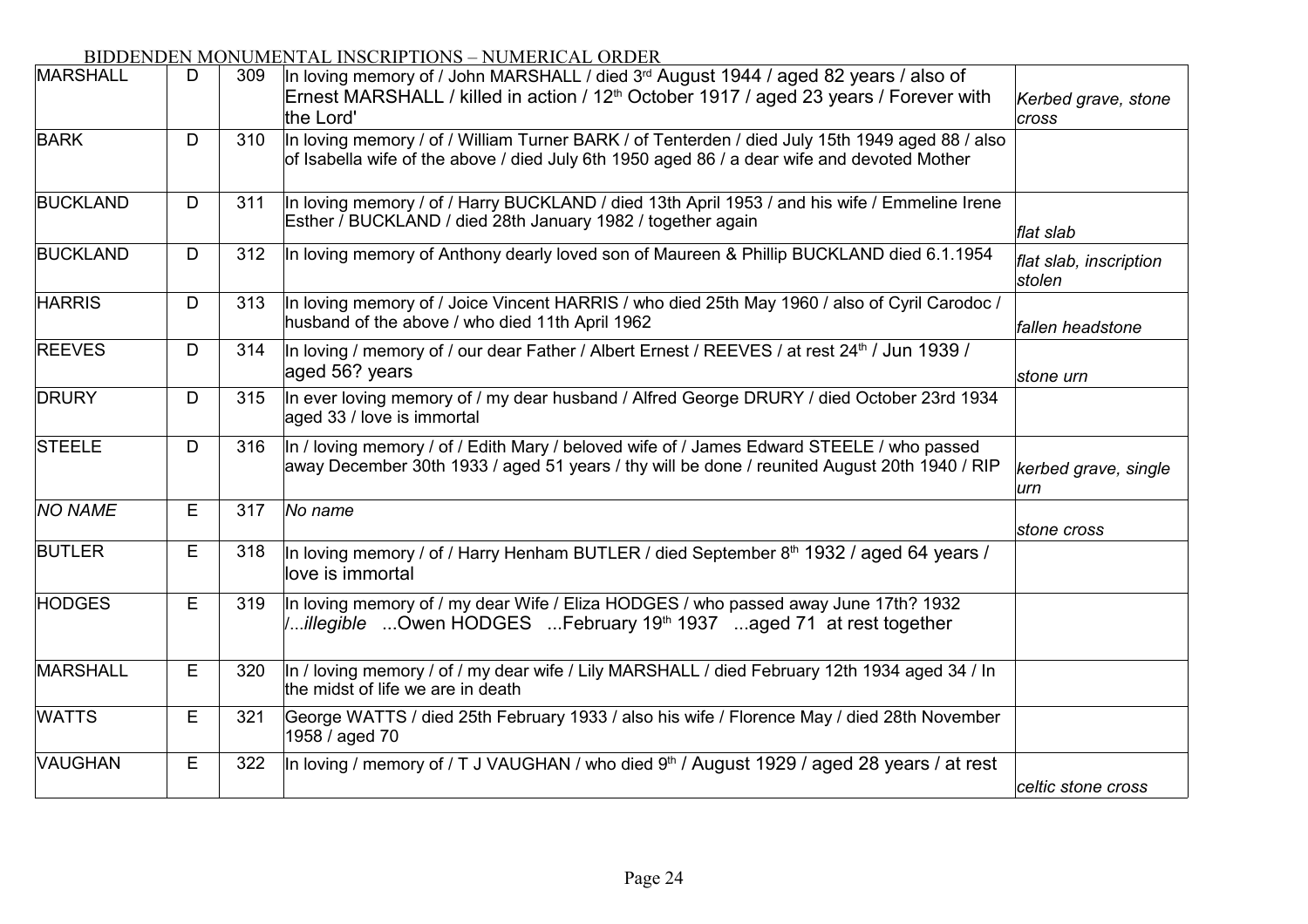| FROST                       | E | 323 | May FROST / born 13 <sup>th</sup> September 1896? / died 13 <sup>th</sup> March 1976? / In / loving memory / of<br>Esther FROST / who died August 1 <sup>st</sup> 1931 / aged 73 / also of / Albert FROST / who<br>died August 25th 1937 / aged 73 | stone cross                               |
|-----------------------------|---|-----|----------------------------------------------------------------------------------------------------------------------------------------------------------------------------------------------------------------------------------------------------|-------------------------------------------|
| <b>GILES / WALLIS</b>       | F | 324 | In / loving memory of / Emily GILES / died 5th February 1932 / aged 73 years / also her<br>daughter / Nellie WALLIS / died 23rd May 1978 / aged 89 years                                                                                           |                                           |
| <b>PEARSON</b>              | F | 325 | In / loving memory of / Walter PEARSON / who fell asleep January 7th 1933 / aged 57 years /<br>until the day breaks / also of / Bertha Elizabeth PEARSON / who died January 12th 1958 / aged<br>74 years                                           |                                           |
| LUCKHURST                   | F | 326 | In loving memory / of / our dear Mother / Amy LUCKHURST / who died 23rd February 1936 /<br>aged 85 years                                                                                                                                           |                                           |
| <b>WATSON</b>               | F | 327 | In loving memory / of / my dear husband / Frederick WATSON / who died 3rd April 1936 / aged<br>32 years / at rest / also Kate Alice / wife of the above / who passed away 22nd March 1956 /<br>aged 74 / asleep                                    |                                           |
| FRIER                       | F | 328 | In loving memory / of / John Drummond FRIER / died 20th January 1936 / aged 54 years / a<br>devoted son and Brother                                                                                                                                | stone cross                               |
| <b>PALMER</b>               | F | 329 | In / loving / memory / of / My dear husband / Gilbert John PALMER / died June 22nd 1928 /<br>aged 64 years / "Thy will be done "/ and of his beloved wife / Ada Fanny PALMER / died August<br>28th 1947 / aged 78 years                            | stone cross                               |
| <b>ILLEGIBLE</b>            | F | 330 | illegible                                                                                                                                                                                                                                          | flat slab, illegible,<br>covered by earth |
| PARISH                      | F | 331 | Elsie dearly loved wife of Gilbert Woodbine PARISH died 20th July 1931 aged 41<br>.illegible<br>years                                                                                                                                              | kerbed, partially<br>illegible            |
| <b>TYLDEN-</b><br>PATTENSON | F | 332 | Edwin Cooke / TYLDEN-PATTENSON / Lt Colonel RE DSO JP / born December 18th 1871 /<br>died 1st July 1940 / also his wife / Violet Frances Emmie / TYLDEN-PATTENSON / died 17th<br>December 1969                                                     | celtic stone cross                        |
| <b>HOLMAN</b>               | F | 333 | In / loving memory of / Frederick HOLMAN / who died December 8th 1921 / and of Louisa his<br>wife / who died May 18th 1922 / also of Adam their son / buried at Woking / illegible                                                                 |                                           |
| <b>NO NAME</b>              | F | 334 | No name                                                                                                                                                                                                                                            | wooden cross                              |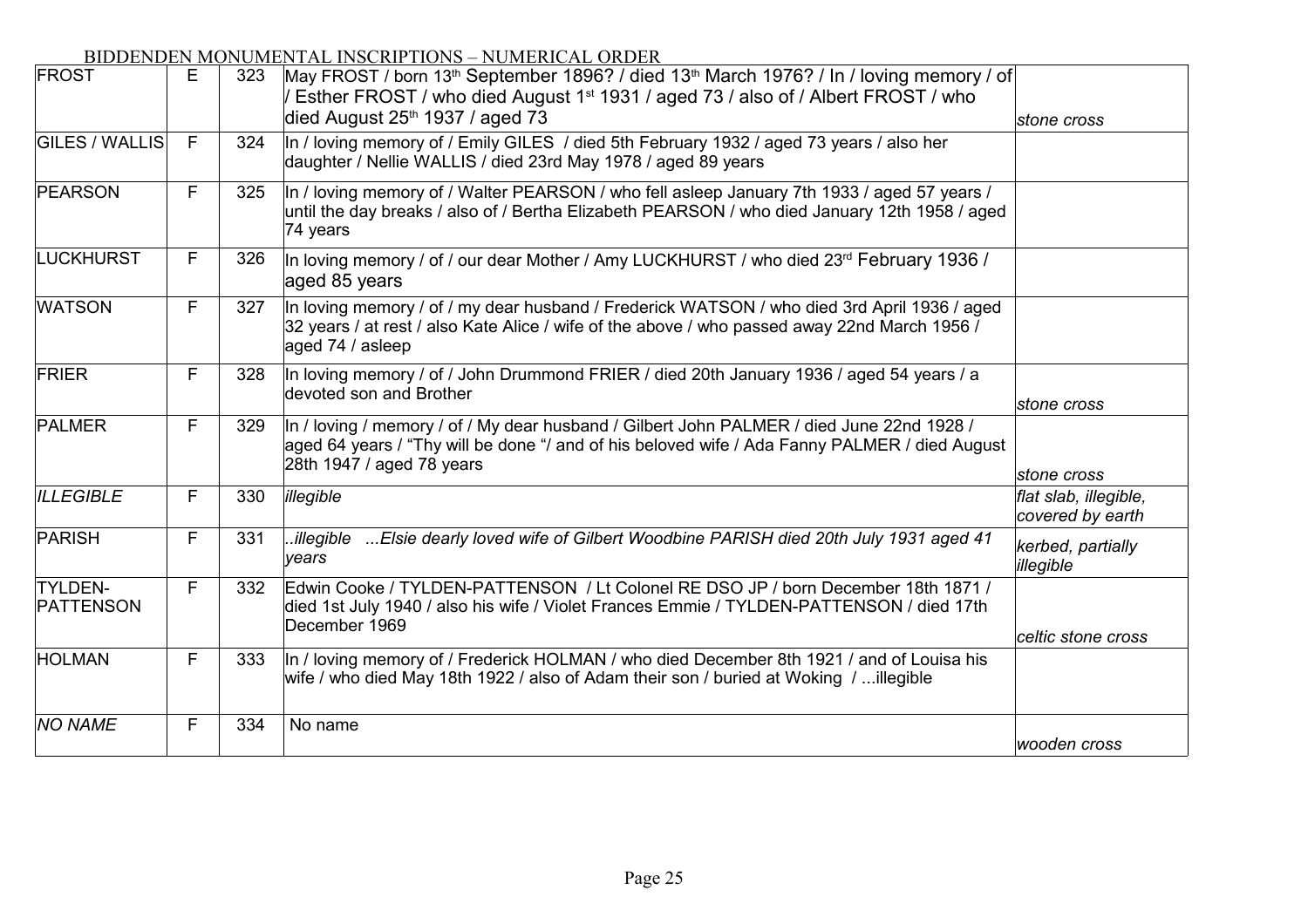| <b>HALL</b>               | F | 335 | IHS / Charles Henry Edward HALL / of Birchley in this parish / late major RGA (1914-1919) /<br>second son of the late Captain Henry Edward HALL / 13th light infantry / of Knockbrack Athenry<br>Co Galway / born November 16th 1861 died May 30th 1923 / also of his wife / Elizabeth Ellen /<br>born September 2nd 1872 died March 1st 1954                                                          |                                        |
|---------------------------|---|-----|--------------------------------------------------------------------------------------------------------------------------------------------------------------------------------------------------------------------------------------------------------------------------------------------------------------------------------------------------------------------------------------------------------|----------------------------------------|
|                           |   |     |                                                                                                                                                                                                                                                                                                                                                                                                        | stone celtic cross                     |
| <b>WYATT</b>              | F | 336 | In / loving memory of / George Percival WYATT / for 42 years HM Coroner / for the counties of /<br>Surrey and London / who died February 7th 1924 / aged 72 / "But then face to face" / also of his<br>wife / Mabel Hetley / who died August 1st 1941 aged 69 years / and of their son / Richard<br>George Percival Bsc Eng / Lond 1st Hons / who died May 8th 1962 aged 66 years                      |                                        |
|                           |   |     |                                                                                                                                                                                                                                                                                                                                                                                                        | stone celtic cross                     |
| <b>THIRKELL</b>           | F | 337 | RIP / In / loving memory of / my dear husband / Sidney THIRKELL / born October 23rd 1854 /<br>passed away October 19th 1926                                                                                                                                                                                                                                                                            |                                        |
| KIRBY                     | F | 338 | In loving memory of / Harriet Amy KIRBY / beloved wife of Marmaduke KIRBY / who passed<br>away December ? 1944 / aged 70 years / Peace perfect peace / also of illegible                                                                                                                                                                                                                               | partial illegible,<br>covered by earth |
| <b>LONGLEY</b>            | F | 339 | In / ever loving memory / of / Albert LONGLEY / died October 19th 1929 / aged 52 / My sledge<br>and hammer / lie declined / my bellows too have lost their wind / my fires extinct and force<br>decayed / and in the dust my vice is lay'd / my coal is spent my iron is gone / my last nail's drove<br>my work is done / also of Dinah / wife of the above / died 1st April 1952 / aged 79 / reunited |                                        |
| <b>NO NAME</b>            | F | 340 | No name                                                                                                                                                                                                                                                                                                                                                                                                | kerbstone, partially<br>buried         |
| <b>WIMSETT</b>            | E | 341 | In / loving memory of / our dear Mother / Mary Ann WIMSETT / who died April 9th 1928 / aged<br>90 years / also George / husband of the above / who died November 21st 1901 / aged 67<br>years / In God's keeping                                                                                                                                                                                       |                                        |
| <b>BOYCE</b>              | Е | 342 | Sacred to the memory / of / Augusta C BOYCE / widow of Dr J G BOYCE / born December 3rd<br>1865 / died December 6th 1929 / aged 64                                                                                                                                                                                                                                                                     | stone cross                            |
| <b>THOMAS</b>             | D | 343 | Sacred to the memory of / Agnes / wife of Lewis William THOMAS / of Dover / daughter of<br>George BEKEN / of Woodchurch / who died 18th November 1942 / aged 88 years illegible                                                                                                                                                                                                                        |                                        |
| LINDLEY /<br><b>BEKEN</b> | D | 344 | In / loving memory of / Richard Henry Noel LINDLEY / who died October 6th 1928 / aged 77<br>years / also of Mercy / wife of the above / and their third daughter of / George BEKEN of<br>Woodchurch / died March 10th 1953 / aged 97 years / and in memory of / Mary BEKEN (Pollie)<br>PAGE / their Niece / died July 8 <sup>th</sup> 1948 aged 74 years                                               | falling headstone                      |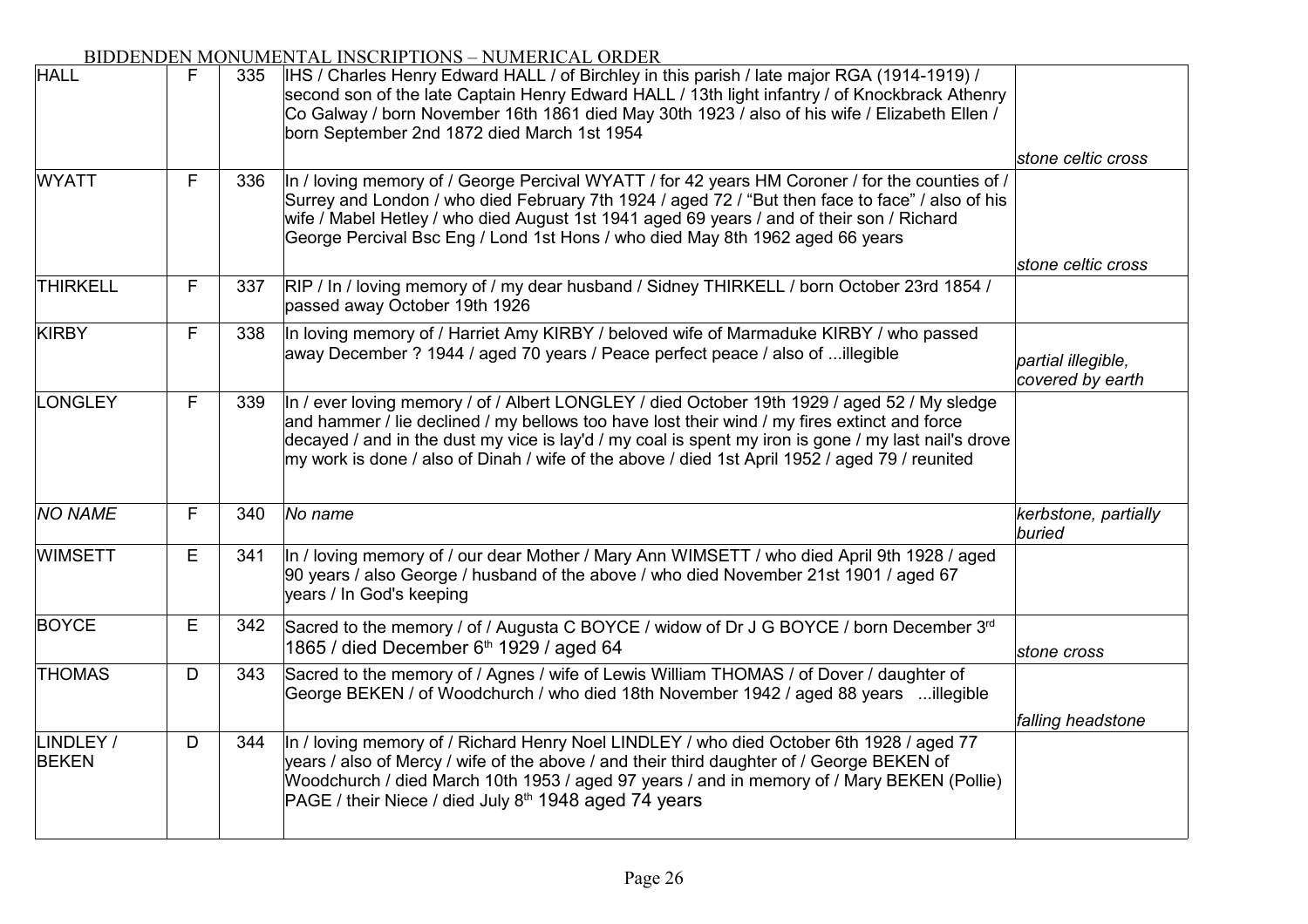| <b>AVERY</b>      | D | 345 | In / loving memory / of / Nasey Griffon AVERY / who died June 28 <sup>th</sup> 1928 / aged 74 years                                                                                                                                                                                                                                      |                                   |
|-------------------|---|-----|------------------------------------------------------------------------------------------------------------------------------------------------------------------------------------------------------------------------------------------------------------------------------------------------------------------------------------------|-----------------------------------|
| <b>DEAN</b>       | D | 346 | In / memory of / Mary Ann / Elizabeth DEAN / died 23rd February 1929 / also her husband /<br>Albert Noah DEAN / died 22nd April 1942 / at peace                                                                                                                                                                                          |                                   |
| <b>EASON</b>      | D | 347 | In loving memory / of / Stephen EASON / born February 4th1867 / died May 1928 / I will not<br>leave you comfortless / I will come to you John XIV 18 / also Mary Jane / the beloved wife of the<br>above / died August 6th? 1934 / illegible                                                                                             |                                   |
| PINYON            | D | 348 | Sacred / to the memory of / George Beale PINYON / born August 3rd 1860 – died May 22nd<br>1931 / and of his wife / Annie Jeanette PINYON / born March 24th 1854 - died July 26th 1931 /<br>Jesus Christ the same yesterday today and forever / George Beale PINYON / died 26th January<br>1969 / and his wife Sylvia / died 4th May 1975 |                                   |
|                   |   |     |                                                                                                                                                                                                                                                                                                                                          | solid block stone                 |
| <b>KING</b>       | D | 349 | In loving memory of / my dear husband / Albert William KING / who fell asleep 25th February<br>1937 / aged 43 years / a memory that will never fade                                                                                                                                                                                      |                                   |
| <b>BUCKLAND</b>   | D | 350 | In / loving memory / of / John Carey BUCKLAND / eldest son of / James and Elizabeth<br>BUCKLAND / born December 31st 1848 / at Coldwell Biddenden / died November 25th 1926 / at<br>Coldwell Great Chart / also of / Mary Elizabeth / his wife / born April 15th 1855 / died February<br>5th 1940                                        |                                   |
| <b>BRAKEFIELD</b> | D | 351 | In / loving memory / of / Joseph BRAKEFIELD / died October 15th 1930 aged 84 / also Clara /<br>wife of the above / died May 17th 1926 aged 79 / thy will be done                                                                                                                                                                         |                                   |
| <b>WITHERDEN</b>  | D | 352 | In loving memory / of / Frank WITHERDEN / who died September 17th 1926 / aged 70 years /<br>also of Mary Ann WITHERDEN / died 1 <sup>st</sup> January 1949 aged 93 / in life we parted<br>.illegible                                                                                                                                     | stone cross                       |
| <b>ELDRIDGE</b>   | D | 353 | In loving memory of / Stephen ELDRIDGE / who died May 4th1926 / aged 52 years / at rest                                                                                                                                                                                                                                                  | stone base only,<br>cross missing |
| <b>THIRKELL</b>   | D | 354 | In loving memory / of / Joanna Jane / eldest daughter of the late / Frank Pinnock THIRKELL of<br>Coldwell / died September 9 <sup>th</sup> 1928 / also of Ada Augusta third daughter of the above /<br>born July 8 <sup>th</sup> 186? illegible                                                                                          | stone base only,<br>cross missing |
| <b>MANGER</b>     | D | 355 | In / loving memory / of / Anne also of / George Dunlop MANGER / illegible died<br>September 28 <sup>th</sup> 1951 / aged 78 years                                                                                                                                                                                                        | stone base only,<br>cross missing |
| <b>TAYLOR</b>     | E | 356 | In / loving memory of / Philip Charles Perham TAYLOR / born May 5 <sup>th</sup> 1863 / passed on<br>December 5 <sup>th</sup> 1923 / "peace perfect peace"                                                                                                                                                                                | stone base only,<br>cross missing |
| <b>HARPER</b>     | Е | 357 | In loving memory / of Dorothy HARPER / died / 17 <sup>th</sup> July 1925 / aged 35                                                                                                                                                                                                                                                       | large stone urn on<br>pedestal    |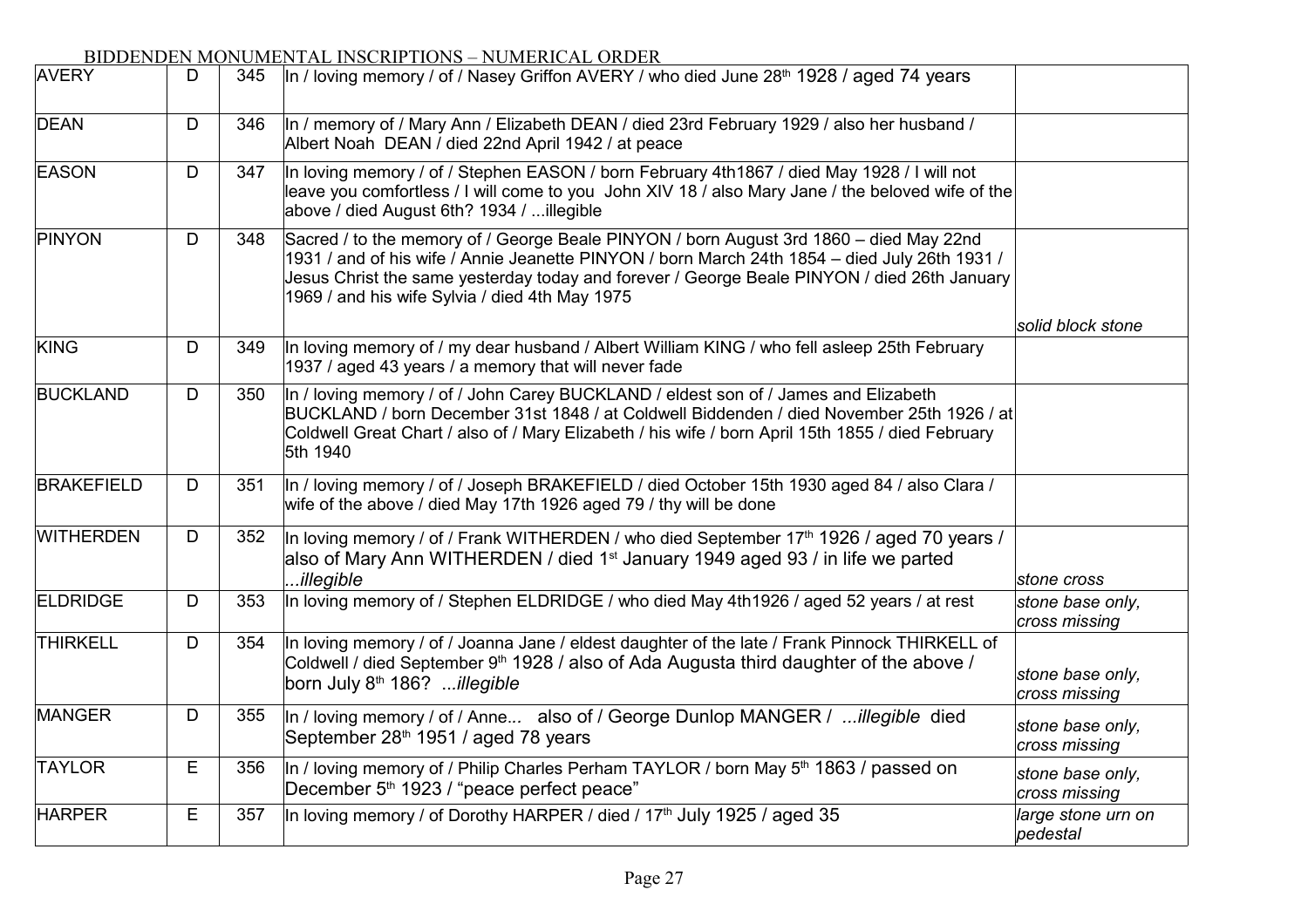| <b>ILLEGIBLE</b>            | Е | 358 | Illegible                                                                                                                                                                                                                                                                                                                                                                                                            | fallen headstone                  |
|-----------------------------|---|-----|----------------------------------------------------------------------------------------------------------------------------------------------------------------------------------------------------------------------------------------------------------------------------------------------------------------------------------------------------------------------------------------------------------------------|-----------------------------------|
| <b>TAYLOR</b>               | Е | 359 | In loving memory of / William R TAYLOR / who entered into rest / November 10 <sup>th</sup> 1919 / aged<br>65 years / and the spirit shall enter to God / who gave it                                                                                                                                                                                                                                                 |                                   |
| <b>BALLARD</b>              | Е | 360 | In / loving memory of / a dear wife and mother / Fanny BALLARD / who passed away December<br>20 <sup>th</sup> 1934 / aged 69 years / also of / Frank Stanley BALLARD / youngest son of the<br>above / who passed away January 24 <sup>th</sup> 1925 / aged 19 years / love never faileth                                                                                                                             |                                   |
| <b>SIVYER</b>               | Е | 361 | In loving memory / of / Harriett / beloved daughter of the late / Henry and Elizabeth SIVYER /<br>died February $5th$ 1924 aged 63 / rest in peace                                                                                                                                                                                                                                                                   |                                   |
| NETTLETON                   | F | 362 | In loving memory of / George John NETTLETON / died July 14 <sup>th</sup> 1922 / aged 68 / also of his<br>son Roy a Lieut of the Buffs / who died of wounds at Rouen October 9th 1918 aged 27 /<br>also of his wife Edith Mary died September 22 <sup>nd</sup> 1955 aged 91 / also of his daughter<br>Edith Winnifred / who died August 13th 1971 aged 86                                                             | stone cross                       |
| <b>GROWNS</b>               | F | 363 | In memory of / Jane / widow of the late / Jacob GROWNS                                                                                                                                                                                                                                                                                                                                                               | stone base only,<br>cross missing |
| <b>RUSSELL</b>              | F | 364 | In loving memory / of / Elizabeth Ann RUSSELL / who died 23rd June 1920 / aged 74 years /<br>weep not for me my children / I'm not dead but sleeping here / my death you know my<br>grave you see / prepare yourselves to follow me / also of George RUSSELL / who<br>passed away 12 <sup>th</sup> January 1925 / aged 83 years / death to him short warning c? / and<br>quickly called him to his grave / illegible |                                   |
| <b>TYLDEN-</b><br>PATTENSON | F | 365 | William Boys TYLDEN-PATTENSON / born 31st May 1855 / died 8th September 1919                                                                                                                                                                                                                                                                                                                                         | celtic stone cross                |
| <b>COLEMAN</b>              | F | 366 | In / loving memory / of / Richard COLEMAN / who died March 3rd 1920 aged 80 years / also<br>Mary his wife / who died November 30 <sup>th</sup> 1926 / aged 86 years                                                                                                                                                                                                                                                  | fallen headstone                  |
| <b>JOHNSON</b>              | F | 367 | In / loving memory of / Caroline Louisa/ wife of / Thomas Henry JOHNSON / who died 16 <sup>th</sup><br>February 1923 / aged 70 years / also of / Beatrice Louisa Mary / JOHNSON /<br>grandaughter of the above / who died $2^{nd}$ January 1920 / aged 11 years / peace perfect<br>peace                                                                                                                             |                                   |
| <b>ILLEGIBLE</b>            | F | 368 | Illegible aged 70 years                                                                                                                                                                                                                                                                                                                                                                                              | stone cross                       |
| <b>ILLEGIBLE</b>            | F | 369 | Illegible                                                                                                                                                                                                                                                                                                                                                                                                            | double size, sunken<br>kerbstone  |
| <b>WHYBOURN</b>             | F | 370 | Martha Julia WHYBOURN                                                                                                                                                                                                                                                                                                                                                                                                |                                   |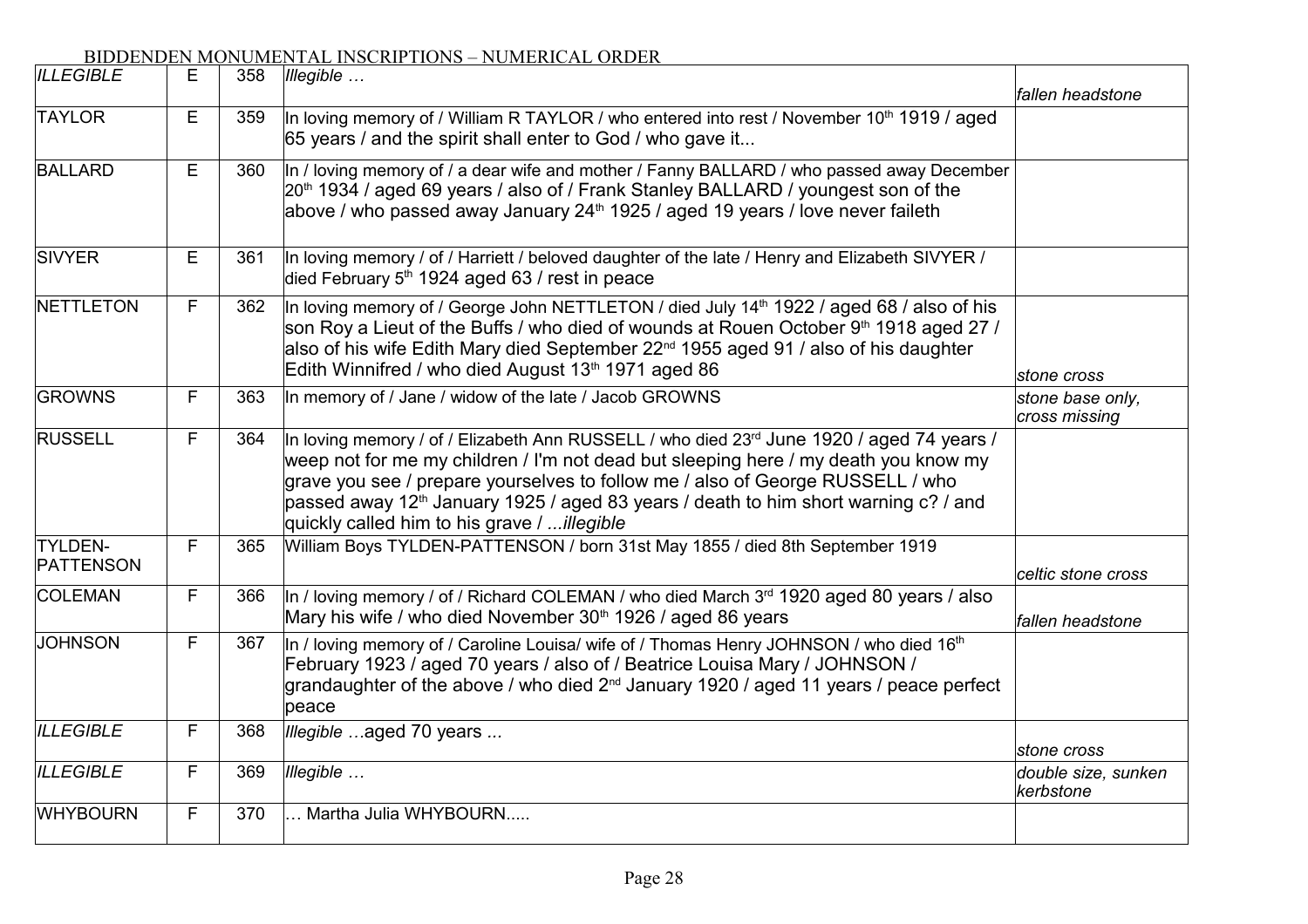| <b>TRESS</b>              | F | 371 | In loving remembrance of / Albert TRESS / dearly loved husband of / Ada BODY and second<br>son of the late / Richard and Frances BODY / of Iden Green Benenden / who passed away on<br>Saturday / April 19 <sup>th</sup> 1919 aged 52 years / if thou shouldst call me to resign / what most I<br>prize it never was thine / thy will be done                                                                          |                            |
|---------------------------|---|-----|------------------------------------------------------------------------------------------------------------------------------------------------------------------------------------------------------------------------------------------------------------------------------------------------------------------------------------------------------------------------------------------------------------------------|----------------------------|
|                           |   |     |                                                                                                                                                                                                                                                                                                                                                                                                                        | stone cross                |
| <b>WATSON</b>             | F | 372 | In loving memory of / Hannah Elizabeth WATSON                                                                                                                                                                                                                                                                                                                                                                          | celtic stone cross         |
| <b>ILLEGIBLE</b>          | Е | 373 | Illegible                                                                                                                                                                                                                                                                                                                                                                                                              | single sunken<br>kerbstone |
| <b>BELLINGHAM</b>         | E | 374 | 358511 A / BDR / F W BELLINGHAM / Royal garrison artillery / 23rd December 1917 aged<br>40 / Ubiquie / Quo fas et gloria ducunt                                                                                                                                                                                                                                                                                        |                            |
| <b>HONESS</b>             | Е | 375 | In / loving memory of / William HONESS / who died $30th$ ? / aged ? illegible                                                                                                                                                                                                                                                                                                                                          | small leaning stone        |
| <b>AUSTEN</b>             | Е | 376 | In / loving memory / of / Alfred AUSTEN / of Birchwood Farm Biddenden / who died 4 <sup>th</sup><br>December 1915 aged 73 years / also of Mary Ann / wife of the above who died 1 <sup>st</sup><br>December 1915 aged 69 years / leaving 5 sons and 2 daughters / in death not divided<br>'peace perfect peace"                                                                                                        |                            |
| <b>GROWNS</b>             | E | 377 | Sacred / to / the memory of / Jacob / thirteenth and ? Son of / Thomas and Lydia? GROWNS /<br>of this parish / who died 9 <sup>th</sup> November 1915 / aged 83 years / rock of ages cleft for me                                                                                                                                                                                                                      |                            |
| BOYCE/<br><b>FERGUSON</b> | E | 378 | In / loving memory / of / James George BOYCE / also of James FERGUSON / only son of<br>James George / and August Clara BOYCE / who died of wounds / a prisoner of war at<br>Tournai / May 26 <sup>th</sup> 1917 aged 22                                                                                                                                                                                                | base only cross gone       |
| <b>ILLEGIBLE</b>          | Е | 379 | Illegible                                                                                                                                                                                                                                                                                                                                                                                                              |                            |
| <b>JUDGE</b>              | Е | 380 | In / loving memory of / Elizabeth / wife of John JUDGE / entered into rest September 21 <sup>st</sup> 1914 /<br>illegible / also of John JUDGE / who passed away February $8th$ 1933 / aged 87 years /<br>at rest                                                                                                                                                                                                      | base only cross gone       |
| <b>THORP</b>              | Е | 381 | In loving memory / of / Edward THORP / who died November 30 <sup>th</sup> 1914 / aged 73 years / thy<br>will be done / also of Eleanor THORP wife of the above / who died July 21 <sup>st</sup> 1923 / aged<br>74 years / also of / Emily THORP / daughter of the above / who died May 30 <sup>th</sup> 1928 /<br>aged 48 years / peace perfect peace in this dark world of sin / the blood of Jesus<br>whispers peace |                            |
| <b>ILLEGIBLE</b>          | Е | 382 | illegible / Charles/ brother of the above / killed in action in France / November $6th$<br>1917 aged 22 years / someday we'll understand                                                                                                                                                                                                                                                                               |                            |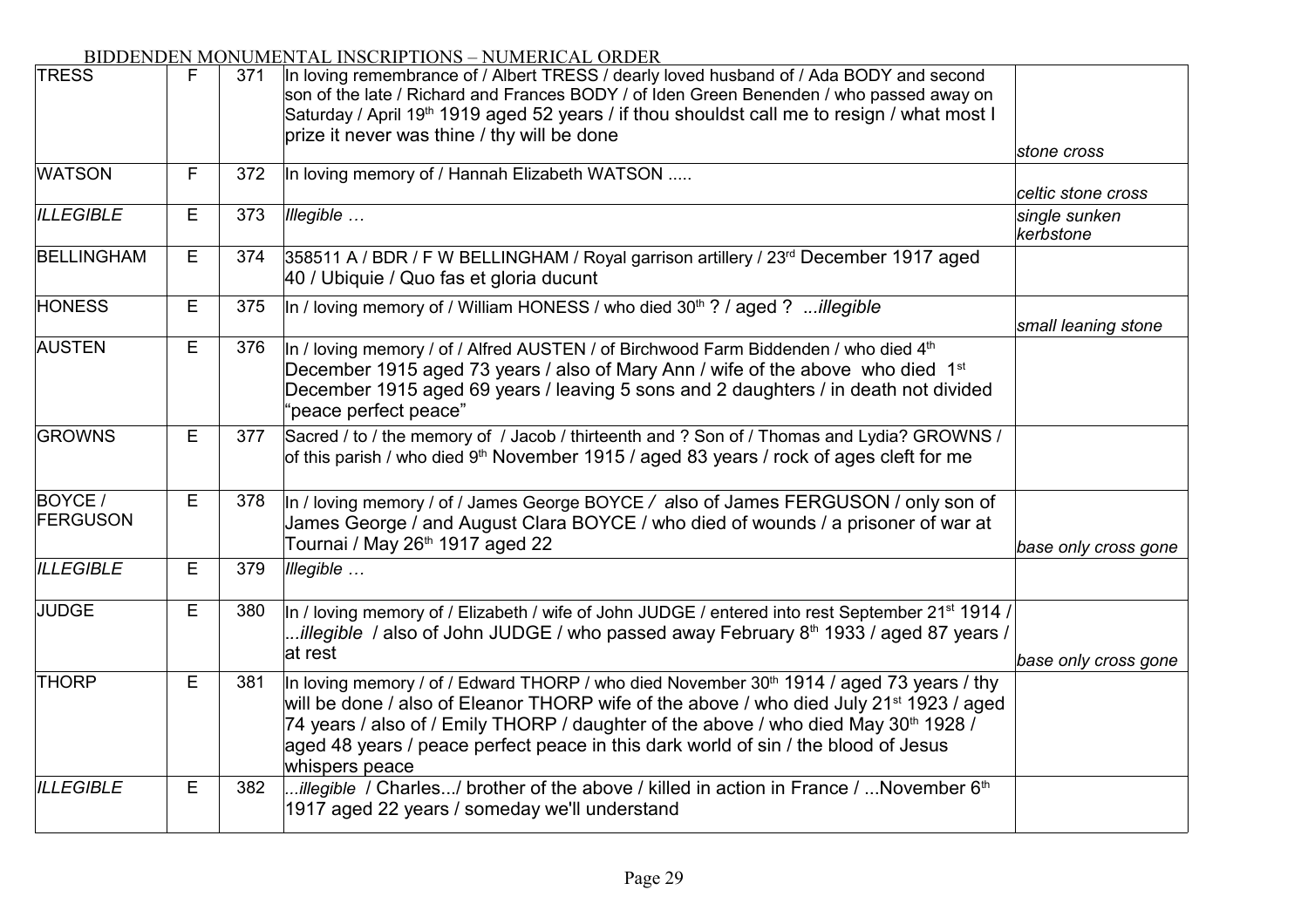| <b>BARK</b>      | Е | 383 | In loving memory / of / Ada Grace / the dearly loved third daughter of / William and Isabella<br>BARK / of Tenterden / illegible aged 19 years                                                                                                                                                                                                                                                 | single kerbed base<br>only cross fallen |
|------------------|---|-----|------------------------------------------------------------------------------------------------------------------------------------------------------------------------------------------------------------------------------------------------------------------------------------------------------------------------------------------------------------------------------------------------|-----------------------------------------|
| <b>THIRKELL</b>  | D | 384 | illegible / Samuel Selmer THIRKELL /  at rest December ? 1917 /  aged 61 years                                                                                                                                                                                                                                                                                                                 |                                         |
| <b>PALMER</b>    | D | 385 | In / loving memory / of / Charles E G PALMER / died July 10th 1918 / aged 30 / ever in our<br>thoughts / also his wife / Esther Mary / died July 22nd 1979                                                                                                                                                                                                                                     | <b>Red headstone</b>                    |
| JEFFERY          | D | 386 | illegible Hannah JEFFERY who fell asleep illegible aged 54 years / William Henry<br>JEFFERY / died 30 <sup>th</sup> August 1954 / aged 88                                                                                                                                                                                                                                                      |                                         |
| <b>EDWARDS</b>   | D | 387 | Sacred / to the memory / of / C S Gertrude EDWARDS / born 3rd? October? 1860 / died 9th<br>April 1941                                                                                                                                                                                                                                                                                          | fallen headstone                        |
| FRIEND           | D | 388 | Frances  / also of the above / Thomas FRIEND / who died January 28 <sup>th</sup> 192? aged ? /<br>also of their daughter / Mary Ann FRIEND / who died January 8 <sup>th</sup> 1968 / aged 90 years                                                                                                                                                                                             |                                         |
|                  |   |     |                                                                                                                                                                                                                                                                                                                                                                                                | stone cross                             |
| MORPHETT         | D | 389 | Stephen Thomas MORPHETT / at rest March 29th 1919 / aged 75 years / Heaven's morning<br>breaks and earth's vain shadows flee / in life in death Lord abide with me / also Susan Alice /<br>beloved wife of the above / at rest January 26th 1934 / aged 78 years / Until the day breaks and<br>the shadows flee away                                                                           |                                         |
| <b>MASTERS</b>   | D | 390 | In loving / memory of / Jesse MASTERS / who died 1st? Feb? / 1921 / also of Kate Eliza / wife<br>of the above / who died 19th March 1923                                                                                                                                                                                                                                                       | stone cross                             |
| <b>WITHERDEN</b> | D | 391 | Sacred / to the memory of / Ann beloved wife of / George WITHERDEN / ? in this parish / died<br>February 17 <sup>th</sup> 1863 / aged 41 years / leaving 2 daughters ? / Fanny and Elizabeth / I<br>leave the world without a tear / save for the friends I held so dear / to heal their sorrows<br>Lord descend / and to the friendless prove a friend                                        |                                         |
| <b>WITHERDEN</b> | D | 392 | Sacred / to the memory of / Joseph WITHERDEN / who died January 6 <sup>th</sup> 1890 / in the 99 <sup>th</sup><br>year of his life / Ann wife of Joseph WITHERDEN / Farmer of this parish / who died<br>October 4 <sup>th</sup> 1865 / aged 67 years / therefore be ye also ready for in such / an hour as ye<br>think not the son of man / cometh S Matthew 24 chapter 44 <sup>th</sup> verse |                                         |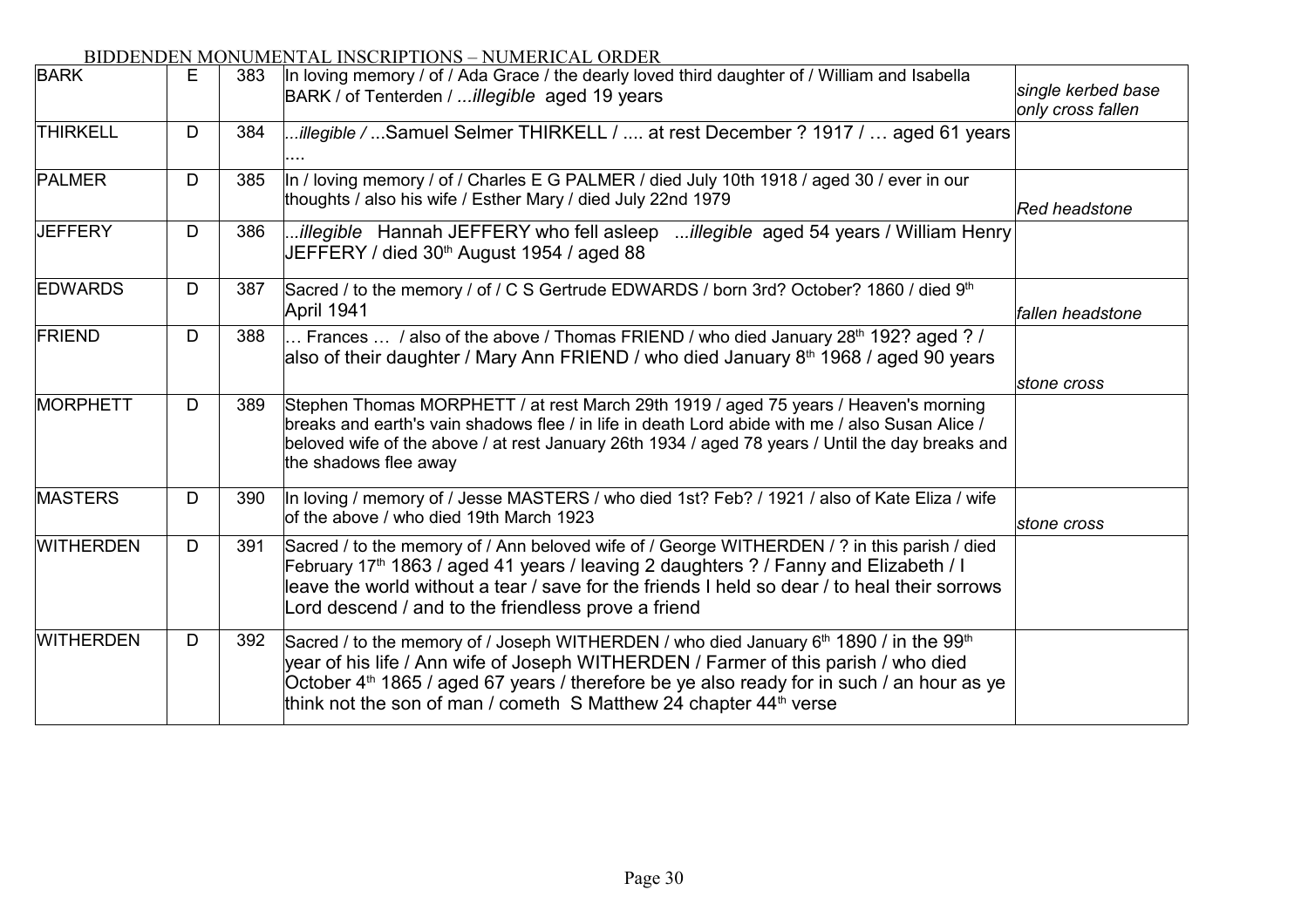| <b>OLIVER</b>    | D | 393 | ВІВВЕНВЕН МОНОМЕНТАЕ ІНУСКІІ ТІОНУ – НОМЕКІСАЕ ОКВЕК<br>In / affectionate / remembrance of / James OLIVER / of this parish (Farmer) who died<br>November 6 <sup>th</sup> 1865 / aged 37 years / leaving a widow and five / infant children to lament /<br>their loss / blessed is he that sleepeth in / the house of the Lord for he / shall awake in<br>light / also Mary Ann Lucy / beloved wife of the above / who died November 21 <sup>st</sup> 1886 /<br>aged 63 years / there remaineth therefore a / rest to the people of God |                               |
|------------------|---|-----|----------------------------------------------------------------------------------------------------------------------------------------------------------------------------------------------------------------------------------------------------------------------------------------------------------------------------------------------------------------------------------------------------------------------------------------------------------------------------------------------------------------------------------------|-------------------------------|
| <b>MORPHETT</b>  | D | 394 | In affectionate remembrance / of / John MORPHETT / of this parish / who died May 28 <sup>th</sup> 1871 /<br>aged 67 years / also Mary-Reeves wife of / the above who died August 1 <sup>st</sup> / 1880 aged<br>73 years / leaving 5 sons and 6 daughters                                                                                                                                                                                                                                                                              |                               |
| <b>NEWMAN</b>    | D | 395 | In memory of / Louisa / eldest daughter / of the late John NEWMAN / of Langley / who died May<br>31 <sup>st</sup> 1871 / aged 42 years / there shall be no night there                                                                                                                                                                                                                                                                                                                                                                 | base only cross gone          |
| <b>WITHERDEN</b> | D | 396 | Sacred to the memory of / Carey WITHERDEN of this parish / who died March? 15th? 1873? /<br>aged 30? years                                                                                                                                                                                                                                                                                                                                                                                                                             |                               |
| <b>BUCKLAND</b>  | D | 397 | In loving memory of / Annie Elizabeth / wife of William BUCKLAND / who died April 26 <sup>th</sup> 1907 /<br>aged 53 years / illegible William BUCKLAND / who died ? December 1912 /<br>illegible                                                                                                                                                                                                                                                                                                                                      | Marble cross and<br>base      |
| <b>CHISHOLM</b>  | D | 398 | In / memory of / Mary / widow of the Revd C CHISHOLM M A / rector of South Church Essex /<br>second daughter of the Revd R G TYLDEN-PATTENSON M A / of Ibornden / Rector of Milsted<br>and Frinsted / died Feb <sup>y</sup> 24 <sup>th</sup> 1875 aged 77 years                                                                                                                                                                                                                                                                        | ornate stone cross,<br>kerbed |
| <b>EASON</b>     | D | 399 | In loving memory / of / Maurice Dean EASON / born Feb <sup>y</sup> 26 <sup>th</sup> 1904 / died February 13 <sup>th</sup><br>1906 / he took them up in his ams and / blessed them                                                                                                                                                                                                                                                                                                                                                      |                               |
| DEAN?            | D | 400 | In memory of / David? Homewood? DEAN? / second beloved son of / William and ? DEAN / of<br>this parish / <i>illegible</i>                                                                                                                                                                                                                                                                                                                                                                                                              | solid flat scrolled tomb      |
| <b>DEAN</b>      | D | 401 | Sacred / illegible / Eliza Fanny / wife of ? / ? John DEAN / illegible / Richard Beale<br>Esq / of this parish / who died April 4 <sup>th</sup> 1879 / aged 52 years / leaving 3 sons and 2<br>daughters / Albert Beale Norah Isabel / Ernest-Arthur Constance / Clarissa and<br>Clarence-Sydney                                                                                                                                                                                                                                       |                               |
| <b>HARRIS</b>    | D | 402 | In affectionate remembrance / of / James HARRIS / Farmer of this parish / who departed this life<br>March 5 <sup>th</sup> / 1880 aged 78 years / also Mary wife of the above / who died June 20 <sup>th</sup> 1884 /<br>aged 79 years                                                                                                                                                                                                                                                                                                  |                               |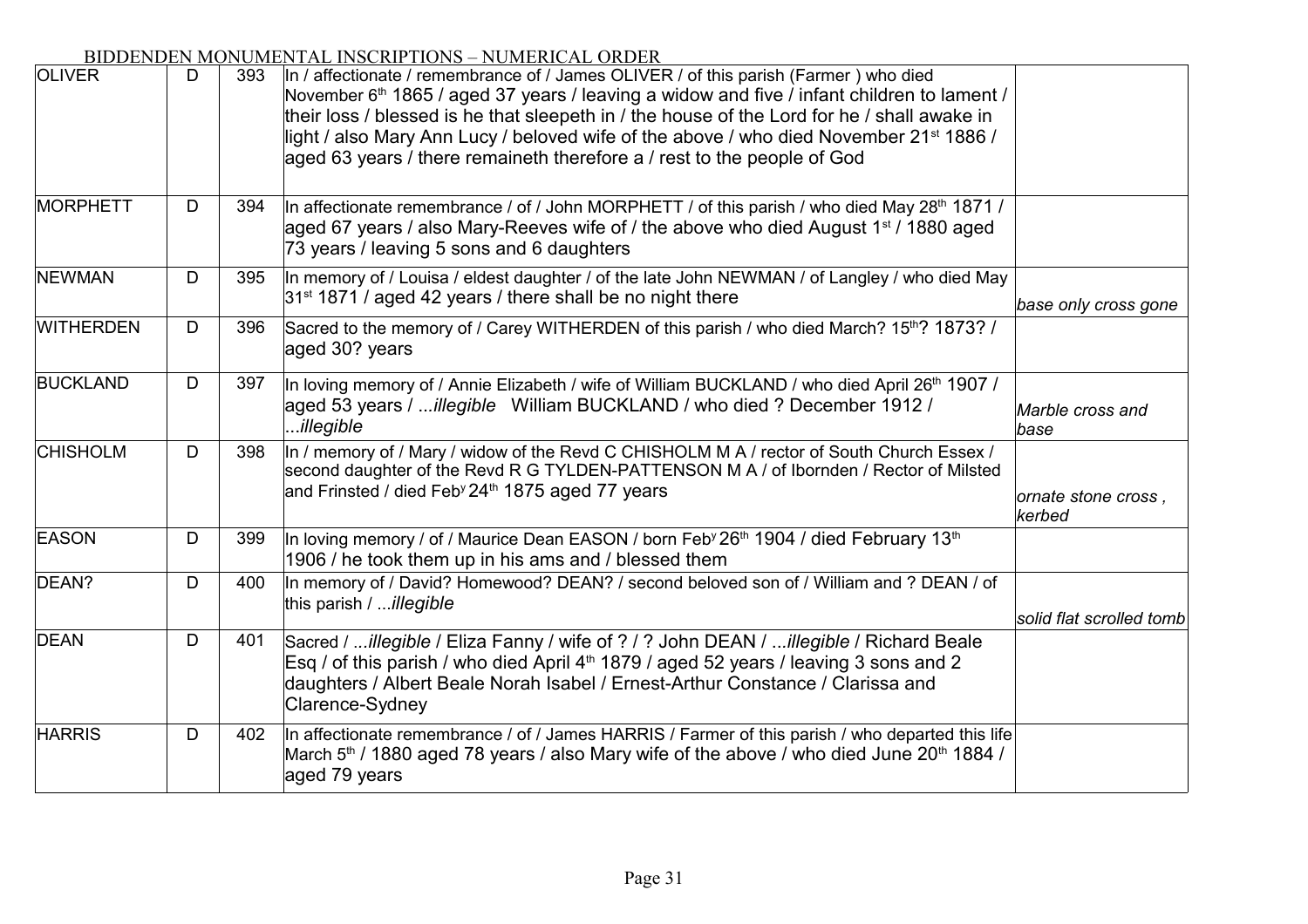| рнорентовну к                        |   |     | 4111112 111921111 1119119<br><b>TOMLATORE</b>                                                                                                                                                                                                                                                                                                                                                                                                                                                                                                                                                                              |             |
|--------------------------------------|---|-----|----------------------------------------------------------------------------------------------------------------------------------------------------------------------------------------------------------------------------------------------------------------------------------------------------------------------------------------------------------------------------------------------------------------------------------------------------------------------------------------------------------------------------------------------------------------------------------------------------------------------------|-------------|
| <b>HOMEWOOD</b>                      | D | 403 | Sacred / to the memory of / Mary the wife of / Thomas HOMEWOOD / of this parish / who<br>departed this life June 3 <sup>rd</sup> 1882 / aged 77 years / left surviving 6 sons and 4 daughters to /<br>mourn their loss / may they love each other as I have / loved them and as Christ loved<br>his / disciples / also of the above / Thomas HOMEWOOD / who departed this life /<br>March 23rd 1891 / aged 88 years                                                                                                                                                                                                        |             |
| <b>STAPLEY</b>                       | D | 404 | In affectionate remembrance of / John STAPLEY / born October $9th$ 1812 / died October 21 <sup>st</sup><br>1885 /he has issue by Sarah Ann his wife / ten children Cordelia John Sally / Fanny<br>Charles Henry George / Emily Clara and Julia / Fanny wife of Joseph Bingham and<br>Emily / and Clara died during his lifetime / for by grace are ye saved through / faith and<br>that not of yourselves it / is the gift of God Eph 11 8 / after many years of affliction / the<br>above named / Sarah-Ann STAPLEY / died November 11 <sup>th</sup> 1889 aged 71 / in the world<br>ve shall have tribulation John XVI 33 |             |
| <b>CROUCHER /</b><br><b>HOMEWOOD</b> | D | 405 | In loving memory of / Mary Alice / wife of / Harry CROUCHER / and daughter of Eli and Fanny<br>HOMWEOOD / who died Sept <sup>r</sup> 10 <sup>th</sup> 1899 / aged 28 years / also of the above Fanny<br>HOMEWOOD / (late of this parish) / who died May 28 <sup>th</sup> 1900 / aged 60 years / also of<br>Thomas HOMEWOOD / (son of the above) / who died August 22 <sup>nd</sup> 1901 aged 37 years /<br>interred at Oakwood Cemetery Michigan USA / and of the above Eli HOMEWOOD /<br>died April 8 <sup>th</sup> 1917 aged 80 years                                                                                    |             |
| <b>CARTER</b>                        | E | 406 | In loving memory of / George CARTER / who died November 23rd 1902 / aged 58 years /<br>also of Jane / wife of the above / who died March 23 <sup>rd</sup> 1906 / aged 58 years / also of<br>Edward George / son of the above / who died May 1 <sup>st</sup> 1907 / aged 36 years                                                                                                                                                                                                                                                                                                                                           |             |
| <b>BOXALL</b>                        | E | 407 | In loving memory / of / Sarah BOXALL / late of Pulborough Sussex / who died 26 <sup>th</sup> July 1902 /<br>aged 75 years                                                                                                                                                                                                                                                                                                                                                                                                                                                                                                  |             |
| <b>BUCKLAND</b>                      | E | 408 | In loving memory of Walter James BUCKLAND / died Dec'? 1893 / aged 80 years / also of<br>Tabitha? / wife of the above illegible / interred at ? Cemetery                                                                                                                                                                                                                                                                                                                                                                                                                                                                   |             |
| <b>WELLS</b>                         | E | 409 | in memory of / Robert and Maria WELLS / of / Randolphs in this parish                                                                                                                                                                                                                                                                                                                                                                                                                                                                                                                                                      | stone cross |
| DAY                                  | E | 410 | In / loving memory / of / Agnes / the beloved daughter of / John and Sarah DAY / who fell asleep<br>in Jesus / July $5th$ 1892 aged 13 years / whiter than snow                                                                                                                                                                                                                                                                                                                                                                                                                                                            | stone cross |
| <b>WITHERDEN</b>                     | E | 411 | Charles WITHERDEN / of Randolph Farm / Biddenden / who died May 2 <sup>nd</sup> 1909 / aged 76<br>years / also of Ann / wife of the above / who died October 14 <sup>th</sup> 1912 / of Randolph Farm /<br>Biddenden / aged 76 years                                                                                                                                                                                                                                                                                                                                                                                       |             |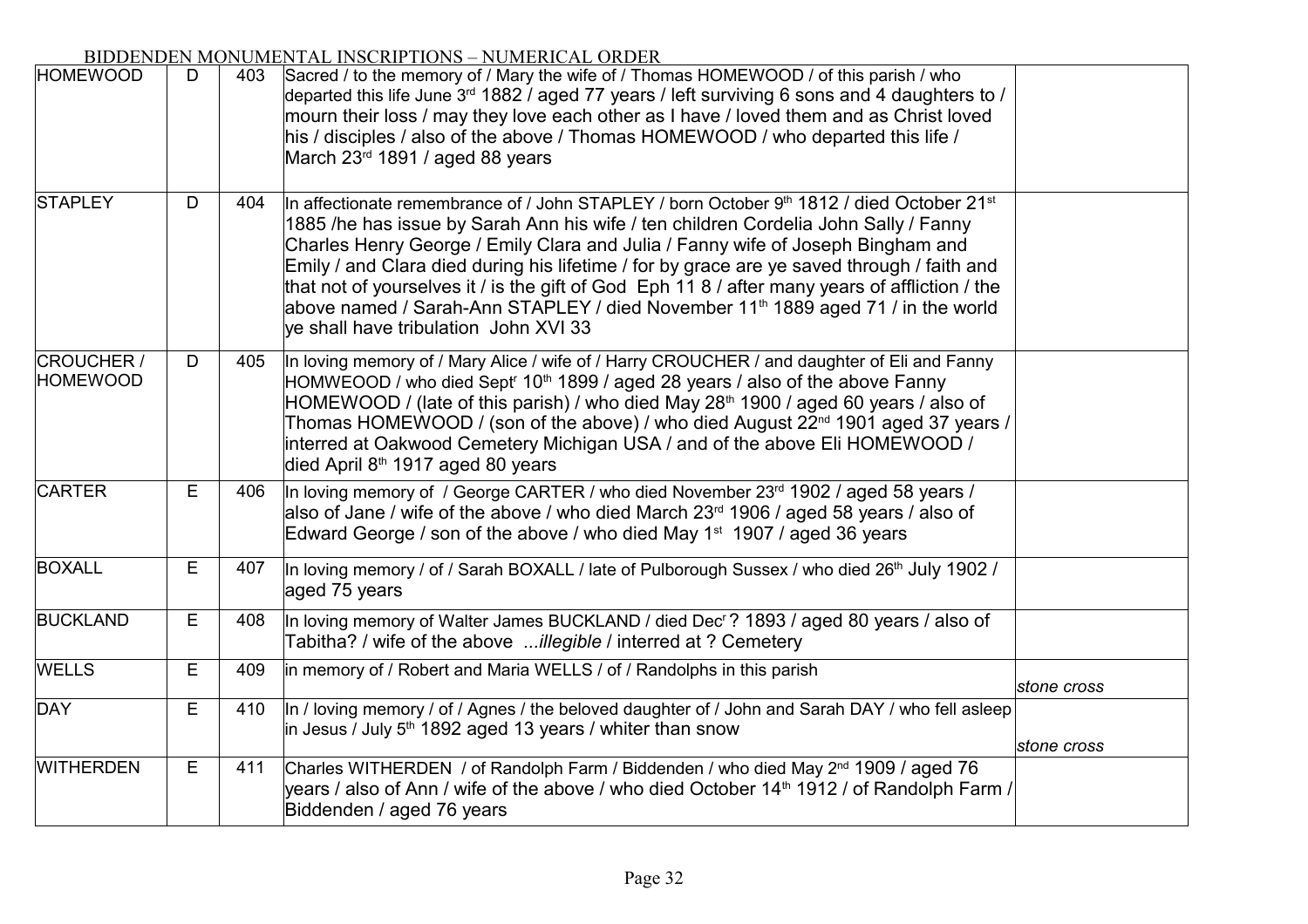| рнэр ентренти<br><b>SIVYER</b> | E | 412 | <b>TORILING IL ORDER</b><br>In loving memory / of / Elizabeth / the dearly beloved wife of / William SIVYER / who died June<br>1 <sup>st</sup> 1902 / aged 50 years / Long nights and days bore in rain / to wait for cure was all in<br>vain / but God above he thought it best / to ease my pain and give me rest / A light is<br>from the household gone / a voice we loved is stilled / a place is vacant in our home /<br>which never can be filled / also of William SIVYER / who fell asleep February 26 <sup>th</sup> 1922 /<br>aged 69 years / illegible |             |
|--------------------------------|---|-----|-------------------------------------------------------------------------------------------------------------------------------------------------------------------------------------------------------------------------------------------------------------------------------------------------------------------------------------------------------------------------------------------------------------------------------------------------------------------------------------------------------------------------------------------------------------------|-------------|
| DAY                            | Е | 413 | In loving memory of / John DAY / born January 9 <sup>th</sup> 1830 / died May 7 <sup>th</sup> 1909 / I know that my<br>redeemer liveth / also of Sarah / wife of the above / who died January 10 <sup>th</sup> 1924 / aged<br>86 years / at rest                                                                                                                                                                                                                                                                                                                  |             |
| SIVYER /<br><b>SPICER</b>      | E | 414 | In loving memory of / Elizabeth / the beloved wife of / Henry SIVYER / who died November 15 <sup>th</sup><br>1895 / aged 69 years / also Henry SIVYER / who died July 24 <sup>th</sup> 1914 / aged 89 years /<br>also of / Harry William SPICER / who died August 30 <sup>th</sup> 1902 / aged 3 years and 5<br>months                                                                                                                                                                                                                                            |             |
| <b>CLIFTON</b>                 | E | 415 | In loving memory of / William CLIFTON / died 21 <sup>st</sup> November 1895 / aged 75 years                                                                                                                                                                                                                                                                                                                                                                                                                                                                       | flat slab   |
| <b>WITHERDEN</b>               | F | 416 | In loving memory of / Mary Ann / the beloved wife of / Charles Henry WITHERDEN / of Hare<br>Plain Farm Biddenden / who died July 26 <sup>th</sup> 1896 / aged 65 years / the grass withereth the<br>flowers fadeth but / the word of our God shall stand forever / Isaiah XL 8 V / also of the<br>above / Charles Henry WITHERDEN / who died 23rd Feby 1920 / aged 91 years / ? I will<br>not leave you I will come to you 14 Chap S John 18th verse                                                                                                              |             |
| <b>HEAD</b>                    | F | 417 | illegible / Henry HEAD / who departed this life / ? aged / illegible / also of Keziah wife<br>of the above / who died June 11 <sup>th</sup> 1910 / aged 84? years / gone but not forgotten                                                                                                                                                                                                                                                                                                                                                                        |             |
| <b>ELMESTONE</b>               | F | 418 | In loving memory of / Richard ELMESTONE / who died ? March 1898 / aged ? years /also of<br>Mary / wife of the above / who died 15 <sup>th</sup> March 1898 / aged 87 years / blessed are the dead<br>which die in the Lord                                                                                                                                                                                                                                                                                                                                        |             |
| <b>HALES</b>                   | F | 419 | In loving memory of / Ellen / daughter of James and / Susannah HALES / died February $7th$<br>1899                                                                                                                                                                                                                                                                                                                                                                                                                                                                | stone cross |
| FARRIS                         | F | 420 | Her end was peace / In loving memory of / Mary / the beloved wife of / John FARRIS / who died<br>August 1 <sup>st</sup> 1908 / aged 66 years / also of the above / John FARRIS / who died March 16 <sup>th</sup><br>1910 / aged 77 years                                                                                                                                                                                                                                                                                                                          |             |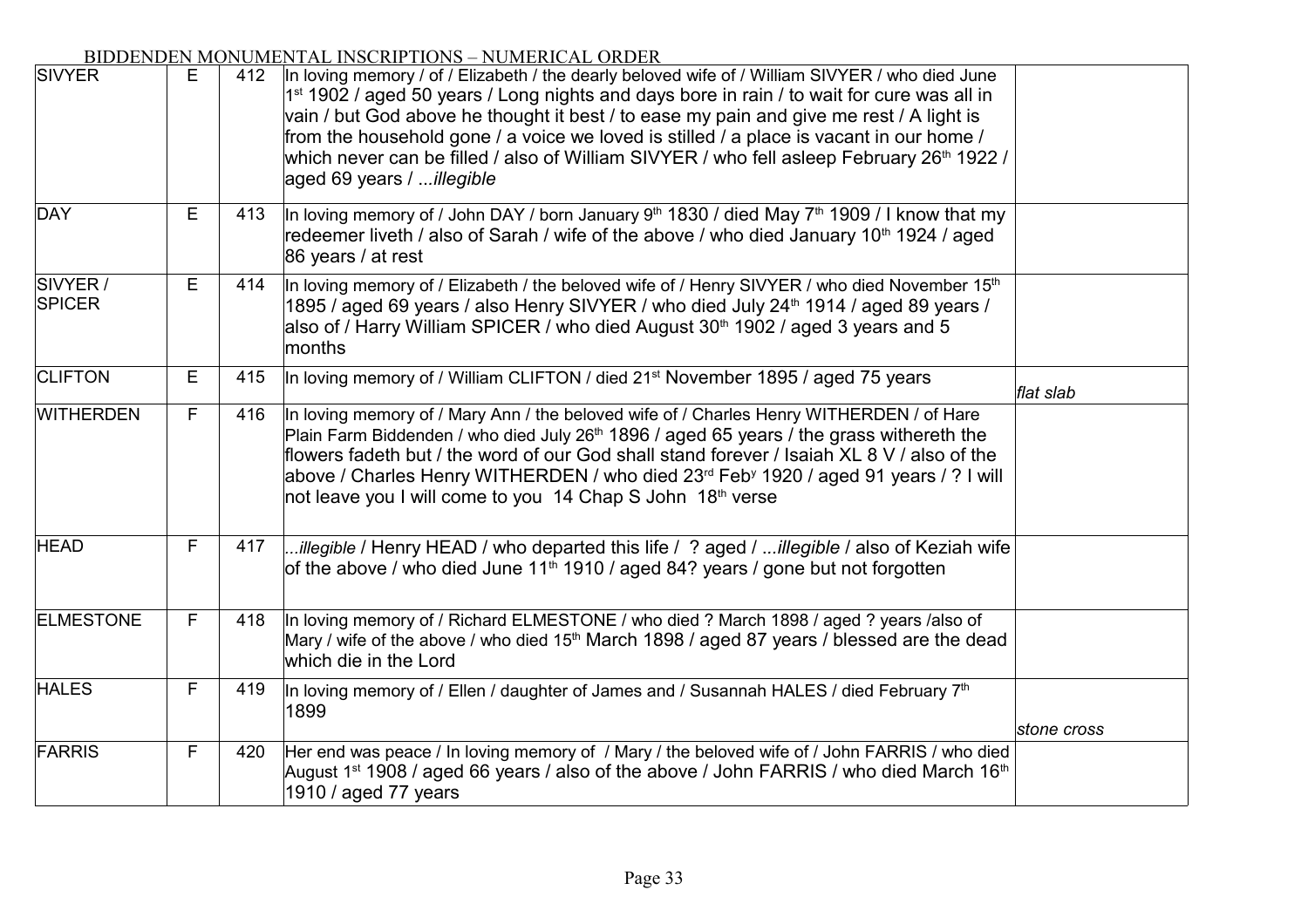| <b>DOVEY</b>                     | F  | 421 | Louisa DOVEY                                                                                                                                                                                                                                                                                                                                                                                                      |              |
|----------------------------------|----|-----|-------------------------------------------------------------------------------------------------------------------------------------------------------------------------------------------------------------------------------------------------------------------------------------------------------------------------------------------------------------------------------------------------------------------|--------------|
|                                  |    |     |                                                                                                                                                                                                                                                                                                                                                                                                                   | small scroll |
| MUNDAY                           | F  | 422 | In loving memory of / Samuel MUNDAY / of this parish / who fell asleep in Jesus / July 17 <sup>th</sup><br>1910 / aged 68 years / leaving 3 sons and 4 daughters / we loved him yea no tongue<br>can tell / how deep how dearly and how well / Christ loved him too and thought it best /<br>to take him home with him to rest                                                                                    |              |
| <b>WITHERDEN</b>                 | F. | 423 | in loving memory / of / John WITHERDEN / of Standen Farm / Biddenden / who died April 3rd<br>1900 / aged 76 years / also of / Mary Ann / wife of the above / who died March 28th 1906<br>/ aged 78 years / for ever with the Lord                                                                                                                                                                                 |              |
| <b>THURSTON /</b><br><b>MOON</b> | F  | 424 | In loving memory / of / James THURSTON / who departed this life / Dec <sup>r</sup> $8th$ 1900 aged 72<br>years / also of Sarah THURSTON / sister of the above / who departed this life May 20 <sup>th</sup> /<br>1901 aged 90 years / also of / Maria Day MOON / sister of the above / who departed this<br>life Feb <sup>y</sup> 4 <sup>th</sup> / 1909 aged 87 years                                            |              |
| LEVETT                           | F  | 425 | In loving memory of / Alfred LEVETT / who fell asleep July 20 <sup>th</sup> 1903 / aged 68 years /<br>blessed are the dead which die in the Lord / also of / Ann / wife of the above and<br>daughter of the late Abraham FARRIS / who died July 9 <sup>th</sup> 1915 / aged 76 years / leaving<br>issue / Albert Walter Fanny Kate Rosa / Annie and Charles / to mourn their loss /<br>Frank ? / <i>illegible</i> |              |
| <b>WEBB</b>                      | F  | 426 | In loving memory / of / Alfred WEBB / of this parish / who died September 21 <sup>st</sup> 1903 / aged 78<br>years / also of Rebecca / wife of the above / who died February 3 <sup>rd</sup> 1885 / aged 57 years<br>I long nights and days I bore in rain / to wait for cure was all in vain / but God above me<br>thought it best / to ease my pain and give me rest                                            |              |
| <b>GROWNS</b>                    | H  | 427 | In / memory of / Eleanor / sixth and youngest daughter of / Thomas and Lydia GROWNS / of<br>this parish / who died June $7th$ 1896 / aged 70 years / "I know that my redeemer liveth"                                                                                                                                                                                                                             |              |
| GROWNS /<br><b>WOODWARD</b>      | H  | 428 | In / memory of / Selina / eldest daughter of / Thomas and Lydia GROWNS / of this parish / who<br>died November 7 <sup>th</sup> 1889 / aged 80 years / also / Lydia / second daughter / and wife of<br>Joseph WOODWARD / who died October 10 <sup>th</sup> 1877 / aged 64 years / interred at<br>Canterbury                                                                                                        |              |
| FARRIS                           | H  | 429 | In / loving memory / of / Elizabeth FARRIS / of this parish / who died August 1 <sup>st</sup> 1913 / aged 78<br>years / peace perfect peace                                                                                                                                                                                                                                                                       |              |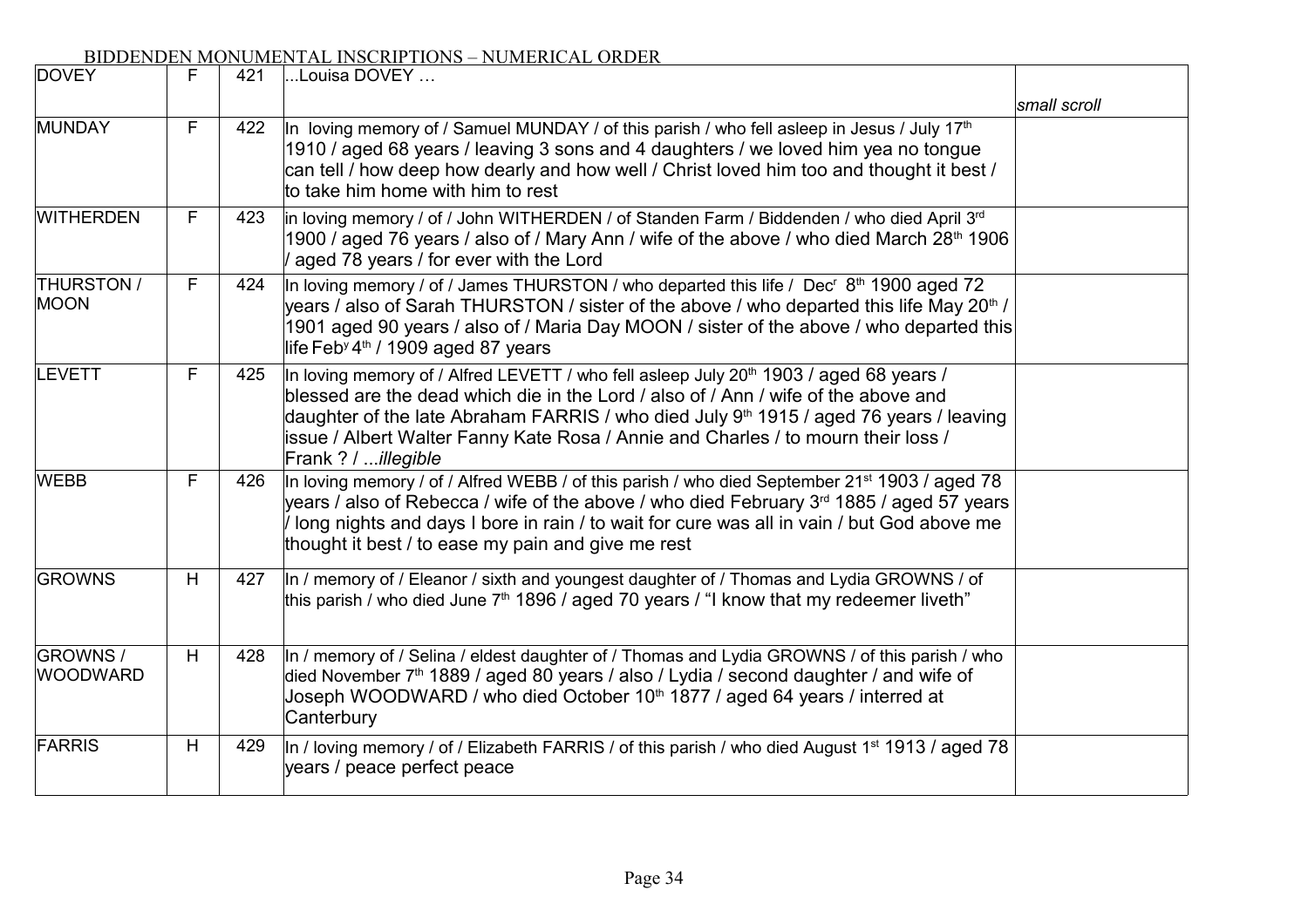| <b>FARRIS</b>     | H  | 430 | Sacred / to the memory of / Abraham FARRIS / who died April 12 <sup>th</sup> 1887 / aged 79 years /<br>also Mary / wife of the above / who died November $7th$ 1887 / aged 83 years / Thou art<br>come to the grave we no longer / behold thee not tread the rough path of the world / by<br>they side / God gave thee he took thee and he will / restore thee / for sinners may<br>the saviour<br>illegible                                                                                                                          |                   |
|-------------------|----|-----|---------------------------------------------------------------------------------------------------------------------------------------------------------------------------------------------------------------------------------------------------------------------------------------------------------------------------------------------------------------------------------------------------------------------------------------------------------------------------------------------------------------------------------------|-------------------|
| <b>FARRIS</b>     | H. | 431 | In / loving / remembrance of / Alfred FARRIS / who died at Ashford / September 1 <sup>st</sup> 1884 / aged<br>38 years / Go home dear friends and do not weep / in heaven with you I hope to meet /<br>and there our cheerful voices raise / and sing our great redeemers praise                                                                                                                                                                                                                                                      |                   |
| GOODWIN /<br>BODY | H  | 432 | In loving memory / of / Richard GOODWIN (Dick) / second dearly loved son of / John George<br>and Mary Ann BODY / of Standen Biddenden / who died Feb <sup>y</sup> 15 <sup>th</sup> 1909 / aged 26 years / with<br>Christ which is far better / also of / Mary Ann BODY / the dearly beloved wife of / John<br>George BODY / born September 12 <sup>th</sup> 1851 / died August 27 <sup>th</sup> 1928 / also of / John<br>George / beloved husband and father / born March 28 <sup>th</sup> 1848 / died September 5 <sup>th</sup> 1938 |                   |
| YOUNG             | H  | 433 | In loving memory of / Mary Ann YOUNG / who died March 19th 1907 / aged 60 years / Peace<br>perfect peace / also of Charles William Young / husband of the above / who died<br>January 7 <sup>th</sup> 1940 / aged 89 years / <i>illegible</i>                                                                                                                                                                                                                                                                                         |                   |
| <b>STACE</b>      | H  | 434 | In/ loving memory of / Abraham Edward STACE / who died illegible / also of Jane wife of<br>the above / died June ? 1905 / illegible                                                                                                                                                                                                                                                                                                                                                                                                   | broken headstone  |
| <b>BODY</b>       | H  | 435 | Safe in the arms of Jesus / In / loving memory / of / Ada Manwaring / daughter of / John and<br>Mary-Ann BODY / of this parish / who died Dec <sup>r</sup> 29 <sup>th</sup> 1894 / aged 7 years and 7 months                                                                                                                                                                                                                                                                                                                          |                   |
| <b>WITHERDEN</b>  | H  | 436 | In affectionate remembrance of / Mary Ann WITHERDEN / late of Great Batchelors Farm<br>Biddenden / daughter of / Benjamin and Mary WITHERDEN / who died July 28 <sup>th</sup> 1915 / aged<br>60 years                                                                                                                                                                                                                                                                                                                                 | small stone cross |
| <b>WITHERDEN</b>  | H  | 437 | In affectionate remembrance of / Edwin son of / Benjamin and Mary WITHERDEN / who died<br>May 25 <sup>th</sup> 1896 / at Bettsmans Wood Farm / Biddenden / aged 37 years                                                                                                                                                                                                                                                                                                                                                              |                   |
| <b>WITHERDEN</b>  | H  | 438 | In affectionate remembrance of / Benjamin WITHERDEN / of Great Batchelors Farm /<br>Biddenden / who departed this life / January 1 <sup>st</sup> / 1893 aged 61 years                                                                                                                                                                                                                                                                                                                                                                 |                   |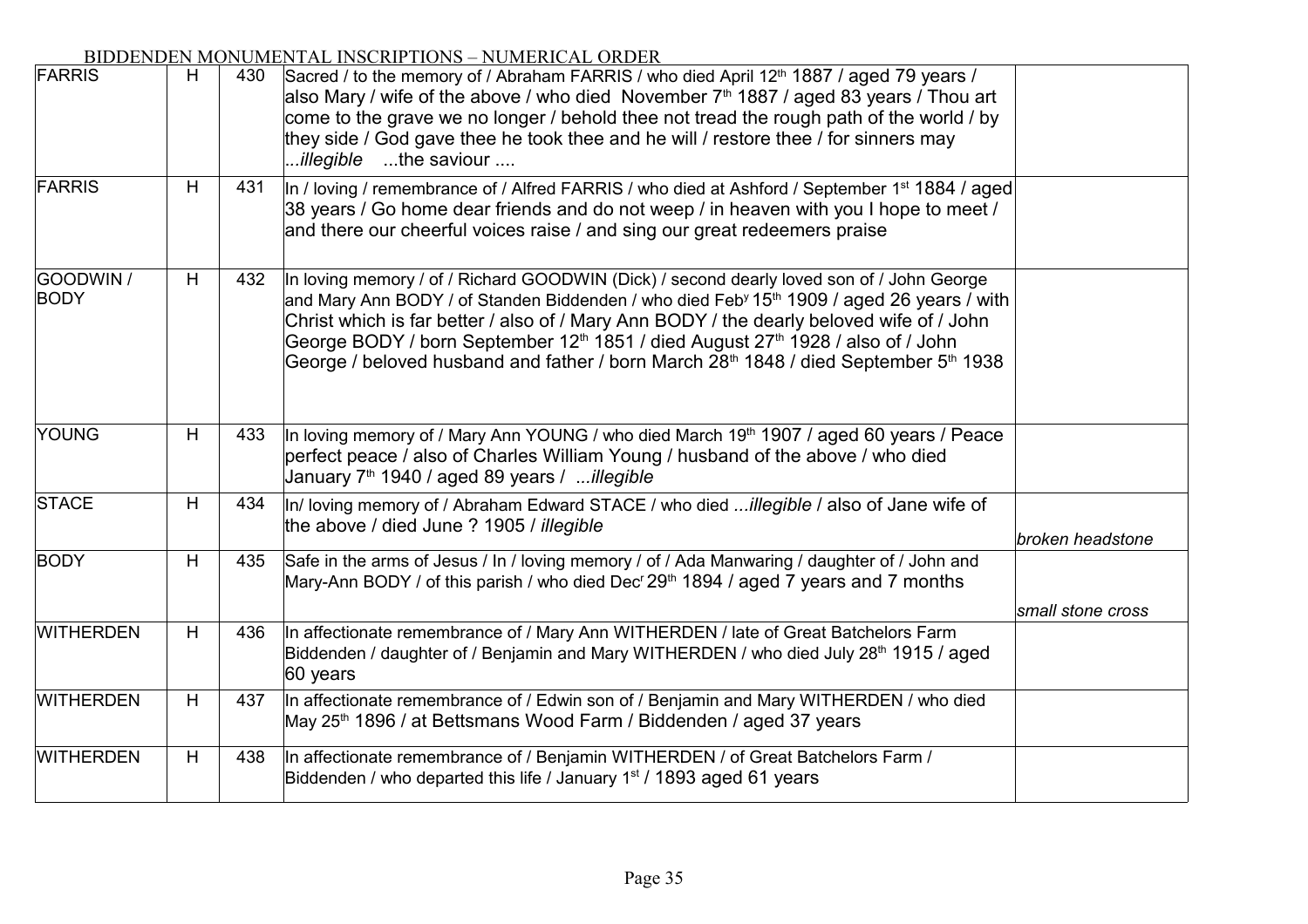| <b>WITHERDEN</b>           | H | 439 | In affectionate remembrance of / John WITHERDEN / of Great Batchelors Farm / Biddenden /<br>who departed this life / January $19th$ / 1892 aged 57 years                                                                                                                                                                                                                                                                      |                                     |
|----------------------------|---|-----|-------------------------------------------------------------------------------------------------------------------------------------------------------------------------------------------------------------------------------------------------------------------------------------------------------------------------------------------------------------------------------------------------------------------------------|-------------------------------------|
| <b>WITHERDEN</b>           | G | 440 | In affectionate remembrance of / Joseph WITHERDEN / of Great Batchelors Farm / Biddenden<br>Kent / who died February 13 <sup>th</sup> 1899 / aged 75 years                                                                                                                                                                                                                                                                    |                                     |
| <b>JENNINGS</b>            | G | 441 | <i>illegible</i> / Henry Busher JENNINGS / November ? 1890 / aged 84                                                                                                                                                                                                                                                                                                                                                          |                                     |
| FULLAGER                   | G | 442 | In loving memory of / Benjamin FULLAGAR / who died 25 <sup>th</sup> August 1867 / aged ? years / thy<br>will be done / In loving memory of / Sally the beloved wife of / Benjamin FULLAGAR /<br>who died 22 <sup>nd</sup> August 1901 aged 61 years / peace perfect peace                                                                                                                                                     | coffin tomb                         |
| <b>BRANDLEY</b>            | G | 443 | In / loving memory of / Robert BRANDLEY / who departed this life / December ? 1892 / aged ?<br>years / also of Fanny / his beloved wife / who died April 25 <sup>th</sup> 1891 / aged 33 years / it is the<br>Lord let him do / what seemeth him good                                                                                                                                                                         |                                     |
| <b>BOURNE</b>              | G | 444 | In loving memory / of / Alfred BOURNE / who died April 28th 1888 / aged 55 years / thy will be<br>done / also of / Mary Ann / wife of the above who died March 10 <sup>th</sup> 1919 / aged 86 years /<br>at rest                                                                                                                                                                                                             |                                     |
| <b>AVERY</b>               | G | 445 | In memory of / Caroline AVERY / who died July 17 <sup>th</sup> 1892 / aged 70 years / also of John<br>AVERY / son of the above / who died at Joliet Illinois / US America February 20 <sup>th</sup> 1890 /<br>aged 43 years                                                                                                                                                                                                   | under tree                          |
| WEBBER /<br><b>AVERY</b>   | G | 446 | In fond remembrance of Theresa WEBBER / the wife of / Nasey Griffon AVERY / Sadler of this<br>parish / who died April 28 <sup>th</sup> 1885 / aged 28 years / left surviving 3 children viz / Caroline<br>Mary, Nasey Griffon / John Henry                                                                                                                                                                                    | under tree                          |
| MAITLAND                   | G | 447 | Arthur MAITLAND / born March 21 <sup>st</sup> 1817 / who died January 1 <sup>st</sup> 1885                                                                                                                                                                                                                                                                                                                                    | base only cross gone,<br>under tree |
| <b>EASON</b>               | G | 448 | In loving memory / of / Lawrence Stephen EASON / born May 21 <sup>st</sup> 1901 / died August 2 <sup>nd</sup><br>1911 / "The Lord have called thee and will hold thy hand"                                                                                                                                                                                                                                                    |                                     |
| ELLIOTT /<br><b>SHARPE</b> | G | 449 | illegible William ELLIOTT / of this parish ? / 72 <sup>nd</sup> year of his ? / also of Ann / the<br>beloved wife of the above / who died August 16 <sup>th</sup> 1889 / in the 71 <sup>st</sup> year of her age / also<br>of / Paul SHARPE / who died Feb <sup>y</sup> ? 1873 / ? / also of / Mary SHARPE / who died<br>October 11 <sup>th</sup> 18?? / in the 69 <sup>th</sup> year of her age / interred in Dover Cemetery |                                     |
| <b>BRAKEFIELD</b>          | G | 450 | In / affectionate remembrance of / Louisa / the beloved wife of / Joseph BRAKEFIELD / who<br>died June 7 <sup>th</sup> 1883 / aged 36 years / leaving issue two daughters / viz. Ann and Louisa /<br>the Lord knoweth them that are his                                                                                                                                                                                       |                                     |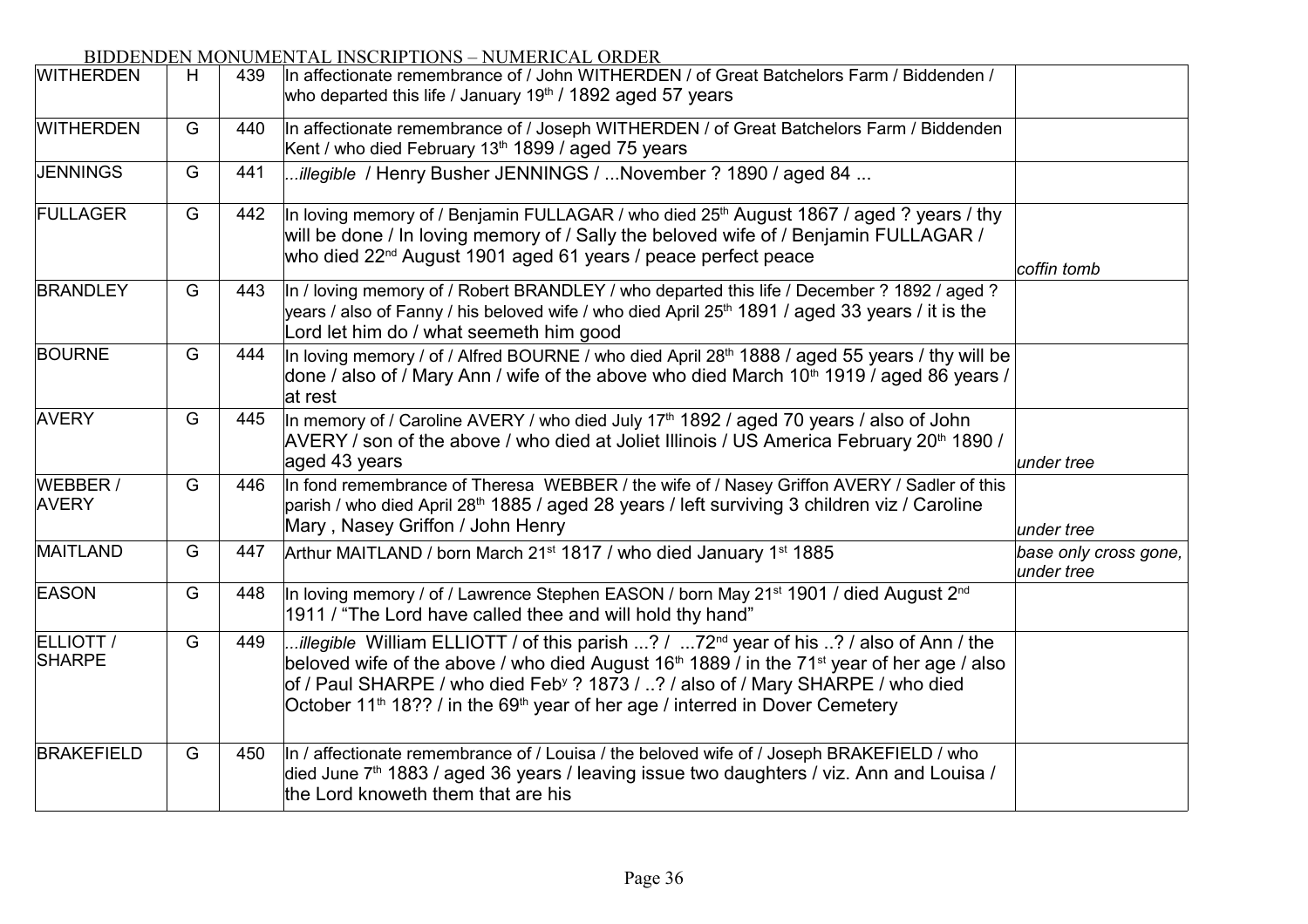| <b>KEMP</b>                  | G | 451 | In / loving memory / of Winifred KEMP / who fell asleep / March 11 <sup>th</sup> 1907 / aged 1 years and<br>11 months / peace perfect peace                                                                                                                                                                                                                                                                                                                 | small cross, small<br>kerbed grave |
|------------------------------|---|-----|-------------------------------------------------------------------------------------------------------------------------------------------------------------------------------------------------------------------------------------------------------------------------------------------------------------------------------------------------------------------------------------------------------------------------------------------------------------|------------------------------------|
| <b>BRAKEFIED</b>             | G | 452 | mostly illegible Sarah BRAKEFIELD                                                                                                                                                                                                                                                                                                                                                                                                                           |                                    |
| MORPHETT /<br><b>STEDMAN</b> | G | 453 | In loving memory of / Mary Ann / eldest daughter of the late / John and Mary Reeves<br>MORPHETT / who died 8 <sup>th</sup> January 1908 / aged 77 years / peace perfect peace / also in<br>memory of / William MORPHETT / brother of the above / who died 7 <sup>th</sup> Feb <sup>y</sup> 1919 / aged<br>82 years / at rest / in / memory / of / Boza Edith / STEDMAN / died 27 <sup>th</sup> Feb 1877 / in her<br>4th? Year                               |                                    |
| <b>CHAMBERS</b>              | G | 454 | Mostly illegible  Laura Matilda / CHAMBERS                                                                                                                                                                                                                                                                                                                                                                                                                  | celtic stone cross                 |
| <b>CHAMBERS</b>              | G | 455 | Sacred / to the memory of / Abraham CHAMBERS / builder of this parish / who died June 22 <sup>nd</sup><br>1864 / aged 59 years / also of / Mary Ann / his wife / who died March 21 <sup>st</sup> 1897 / aged 90<br>years / the Lord will provide                                                                                                                                                                                                            |                                    |
| <b>CHAMBERS</b>              | G | 456 | In loving memory of / illegible Lucy George CHAMBERS also of Frederick<br>George / third son of the above / December                                                                                                                                                                                                                                                                                                                                        |                                    |
| <b>TAYLOR</b>                | G | 457 | Mary Ann TAYLOR illegible / also of / Sarah TAYLOR / died June 26 <sup>th</sup> 1913 / aged 85<br>years                                                                                                                                                                                                                                                                                                                                                     | base only cross gone               |
| <b>STEDMAN</b>               | G | 458 | In / loving memory / of / Ann Blair / the wife of / Frederick W STEDMAN / who died 15th Dec'<br>1892 / aged 59 years / also / of the above named / Frederick Walter / STEDMAN / who<br>died April 24 <sup>th</sup> 1902 / aged 65 years / until the day breaks                                                                                                                                                                                              |                                    |
| <b>BOURNE</b>                | G | 459 | In memory / of / Mary Ann wife of / John BOURNE / of this parish / who died January 17 <sup>th</sup> 1893 /<br>aged 49 years / "in coelo quies"                                                                                                                                                                                                                                                                                                             |                                    |
| <b>NAYLOR</b>                | G | 460 | In loving memory / of / Dorothy Mary Todd NAYLOR / born ? October 1895 / died 9th April 1908<br>Iost awhile our treasured love / gained forever safe above                                                                                                                                                                                                                                                                                                  | angel on base                      |
| KEDWELL                      | G | 461 | In loving memory of / Naomi / the beloved wife of / John KEDWELL / of Little Standen Farm /<br>Biddenden / who died January 2 <sup>nd</sup> 1908 / aged 57 years / leaving one son Thomas / peace<br>perfect peace                                                                                                                                                                                                                                          |                                    |
| <b>HOMEWOOD</b>              | G | 462 | In / loving memory of / Elizabeth / the beloved wife of / Charles HOMEWOOD / of Washenden /<br>and daughter of the late / Richard BEALE / of Riverhall / who peacefully fell asleep / January 31 <sup>st</sup><br>1909 / in her 68 <sup>th</sup> year / in the midst of life we are in death / also of the above / Charles<br>HOMEWOOD / who peacefully fell asleep / January 19 <sup>th</sup> 1912 / in his 79 <sup>th</sup> year / peace<br>perfect peace | coffin tomb with<br>railings       |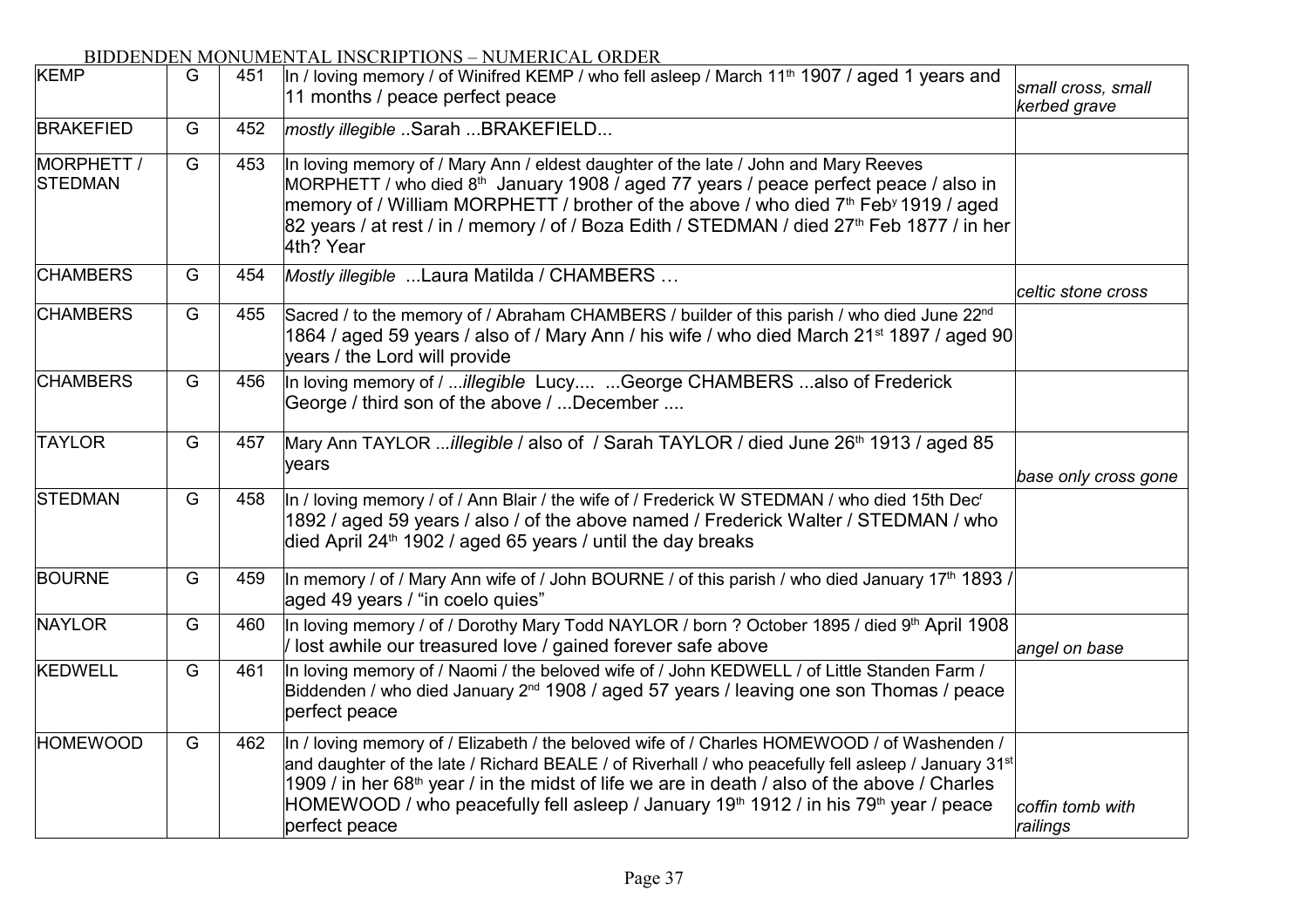| <b>COPPEN</b>   | G | 463 | To the memory of my / very dear father and mother / who have passed from this life / Francis<br>William COPPEN / on July 9 <sup>th</sup> 1910 aged 49 years / and Emily COPPEN / on February 22 <sup>nd</sup><br>1952 aged 82 / all my love - till we meet again - Douglas                 | stone cross, kerbed,<br>under tree          |
|-----------------|---|-----|--------------------------------------------------------------------------------------------------------------------------------------------------------------------------------------------------------------------------------------------------------------------------------------------|---------------------------------------------|
| <b>THIRKELL</b> | G | 464 | In / loving memory of / Mary Emma / wife of / Samuel Selmer THIRKELL / of Bishopsden<br>Benenden / who passed to her rest / 5 <sup>th</sup> October 1909 / aged 46 years / peace perfect<br>peace                                                                                          | coffin tomb, under<br>tree                  |
| <b>STAPLEY</b>  | G | 465 | In memory of Henry STAPLEY / who died July 17 <sup>th</sup> 1908 / aged 61 years / thy will be done /<br>leaving Emily Julia John Henry and Jessie / In memory of / Harriett wife of Henry<br>STAPLEY / who died March 22 <sup>nd</sup> 1918 / aged 70 years / he giveth his beloved sleep | raised coffin tomb,<br>railings, under tree |
| <b>CASHFORD</b> | G | 466 | In / loving memory of / William CASHFORD / died 9 <sup>th</sup> Dec <sup>r</sup> 1910 / aged 64 years / also of<br>Phoebe / wife of the above / died 10 <sup>th</sup> Aug <sup>st</sup> 1922 / aged 75 years / at rest                                                                     |                                             |
| <b>TAYLOR</b>   | G | 467 | mostly illegible Herbert TAYLOR                                                                                                                                                                                                                                                            | base only                                   |
| <b>OLIVER</b>   | G | 468 | partly illegible Charles OLIVER / who departed this life / 1900 / aged 53                                                                                                                                                                                                                  |                                             |
| <b>HATCHER</b>  | H | 469 | In / loving remembrance / of / James HATCHER / who departed this life / June ? 1906 / aged 73<br>years ./  / also Ann HATCHER / the beloved wife of the above / who departed this life /<br>December 20 <sup>th</sup> 1916 aged 75 years / waiting for the coming of the Lord              |                                             |
| <b>MORLEY</b>   | H | 470 | In / loving memory / of / Matilda / wife of Mace MORLEY / who passed away on 11 <sup>th</sup> Dec <sup>r</sup><br>1906 / aged 68 / peace perfect peace / Mace John MORLEY / died 10 <sup>th</sup> Dec <sup>r</sup> 1911 aged<br>61 years / thy will be done                                |                                             |
| <b>DRURY</b>    | H | 471 | In / loving memory of / Edward DRURY / who died January 15 <sup>th</sup> 1886 / aged 78 years / also of<br>Jane wife of the above / who died September ? 1894 / aged 75 years / illegible                                                                                                  |                                             |
| <b>AVERY</b>    | H | 472 | In loving memory of / Benjamin AVERY / who departed this life / April 10 <sup>th</sup> 1884 / aged 60<br>years / also of Mary / the beloved wife of the above / who departed this life / December<br>$8th$ 1901 / aged 68 years / To do the will of Jesus this is rest                     |                                             |
| <b>CRAMPTON</b> | H | 473 | Sacred / to the memory of / George CRAMPTON / also Harriett / wife of the above / born August<br>27th 1840 / died January 8th 1877 / leaving one son Frederick George                                                                                                                      |                                             |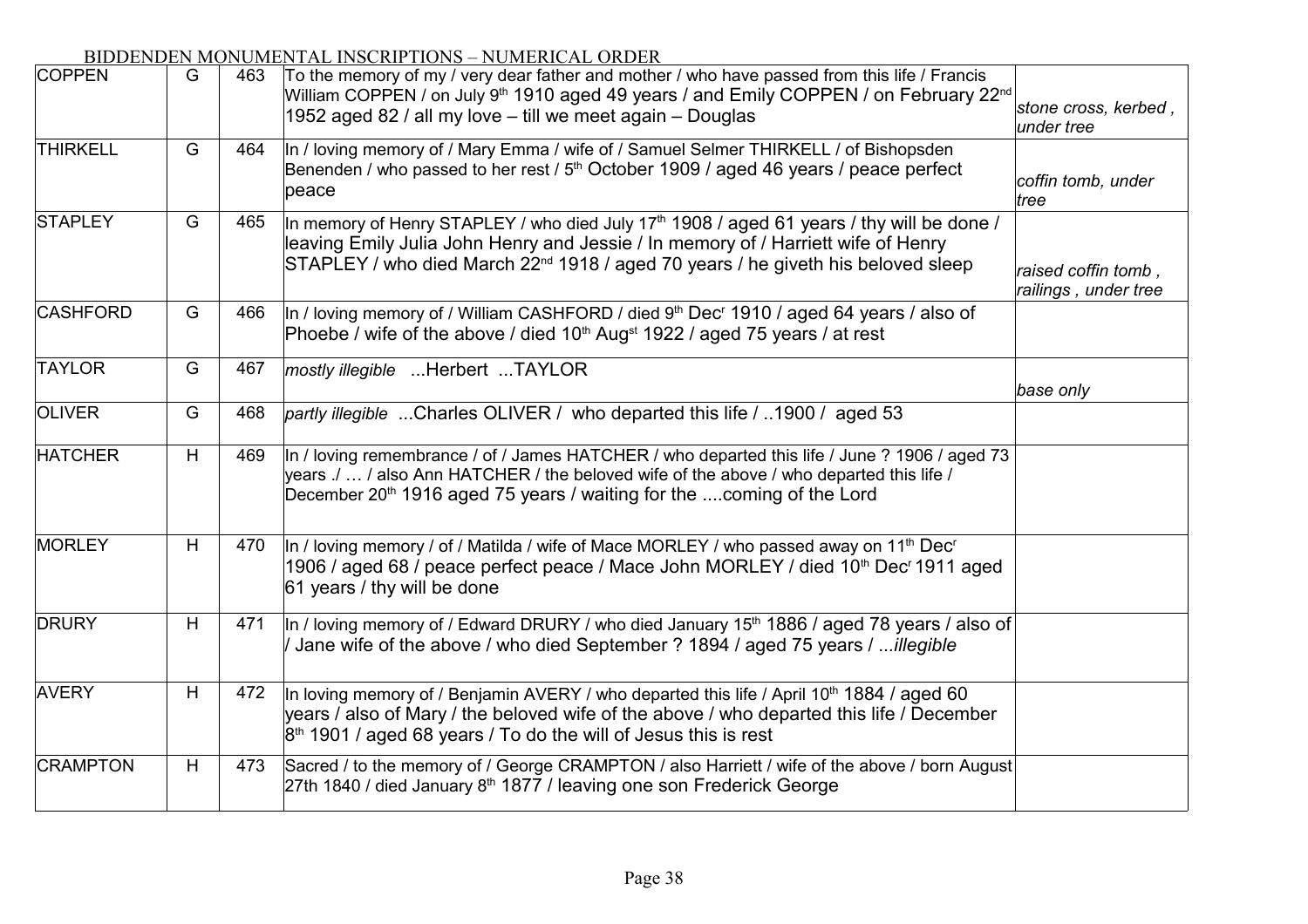|                  |   |     | BIDDENDEN MONOMENTAL INSCRIPTIONS – NOMERICAL ORDER                                                                                                                                                                                                                                                                                                                                                                                          |              |
|------------------|---|-----|----------------------------------------------------------------------------------------------------------------------------------------------------------------------------------------------------------------------------------------------------------------------------------------------------------------------------------------------------------------------------------------------------------------------------------------------|--------------|
| <b>ILLEGIBLE</b> | H | 474 | Jane                                                                                                                                                                                                                                                                                                                                                                                                                                         |              |
| <b>ILLEGIBLE</b> | H | 475 | Sacred / to the memory of / Mary Ann<br>Charles                                                                                                                                                                                                                                                                                                                                                                                              |              |
| <b>BINGHAM</b>   | H | 476 | Sacred / to the memory of / Joesph BINGHAM / who died (blank) aged (blank) / also Fanny<br>wife of the above / who died May $2^{nd}$ 1875 / aged 33 years / Percy their son / was born<br>April 19 <sup>th</sup> 1875 / died May 23 <sup>rd</sup> 1875                                                                                                                                                                                       |              |
| <b>HARRIS</b>    | H | 477 | In affectionate remembrance / of / John Henry HARRIS / who died 30 <sup>th</sup> September 1892 /<br>aged 36 years                                                                                                                                                                                                                                                                                                                           |              |
| <b>HARRIS</b>    | H | 478 | in coelo quies / fond remembrance of / John HARRIS / who died the 15 <sup>th</sup> August 1876 / aged<br>51 years / leaving a widow and two children / to mourn their loss / In thee O Lord do I<br>hope / also of Frances Rebbecca / who departed this life / February 12 <sup>th</sup> 1888 aged 66<br>years / O how we miss thee mother dear / no earthly ? Can tell / and may we meet thee<br>in that ? / whereby you have gone to dwell |              |
| <b>SIVYER</b>    | H | 479 | Loving memory of / Ellen / the beloved daughter of / Henry and Elizabeth SIVYER / died April<br>$22^{nd}$ 1882 / aged 25 / we gladly would have kept her here / a little while our hearts to<br>cheer / but Jesus thought it would be best / to call her ? Home to rest                                                                                                                                                                      | base only    |
| <b>OLIVER</b>    | H | 480 | <i>Illegible</i> William Stephen OLIVER / who died 1876? / Henry ? OLIVER /aged<br>27 years                                                                                                                                                                                                                                                                                                                                                  |              |
| <b>EVANS</b>     | G | 481 | William Charles EVANS M A / Late Fellow of St Johns College / Cambridge / died September 4th<br>1900 / aged 75 years / also of Theodosa / wife of the above / who died August 24 <sup>th</sup> 1924<br>aged 78 years                                                                                                                                                                                                                         |              |
| <b>BINGHAM</b>   | G | 482 | In loving memory / of / Joseph BINGHAM / of East Ongley Farm / in this parish / who died March<br>14 <sup>th</sup> 1913 / aged 72 years                                                                                                                                                                                                                                                                                                      |              |
| <b>HOMEWOOD</b>  | G | 483 | In loving memory of / Eliza HOMEWOOD / who died Nov <sup>r</sup> 21 <sup>st</sup> 1914 / aged 68 years / also of<br>Albert HOMEWOOD / beloved husband of the above / who died Jan <sup>y</sup> 6 <sup>th</sup> 1915 / aged 72<br>years                                                                                                                                                                                                       |              |
| <b>HOMEWOOD</b>  | G | 484 | My dear wife Helen HOMEWOOD / died 7 <sup>th</sup> January 1943 / also Herbert HOMEWOOD<br>died 15 <sup>th</sup> August 1974 aged 85                                                                                                                                                                                                                                                                                                         | kerbed grave |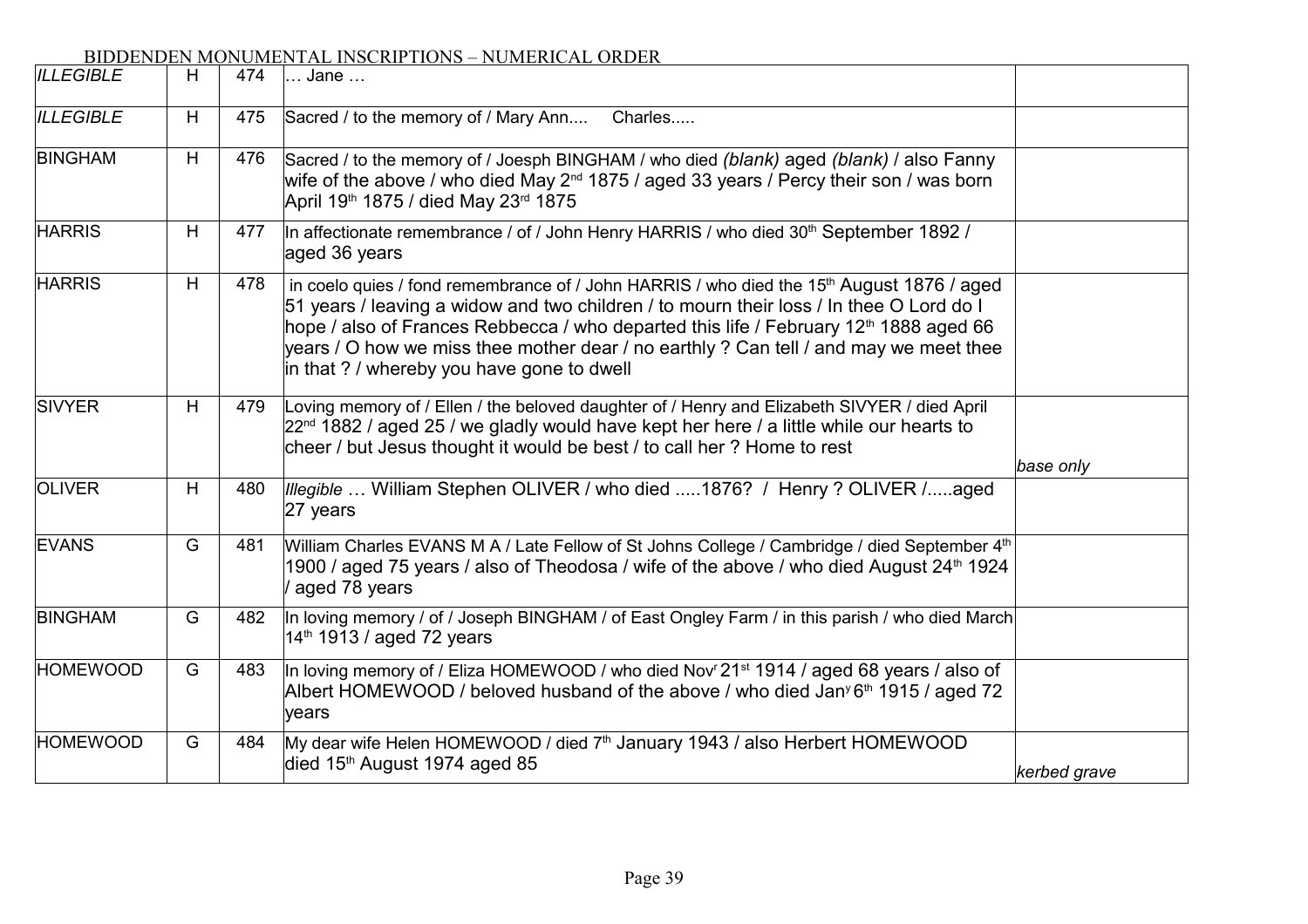| HOMEWOOD /<br><b>HAMILTON</b>      | G | 485 | To / the memory of / our father / George E HOMEWOOD / March $21^{st}$ 1872 - July $23^{rd}$ 1940 /<br>and our mother / Grace HOMEWOOD / January 10 <sup>th</sup> 1877 – December 22 <sup>nd</sup> 1953 / from<br>Grace George Reg Maud and Freda / Olwin Maud HAMILTON / nee HOMEWOOD /<br>December 8th 1916 - April 18th 2008                                                                         |                    |
|------------------------------------|---|-----|--------------------------------------------------------------------------------------------------------------------------------------------------------------------------------------------------------------------------------------------------------------------------------------------------------------------------------------------------------------------------------------------------------|--------------------|
| <b>HORTON</b>                      | G | 486 | illegible Sarah Ann HORTON / who died January ? 1880 / aged 52 years /  Henry<br>HORTON / who died February 22 <sup>nd</sup> 1900 / aged 75 years                                                                                                                                                                                                                                                      |                    |
| <b>BUTTON</b>                      | G | 487 | Loving memory / of / John BUTTON / sexton of this parish 43 years / who died July 16th 1880 /<br>aged 70 years / also of Frances his wife / who died April 27 <sup>th</sup> 1880 / aged 70 years / the<br>office of sexton was held in the family for 110 years                                                                                                                                        |                    |
| <b>ELPHICK</b>                     | G | 488 | In / loving remembrance of / Elizabeth / eldest daughter of the late / Samuel ELPHICK / of<br>Horsemonden / who departed this life / at Bishopsden Benenden / March ?  illegible                                                                                                                                                                                                                       |                    |
| <b>THIRKELL</b>                    | G | 489 | In memory of / Joanna Jane / wife of Frank P THIRKELL / of Coldwell born March 12 <sup>th</sup><br>1823 / 1899 /  Frank Pinnock THIRKELL born December 31 <sup>st</sup> 1831 died July 14 <sup>th</sup><br>1907 / and their son / Alexander George / born January 2 <sup>nd</sup> 1858 / died September 24 <sup>th</sup><br>1877 / Ernest Albert THIRKELL born March 19th? 1859? / died July 28th 1901 | stone cross        |
| <b>TYLDEN-</b><br>PATTENSON        | G | 490 | Arthur Henry / TYLDEN-PATTENSON / 1856 - 1938 / In loving remembrance / also / of his<br>wife / Alice Maude Mary                                                                                                                                                                                                                                                                                       |                    |
| <b>TYLDEN-</b><br><b>PATTENSON</b> | G | 491 | Ernest Hugh / TYLDEN-PATTENSON / entered his rest /  1875                                                                                                                                                                                                                                                                                                                                              | stone cross        |
| <b>BOYS</b>                        | H | 492 | Sarah BOYS / keep in Christ / aged 80 years / for the people of God                                                                                                                                                                                                                                                                                                                                    | broken stone cross |
| <b>BOYS</b>                        | H | 493 | Here rests in Christ / James BOYS M A / Rector of Biddenden 40 years / died ? 1882 / aged 89?<br>/ " in  is fullness of joy"                                                                                                                                                                                                                                                                           | stone cross        |
| <b>TYLDEN-</b><br><b>PATTENSON</b> | H | 494 | Here rests in Jesus / Eliza Matilda TYLDEN-PATTENSON / she peacefully fell asleep / 19th<br>January 1892 / blessed are the dead which die in the Lord                                                                                                                                                                                                                                                  | stone cross        |
| <b>TYLDEN-</b><br><b>PATTENSON</b> | H | 495 | In memory of / William Hodges TYLDEN-PATTENSON / born 12 <sup>th</sup> March 1822 / died 1 <sup>st</sup> May<br>1894                                                                                                                                                                                                                                                                                   | stone cross        |
| <b>BOURNE</b>                      | H | 496 | Sacred / to the memory of / Robert Pope BOURNE / of this parish / who died November 18 <sup>Th</sup><br>1871 / aged 72 years / also of / Martha Ann / wife of the above / who died April 16 <sup>th</sup> 1891<br>aged 87 years                                                                                                                                                                        |                    |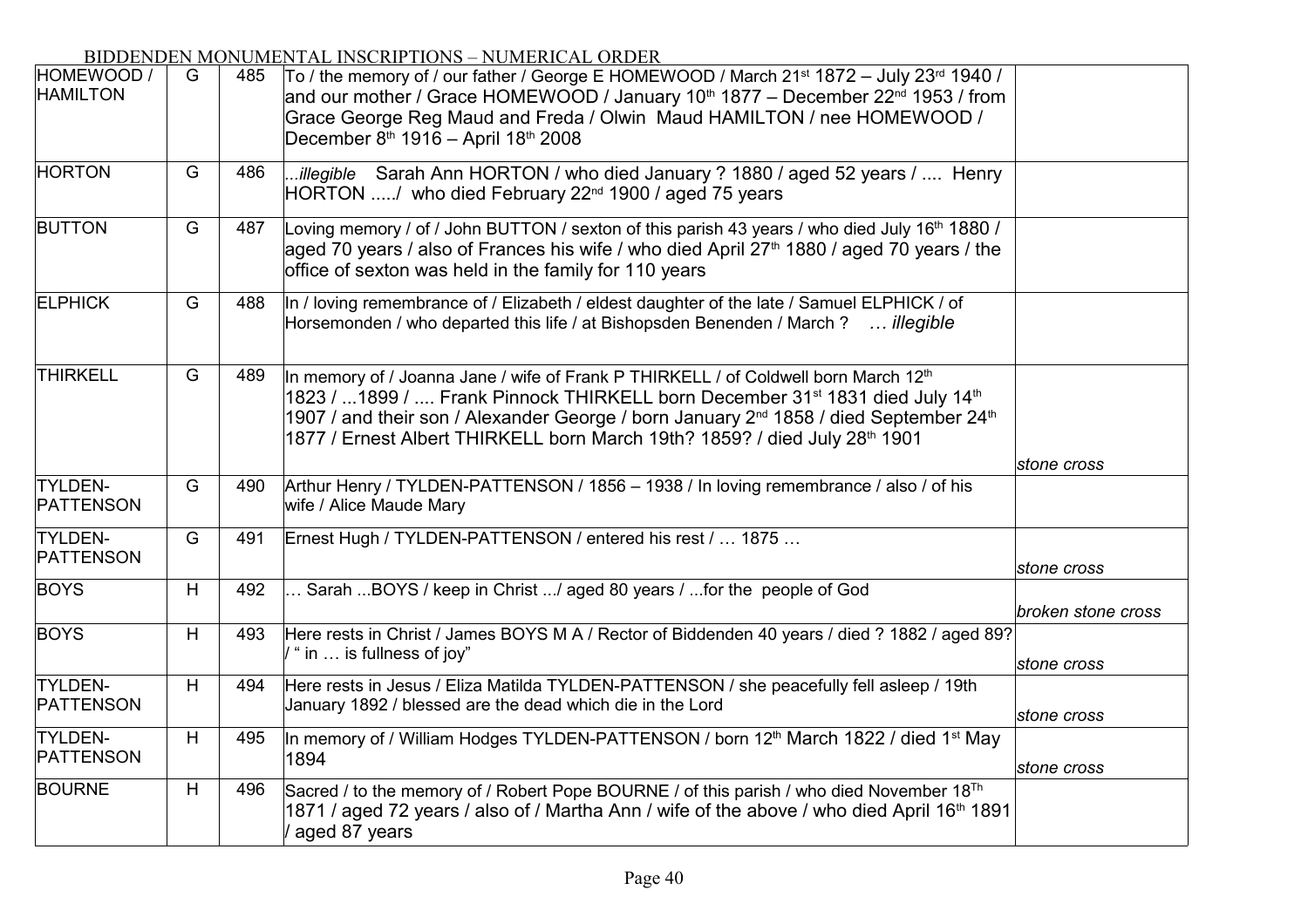| <b>ILLEGIBLE</b>        | H | 497 | illegible                                                                                                                                                                                                                                                                                                                                                                                                                                                                              | flat stone, covered in<br>moss |
|-------------------------|---|-----|----------------------------------------------------------------------------------------------------------------------------------------------------------------------------------------------------------------------------------------------------------------------------------------------------------------------------------------------------------------------------------------------------------------------------------------------------------------------------------------|--------------------------------|
| <b>BOURNE</b>           | H | 498 | Thy will be done / In affectionate remembrance / of / John BOURNE / of this parish / who died<br>December 2 <sup>nd</sup> 1874 / aged 56 years / also of / Frances his wife / who died December 5 <sup>th</sup><br>1874 / aged 52 years / leaving 1 son and 1 daughter (viz) / Thomas and Frances / the<br>weary shall find rest / thou shalt show me the path of life, in thy / presence is the fullness<br>of joy and at thy / right hand there is pleasure for ever more Psalm XV1? |                                |
| <b>WITHERDEN</b>        | H | 499 | In memory of / Thomas WITHERDEN / of Great Batchelor Biddenden / who departed this life /<br>February 15 <sup>th</sup> 1837 / aged 48? years / also Lydia his wife / who died June 29 <sup>th</sup> 1873 /<br>aged 81 years / they left surviving 6 sons and 6 daughters / the memory of the just is<br>blessed Prov 10                                                                                                                                                                |                                |
| <b>HARRIS</b>           | H | 500 | This stone was erected by his friends / In affectionate remembrance / of / Charles HARRIS / of<br>this parish / who departed this life / Sep <sup>tr</sup> 1 <sup>st</sup> 1873 aged 31 years / leaving a widow and four<br>children / also Edward HARRIS / Father of the above / who died March 22 <sup>nd</sup> 1882 / aged<br>59 years / also Elizabeth HARRIS / mother of the above / who died October 19th 1895 /<br>aged 74 years                                                |                                |
| <b>THURSTON</b>         | H | 501 | Sacred / to the memory of / Thomas THURSTON / illegible1870                                                                                                                                                                                                                                                                                                                                                                                                                            |                                |
| MOON /<br><b>FAIERS</b> | H | 502 | In loving memory / of / James MOON / who departed this life December 15 <sup>th</sup> / 1869 aged 58<br>years / also of Sarah Maria / wife of Alfred FAIERS / and daughter of the above / who<br>departed this life September 26 <sup>th</sup> / 1866 aged 21 years / I know that my redeemer liveth                                                                                                                                                                                   |                                |
| <b>ILLEGIBLE</b>        | H | 503 | $Henry? E$<br>illegible                                                                                                                                                                                                                                                                                                                                                                                                                                                                |                                |
| <b>THURSTON</b>         | H | 504 | Sacred / to the memory of / John THURSTON / who departed this life March ? 1861 / aged 80<br>years / also Sarah his wife / died April 7 <sup>th</sup> 1863? aged 78 years / illegible                                                                                                                                                                                                                                                                                                  |                                |
| <b>COOK</b>             | H | 505 | To the glory of / Charlotte COOK / of this parish / who died July illegible                                                                                                                                                                                                                                                                                                                                                                                                            |                                |
| <b>HORTON</b>           | H | 506 | In loving memory / of / Sophia HORTON / who died March 27 <sup>th</sup> 1862 / in her 49 <sup>th</sup> year                                                                                                                                                                                                                                                                                                                                                                            |                                |
| <b>TESSIER</b>          | H | 507 | William TESSIER / died September 18th 1872 /                                                                                                                                                                                                                                                                                                                                                                                                                                           |                                |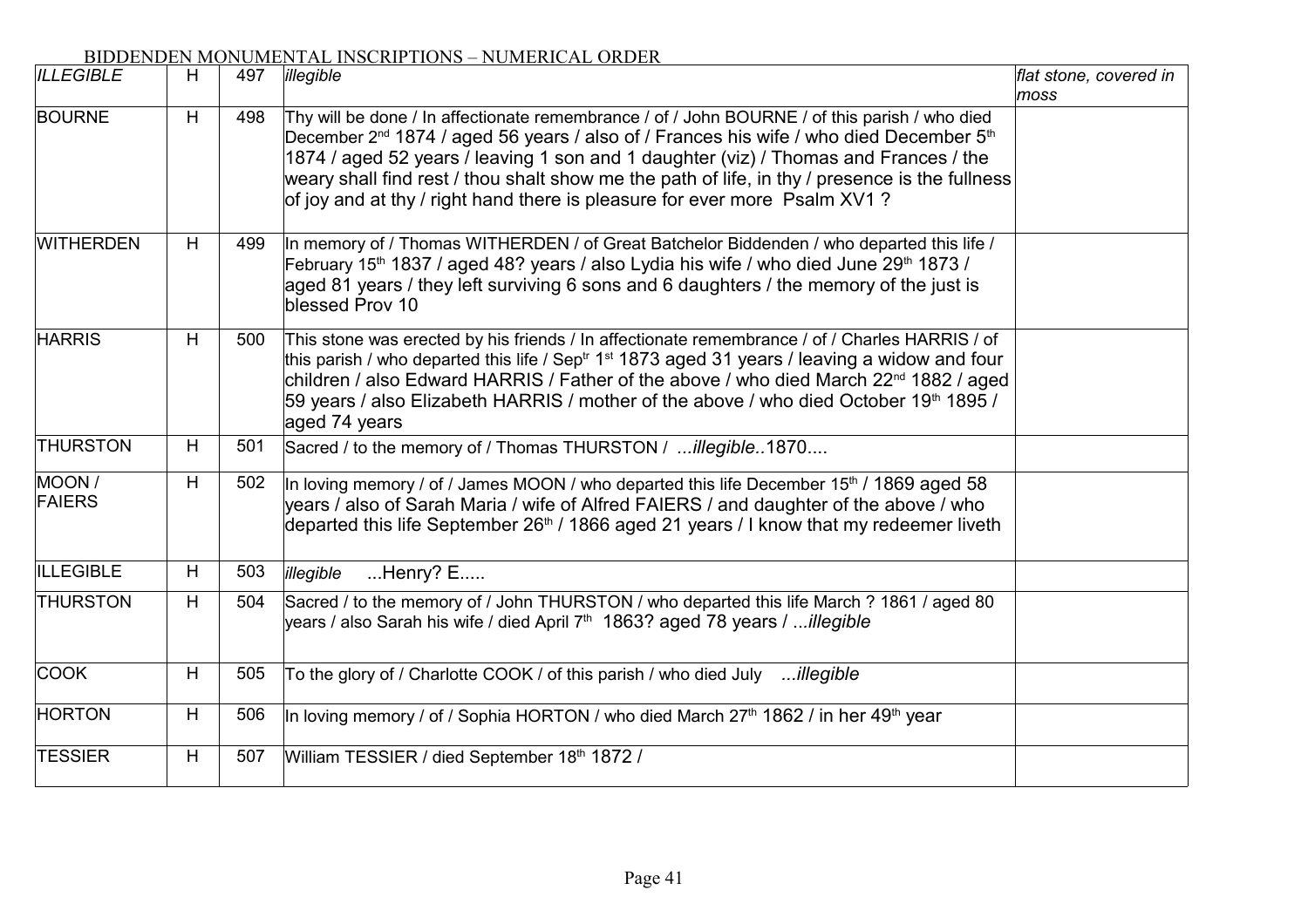| DANN /<br><b>HOPPER</b>           | H | 508 | Sacred / to / the memory of / Albert DANN / (of this parish) / who died 28 <sup>th</sup> July 1872 / aged 23<br>years / also / Elizabeth Dann / mother of the above / who died 26 <sup>th</sup> August 1873 / aged<br>51 years / and of / Lydia HOPPER / grandmother of the above named / Albert DANN /<br>who died 1 <sup>st</sup> September 1872 / aged 73 years                                                                                                                                                                                                                                       |             |
|-----------------------------------|---|-----|----------------------------------------------------------------------------------------------------------------------------------------------------------------------------------------------------------------------------------------------------------------------------------------------------------------------------------------------------------------------------------------------------------------------------------------------------------------------------------------------------------------------------------------------------------------------------------------------------------|-------------|
| <b>AUSTEN</b>                     | G | 509 | In / affectionate remembrance / of / John AUSTEN / born June 27 <sup>th</sup> 1797 / died December 26 <sup>th</sup><br>1869 / Jane his wife / born February 25 <sup>th</sup> 1806 / died April 23 <sup>rd</sup> 1873 / James AUSTEN<br>brother to the above / born July 21 <sup>st</sup> 1799 / died April 25 <sup>th</sup> 1875 / Eliza born June 24 <sup>th</sup><br>1831 / died February 27 <sup>th</sup> 1863 / Betsy born April 18 <sup>th</sup> 1829 / died January 18 <sup>th</sup> 1866 /<br>Eliza and Betsy / daughters of the above / John and Jane AUSTEN / leaving 5 sons and<br>5 daughters |             |
| <b>ELPHICK /</b><br><b>BURTON</b> | G | 510 | This stone is erected / in affectionate remembrance of / Samuel ELPHICK / of Riverhall in this<br>parish / and late of Horsmonden / who died 24 <sup>th</sup> January 1877 / aged 60 years / The Lord<br>gave and the Lord hath taken / away blessed be the name of the Lord / also of Samuel<br>Smith ELPHICK / who died 13 <sup>th</sup> May 1876 / aged 3 months / suffer little children to come<br>unto me / and forbid them not for such is the / kingdom of heaven / also near this place<br>lie the remains of / Sophia BURTON / for 19 years the faithful servant of the above                  |             |
| <b>THORPE</b>                     | G | 511 | In affectionate remembrance / of / John THORPE / late of Headcorn / who died April 2 <sup>nd</sup> 1879<br>aged 70 years / leaving a widow 2 sons and / a daughter viz Sarah Ann / John and<br>Edward / also of / Caroline / widow of the above / who died Feb <sup>ry</sup> 5 <sup>th</sup> 1900 / aged 88<br>years                                                                                                                                                                                                                                                                                     |             |
| <b>FIELD</b>                      | G | 512 | In affectionate remembrance of / William FIELD / / who died Jan ? / aged 52 years / also of<br>Mary / who died  illegible                                                                                                                                                                                                                                                                                                                                                                                                                                                                                |             |
| <b>WATTS</b>                      | G | 513 | In affectionate remembrance / of Sarah / the beloved wife of / John WATTS who resided /<br>nearly 50 years at Worsenden / in this parish / and died at Bethersden / Aug <sup>st</sup> ? 1880 aged 70<br>years / John WATTS died April ? 1892 aged 88 years / in / affectionate memory of /<br>Sarah Ann WATTS (daughter of / John and Sarah WATTS) died June / 7 <sup>th</sup> 1865 aged<br>30 years                                                                                                                                                                                                     |             |
| <b>ILLEGIBLE</b>                  | H | 514 | Sacred / / farmer / Mary / aged 80? years / also of / Thomas eldest son of the above /<br>died April 23rd 1897 aged 37? years                                                                                                                                                                                                                                                                                                                                                                                                                                                                            |             |
| <b>WHIBLEY</b>                    | H | 515 | In loving memory of / John WHIBLEY / who died February 5 <sup>th</sup> 1899 / aged 38 years / also of<br>Eliza / mother of the above / who died September 10 <sup>th</sup> 1862 <i>illegible</i>                                                                                                                                                                                                                                                                                                                                                                                                         | stone cross |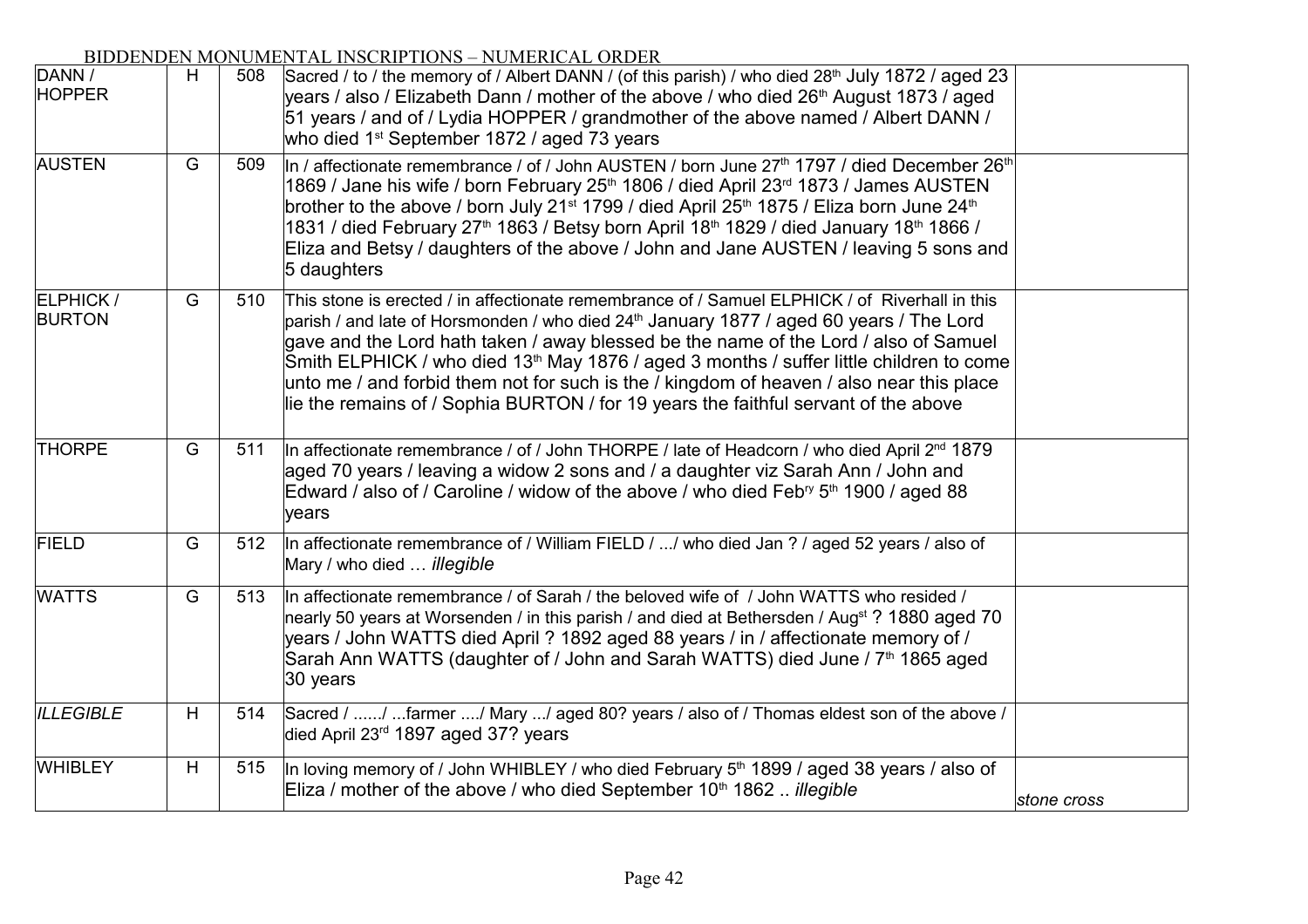| <b>ILLEGIBLE</b> | H  | 516 | / died February 187? / aged 74 years / William  / died April ? Aged 5? years /                                                                                                                                                                                                                                            |  |
|------------------|----|-----|---------------------------------------------------------------------------------------------------------------------------------------------------------------------------------------------------------------------------------------------------------------------------------------------------------------------------|--|
|                  | H  | 517 | duplicated in error (see 533)                                                                                                                                                                                                                                                                                             |  |
| <b>ILLEGIBLE</b> | H  | 518 | Louisa wife of / / died October? 1851? / aged 40? years                                                                                                                                                                                                                                                                   |  |
| <b>ILLEGIBLE</b> | H. | 519 | ral/  March / aged 45 years $/$                                                                                                                                                                                                                                                                                           |  |
| MOORE            | H  | 520 | Sacred / to the memory of / James Wickens MOORE / died 19 <sup>th</sup> February / 1869 / aged 44<br>vears                                                                                                                                                                                                                |  |
| PILBEAM          | H  | 521 | James PILBEAM / Sarah                                                                                                                                                                                                                                                                                                     |  |
| <b>ILLEGIBLE</b> | H  | 522 | . GOWER?                                                                                                                                                                                                                                                                                                                  |  |
| <b>GILES</b>     | G  | 523 | also William Alfred GILES / who died April $27th$ 1878 /                                                                                                                                                                                                                                                                  |  |
| <b>HOPPER</b>    | G  | 524 | Sacred / to the memory of / Edward HOPPER / who died June 8th 1847 / aged 44 years / also<br>of / Elizabeth / wife of the above / who died December $22nd$ 1875 / aged 76 years /<br>resting in hope                                                                                                                      |  |
| <b>HOPPER</b>    | G  | 525 | Elizabeth HOPPER / died February 10 <sup>th</sup> 1838 aged 74 years / also Michael HOPPER / her<br>husband / died March 3 <sup>rd</sup> 1849/ aged 81 years                                                                                                                                                              |  |
| <b>HOPPER</b>    | G  | 526 | In beloved memory of / John eldest son of / Thomas and Ann HOPPER / of Jersey City New<br>Jersey US / died August 28th 1871 / in his 18 <sup>th</sup> year / at Charing Kent while on a visit to this<br>country / The Lord gave and the Lord hath taken away blessed be the name of the Lord                             |  |
| <b>HOPPER</b>    | G  | 527 | In affectionate remembrance / of / John HOPPER / of this parish / who died May 10 <sup>th</sup> 1841 /<br>aged 51 years / also Frances wife of the above / who died Feb <sup>ry 9th</sup> 1848 / aged 59 years<br>also Michael their son / who died May 22 <sup>nd</sup> 1821 / aged 4 years / prepare to meet thy<br>God |  |
| <b>ILLEGIBLE</b> | H  | 528 | Illegible                                                                                                                                                                                                                                                                                                                 |  |
| <b>ILLEGIBLE</b> | H  | 529 | Illegible                                                                                                                                                                                                                                                                                                                 |  |
| <b>ILLEGIBLE</b> | H  | 530 | Illegible                                                                                                                                                                                                                                                                                                                 |  |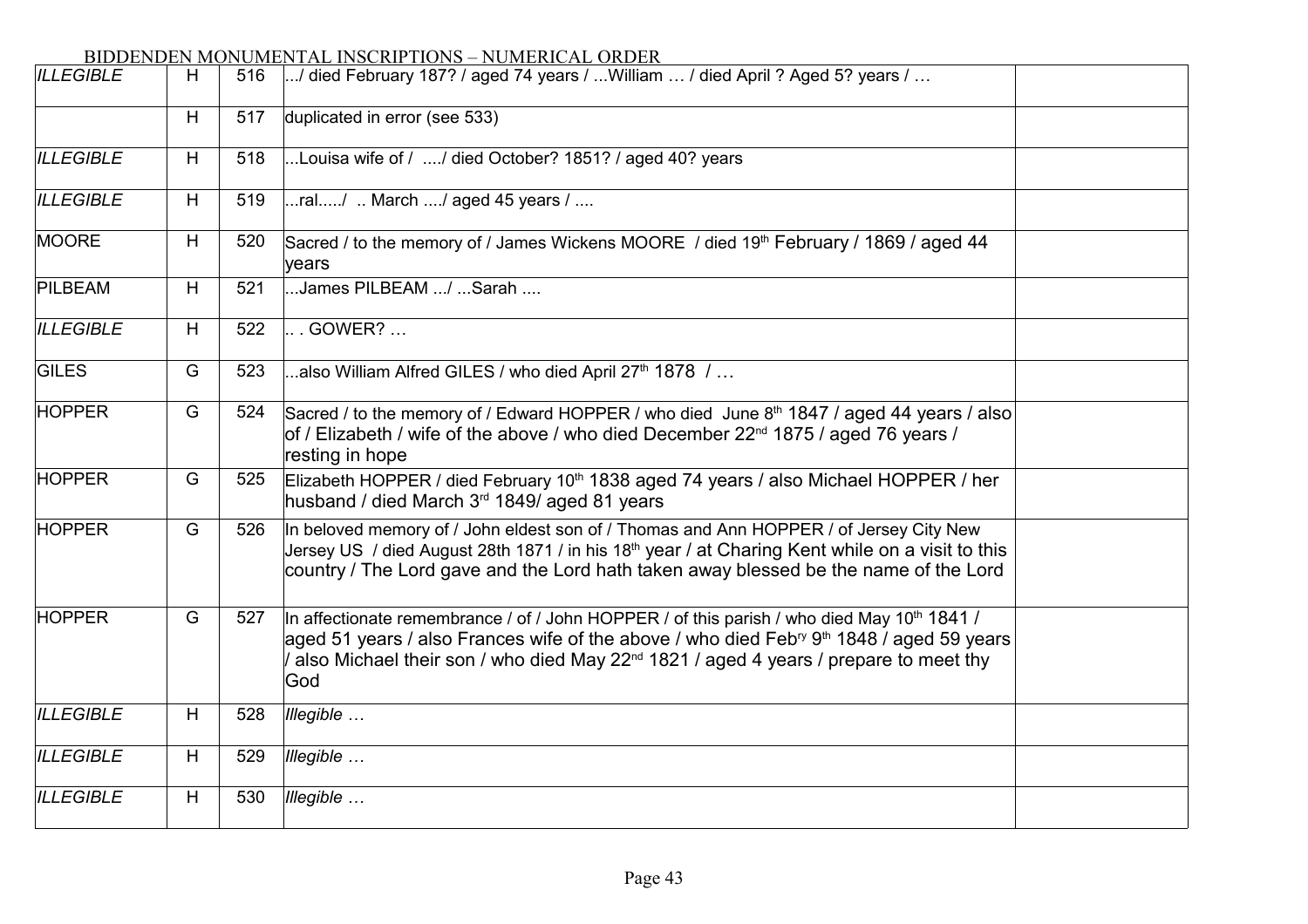# BIDDENDEN MONUMENTAL INSCRIPTIONS – NUMERICAL ORDER JAN 2011 531 Here lies interred / the body of William / PAINE who died / ... / 1720 / aged 6? years *ILLEGIBLE* H 532  $JOHNSON$  H 533 *ILLEGIBLE* H 534 *Illegible …*  $BODY$   $H | 535$  $BODY / ALLEN$   $H$  536 *ILLEGIBLE* H 537 *Illegible …*  $|$ ILLEGIBLE  $|$  H  $|$  538  $|$ ...the body of / John .../ ...August 17?? / aged 65 years *ILLEGIBLE* H 539 *Illegible …*  $DANN$   $H | 540$  $BEKEN$   $H$  541 *ILLEGIBLE* H 542  $BEKEN$   $G$  543 *coffin type tomb* Here lies / interred the body of Elizabeth ? William P? ..... *illegible* .../ Richard JOHNSON / who died ? 1817 / aged 40 years / ...Richard JOHNSON .... aged 55 years....Elizabeth ...daughter … In fond / remembrance of / James Goodwin / BODY second son of / Richard and Catherine / who departed this life / May 13<sup>th</sup> 1861 / aged 13 years and 11 months Here Iveth / the mortal remains of / Elizabeth / wife of John BODY / of this parish / who died December 10<sup>th</sup> 1858 / aged 82 years / he died and lies buried at / Boulogne-Sur-Mer September  $8<sup>th</sup>$  1837 / aged 60 years / they left issue two sons and two daughters / viz Richard and John Elizabeth and Ann / Elizabeth their daughter / Wife of William Bonny ALLEN / who died August 30<sup>th</sup> 1857 / aged 19 years / also lie buried near this place / two infant daughters of the above named / Richard BODY Sacred / to the memory of / James DANN / of this parish / who died 15<sup>th</sup> April 1859 / aged 43 years / peace In memory of / George BEKEN / of High Poles Farm / who died the  $4<sup>th</sup>$  December 1871 / aged 76 years / and of Hannah his wife / who died the 13<sup>th</sup> May 1871 / aged 76 years / also of George / their only son / who died the  $28<sup>th</sup>$  September 1869 / aged 47 years / and lies interred at Woodchurch having / left issue seven sons and six daughters *Illegible …*aged 67? years.*..* Moses BEKEN / born 22<sup>nd</sup> July 1850 – died 18<sup>th</sup> May 1938 / also Mary Jane BEKEN wife of the above / buried at Winterbourne Earls, Wilts